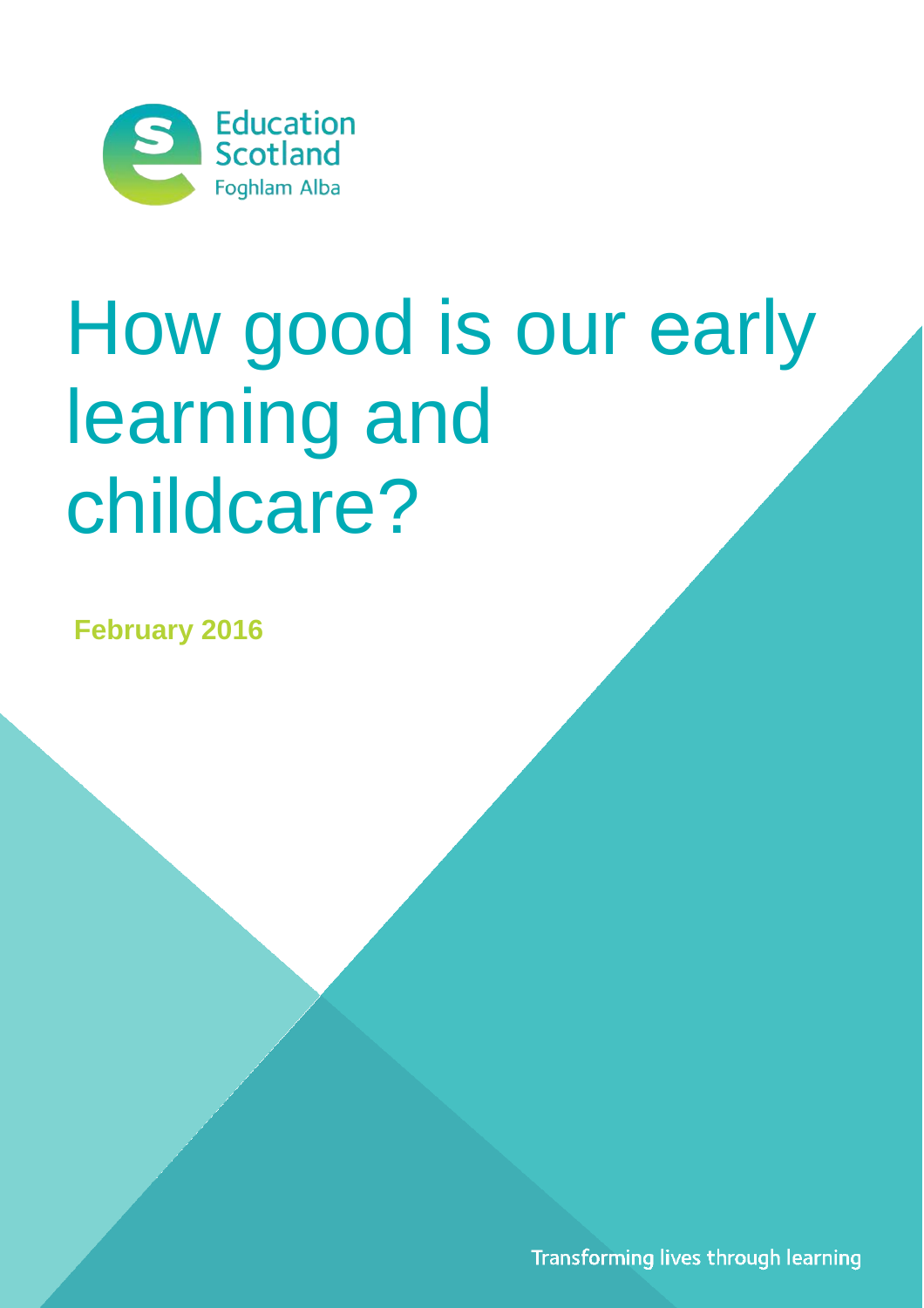# **Contents**

Please note that the following terminology is used throughout this framework:

- **Setting** is a single term which encompasses all establishments, including a childminding service which delivers early learning and childcare for children aged 0 - until they start primary school.
- **Parents and carers** includes all adult individuals who have a legal responsibility for a child aged 0-5 years.
- **Practitioners** is a single term which includes all staff and adults who work with children under 5 years old until they start school and includes childminders, teachers, managers, supervisors, support and out of school care workers.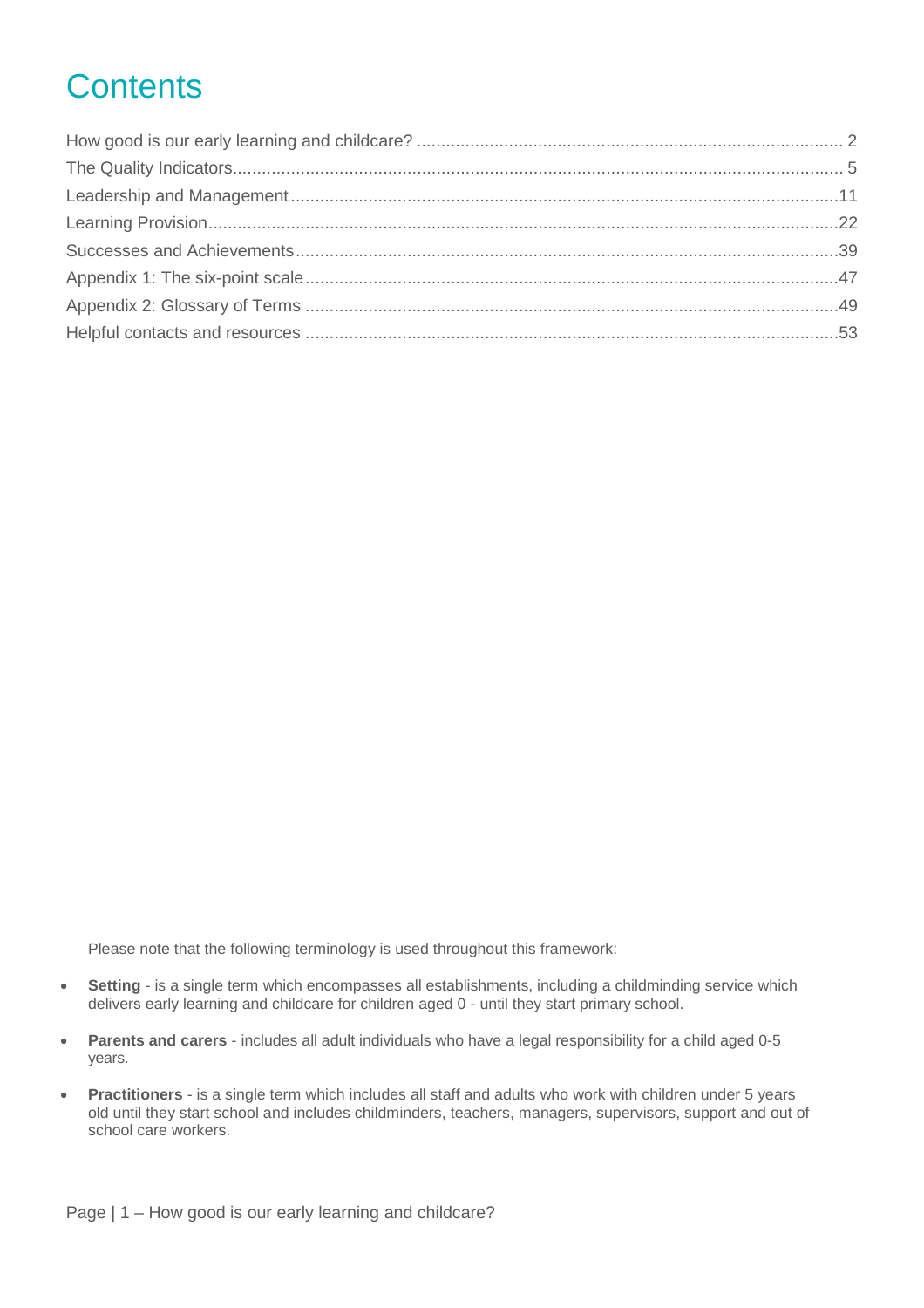# <span id="page-2-0"></span>How good is our early learning and childcare?

# **Context**

Self-evaluation for self-improvement has been a feature of improving the early years sector of Scottish education for our youngest children in Scotland for many years. As members of the early learning and childcare sector, we have used our previous self-evaluation frameworks as a tool to help in the process of self-evaluation for settings to improve their quality and aim for excellence. We have become very familiar with the use of quality indicators, which has been a key feature to influence our practice for the benefit of children's outcomes.

This new framework, 'How good is our early learning and childcare' (HGIOELC), seeks to build on this positive response but at the same time take a fresh look at the developing needs and reflect the changes and increased provision of the ELC sector today. For the first time, this framework will only be published as a digital resource on the new National Improvement Hub. This gives Education Scotland the opportunity to offer truly interactive digital resources for our future improvement frameworks and tools that can be developed and updated flexibly.

In April 2014, *The Children and Young People (Scotland) Act* was introduced with a renewed focus on children from birth to starting school. This focus highlighted the importance of ELC for the future of individual children, their families and practitioners in the varying types of settings throughout Scotland. Recent changes in approach and policy direction have been the conduit for change to our existing selfevaluation materials. HGIOELC takes account of the continuous aspiration to make Scotland the best place to grow up, and embraces the diversity and type of provision across the country.

HGIOELC takes account of childminders, all private, voluntary and local authority settings. It is therefore for all practitioners working with children from birth to starting school. It complements the newly published *How good is our school? (4th edition),* for primary and secondary schools, and underpins the approach to self-evaluation to drive forward improvement work across Scotland. It takes full account of recent policy initiatives such as, *National Practice Guidance on Early Learning and Childcare: Building the Ambition, Pre-birth to Three, Getting it right for every child* and *Curriculum for Excellence.* 

### Why we need a new framework

*'Evidence on the current performance of Scotland's education system suggests that we have a good education system, which is performing strongly in a number of respects. However, we are not yet at the level of achieving consistently excellent levels of performance which would match the world-leading ambition of our vision' Education Scotland Corporate Plan 2013-2016*

Partnership working between key organisations supporting early learning and childcare (ELC) in Scotland is a clear and defining strength and we are in a unique time where the emphasis on working with our youngest children has never been given such prominence. The *Programme for Scottish Government* has identified some significant priorities for the next stage of our improvement journey, including increasing the provision of early learning and childcare to improve outcomes for children, developing the ELC workforce, *Developing Scotland's Young Workforce* and the *Scottish Attainment Challenge.* Closing the gap in children's attainment, achievement and wellbeing between children living in our most and least deprived areas is a key challenge for the wider Scottish agenda. We know that physical, social, emotional and economic wellbeing have a significant impact on our youngest children's successes and achievements throughout their life. This new framework *How good is our early learning and childcare?* provides an important contribution to support those working in the ELC sector and system-wide improvement alongside this significant and exciting agenda.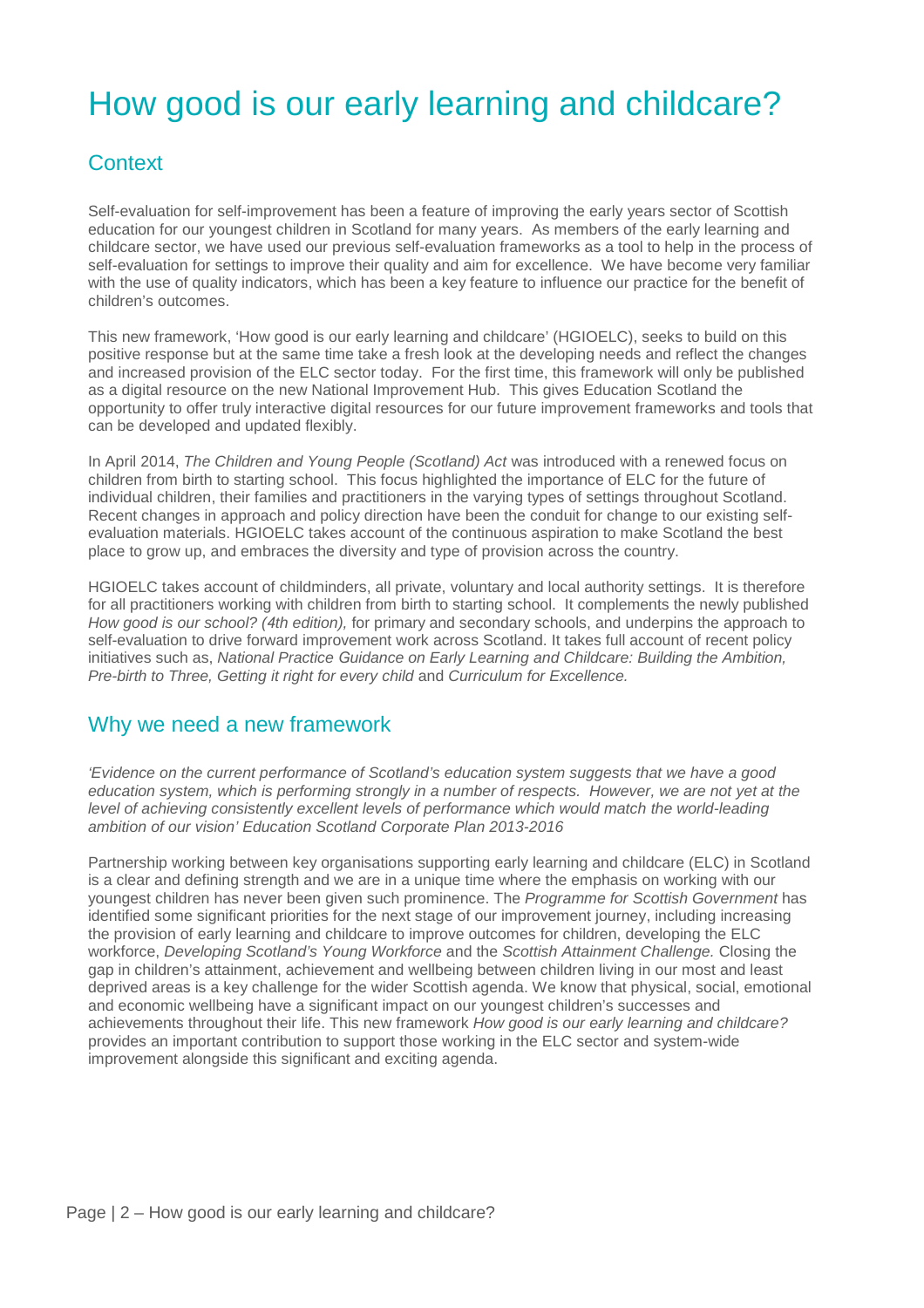# Partnership, collaboration and self-improvement

Meeting the wide-ranging needs of all children and their families is the heart of what makes excellent provision. Settings cannot achieve this by themselves. *How good is our early learning and childcare?* highlights the importance of partnership and collaboration as significant features of a highly effective setting. For example, parents and carers have unique experience of their children and have important knowledge of their progress as learners over time within the ELC setting, at home and in other aspects of a child's life. It is important that their views on the setting are taken into account, from what they see on an informal daily basis, what help and support and response they may receive at times of difficulty or concern, and by generally gathering their views on the impact of improvement.

### A note about the term self-evaluation

The term 'self-evaluation' is used to cover the way in which individuals and settings explore their progress, development and practice to identify what has improved and what still needs to improve. It is a way of using evidence to assess achievements and success and areas that still need action. The significant relationship between effective self-evaluation and improvement might also be understood to help settings answer the familiar three questions, which remain at the heart of self-evaluation:

- How are we doing?
- How do we know?
- What are we going to do now?

Settings well on their way to excellence focus these questions on the core business of the setting to promote learning and development for children.

It is important to have reasons for evaluating the areas you have chosen and the evidence on which you base your evaluations kept manageable. Key sources of evidence will come from, for example, what you actually observe, from data of various kinds and collating the views of people who actually are involved with the setting, such, parents and carers, partner agencies, practitioners and the children themselves. It is important not to underestimate the contribution of children, as they provide a thoughtful and valuable perspective of their experiences. You may want to gather their views by talking individually or in a small group, watching and listening to how they play, making observations of their progress and seeing how they respond to adult interaction. Through this approach, settings look inwards to analyse their own work, reflect on what they are actually providing, then make adjustments to make the provision better for children's learning. At the same time, look outwards to find out more about what is working well for others locally and nationally, and look forwards to gauge what continuous improvement might look like.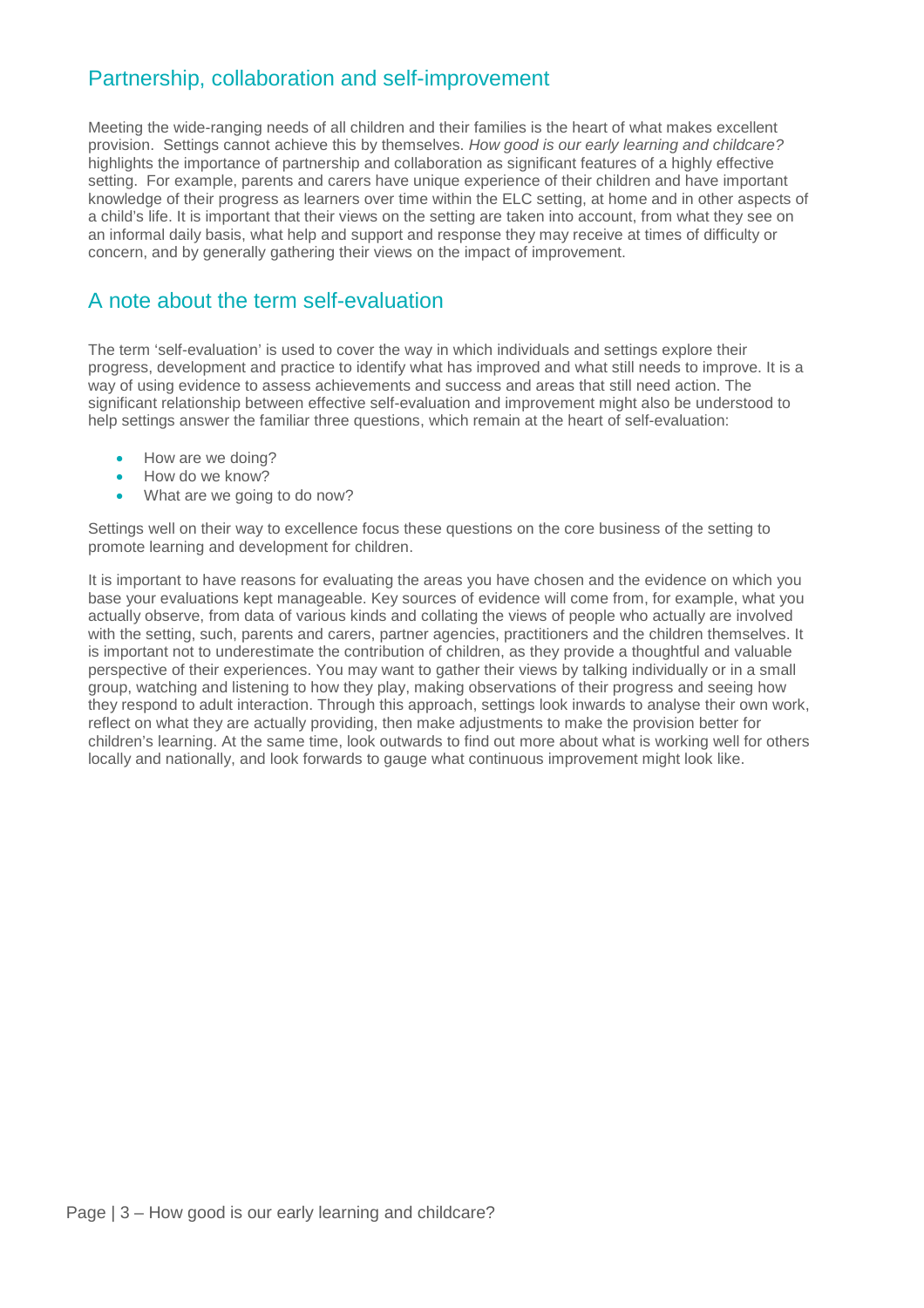### How to use the framework

As you look through the framework, you will see a number of quality indicators which focus on specific areas for improvement. They will help you identify strengths in the ways you are currently working in your own situation and also areas where you could do more to improve outcomes for children and their families. They are designed to help you understand the difference you are making and what you need to do next, and help you plan to make positive changes.

The quality indicator framework in *How good is our early learning and childcare?* supports settings and their partners in **looking inwards**: to evaluate performance at every level and use the information gathered to decide on what needs to be done to improve. It is never an end in itself, but a means to inform action, which will lead to increasingly positive impact on the service you provide.



*How good is our early learning and childcare?* provides national guidance against which practitioners and others can work together to reflect and evaluate their collective impact on improving outcomes for children in their local community. When this inward-looking process begins in the setting and then moves outwards, it can provide a unique and valuable picture of what is having most and least impact at individual, local - with other settings in the community - or local authority level. Once the levels of impact are identified, then plans for improvement can be drawn up and looking outwards and forwards can support these.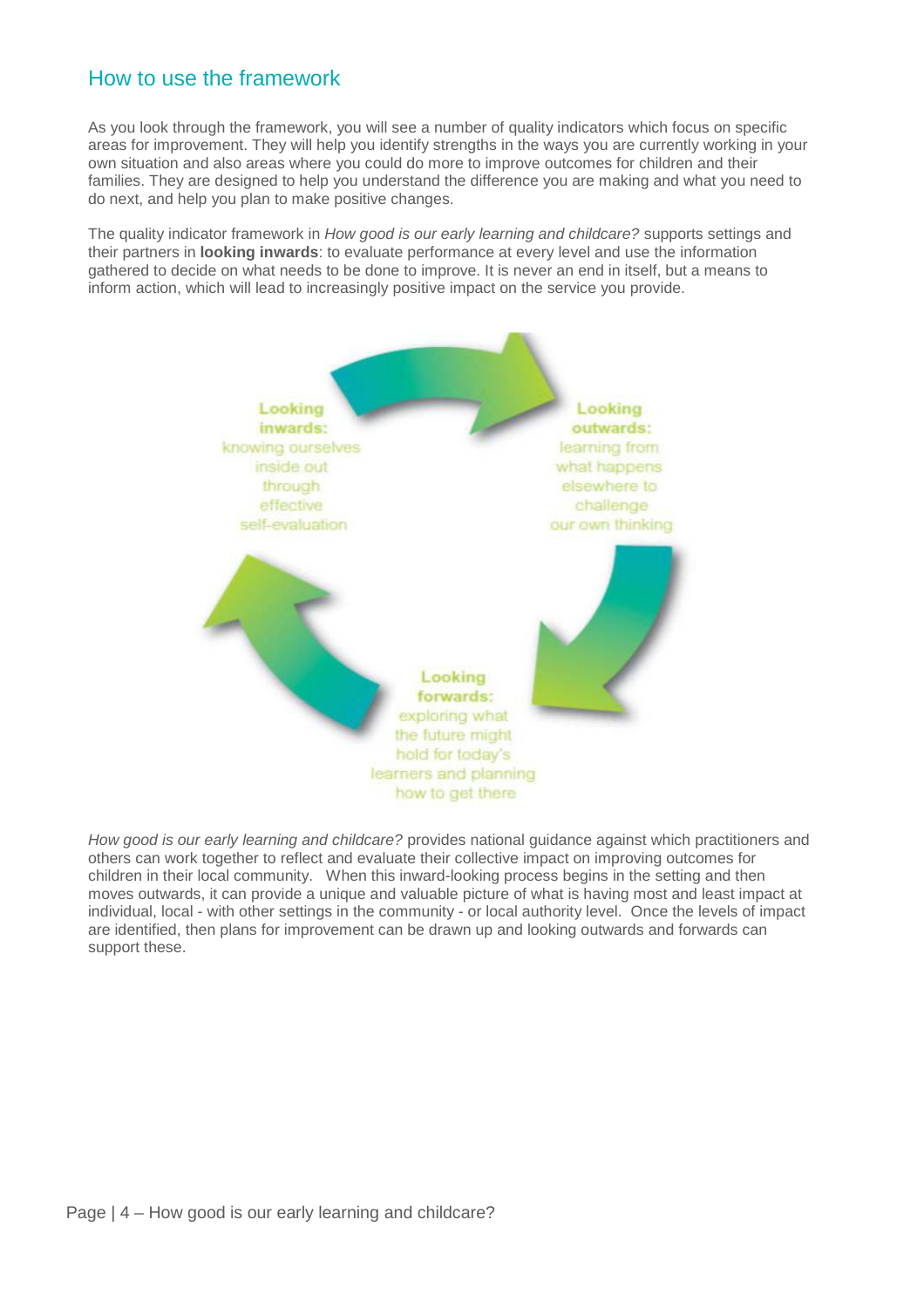# <span id="page-5-0"></span>The Quality Indicators

The quality indicator framework consists of a set of fifteen quality indicators designed to help settings answer three key questions linked to three important aspects of their work.They are therefore divided into three categories.

- **Leadership and Management:** *How good is our leadership and approach to improvement?*
- **Learning Provision:** *How good is the quality of care and learning we offer?*
- **Successes and Achievements***: How good are we at ensuring the best possible outcomes for all our learners?*

When the evidence from quality indicators related to each of these questions is combined, it can create a unique and powerful story to answer the central key question: *What is our capacity for continuous improvement?* Or, in other words, *how good can we be?*



This diagram illustrates the strong relationship between each of the categories and the central question about the setting's capacity for improvement. A range of appropriate evidence from all three categories is required to evaluate the overall capacity for improvement. There is no hierarchy. Each of the three categories is equally important.

Practitioners and school leaders are invited to use the quality indicators with partners to look inwards and evaluate their work against a national benchmark of **very good** practice. (See Appendix 1.)

The quality indicators contained within *How good is our early learning and childcare* follow a similar pattern and fully complement those written in *How good is our school?*

Having two frameworks, very similar but with important contextual differences, will help continuous improvement as young children start their learning journey. The structure has been simplified to make the framework more accessible to practitioners, school leaders and partners who will collaborate with each other to support effective self-evaluation.

As you look through the framework you will see a number of quality indicators which focus on specific areas for improvement. They will help you identify strengths in the work of your setting and areas where you need to improve. They will help you understand the difference you are making and what you need to do next.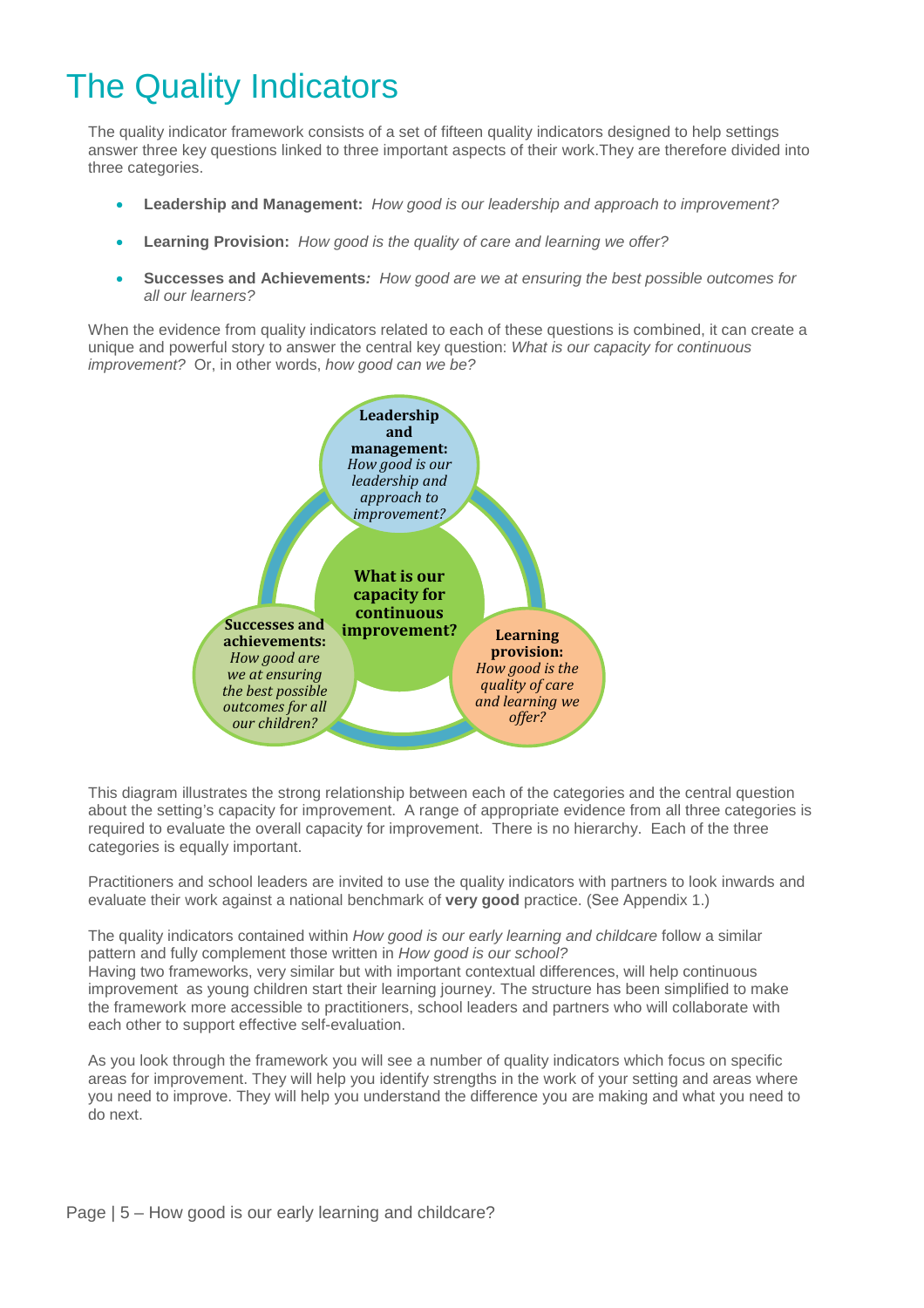# Overview of the quality indicators

| What is our capacity for improvement?                            |                                                                  |                                                                                       |  |  |  |  |
|------------------------------------------------------------------|------------------------------------------------------------------|---------------------------------------------------------------------------------------|--|--|--|--|
| <b>Leadership and</b><br>management                              | <b>Learning</b><br>provision                                     | <b>Successes and</b><br><b>achievements</b>                                           |  |  |  |  |
| How good is our<br>leadership and<br>approach to<br>improvement? | How good is the<br>quality of the care and<br>learning we offer? | How good are we at<br>ensuring the best<br>possible outcomes for<br>all our children? |  |  |  |  |
| 1.1 Self-evaluation for<br>self-improvement                      | 2.1 Safeguarding and<br>child protection                         | 3.1 Ensuring<br>wellbeing, equality<br>and inclusion                                  |  |  |  |  |
| 1.2 Leadership of<br>learning                                    | 2.2 Curriculum                                                   | 3.2 Securing                                                                          |  |  |  |  |
| 1.3 Leadership of<br>change                                      | 2.3 Learning, teaching<br>and assessment                         | children's progress<br>3.3 Developing                                                 |  |  |  |  |
| 1.4 Leadership and<br>management of                              | 2.4 Personalised<br>support                                      | creativity and skills for<br>life and learning                                        |  |  |  |  |
| practitioners                                                    | 2.5 Family learning                                              |                                                                                       |  |  |  |  |
| 1.5 Management of<br>resources to promote                        | 2.6 Transitions                                                  |                                                                                       |  |  |  |  |
| equity                                                           | 2.7 Partnerships                                                 |                                                                                       |  |  |  |  |
|                                                                  |                                                                  |                                                                                       |  |  |  |  |

#### **Each quality indicator**:

- Belongs to one of the three categories Leadership and Management, Learning Provision or Successes and Achievements.
- Has a general descriptor and themes to tell you what it covers.
- Has illustrations of what a "very good" level could look like. These are intended to to provide examples of evidence and practice, not to be fully comprehensive, nor used as a checklist. They are intended to support professional dialogue and reflection and can be applied in any setting.
- Describes features of highly effective practice. These are to help you identify the kind of evidence which helps support self-evaluation. Amongst the examples you will find some which relate more to a particular setting rather than your own context. You should aim to gather positive examples from your own setting to show the strengths of your work.
- Sets out challenge questions to reflect and discuss and support professional dialogue or support a shared understanding of your setting's strengths and next steps.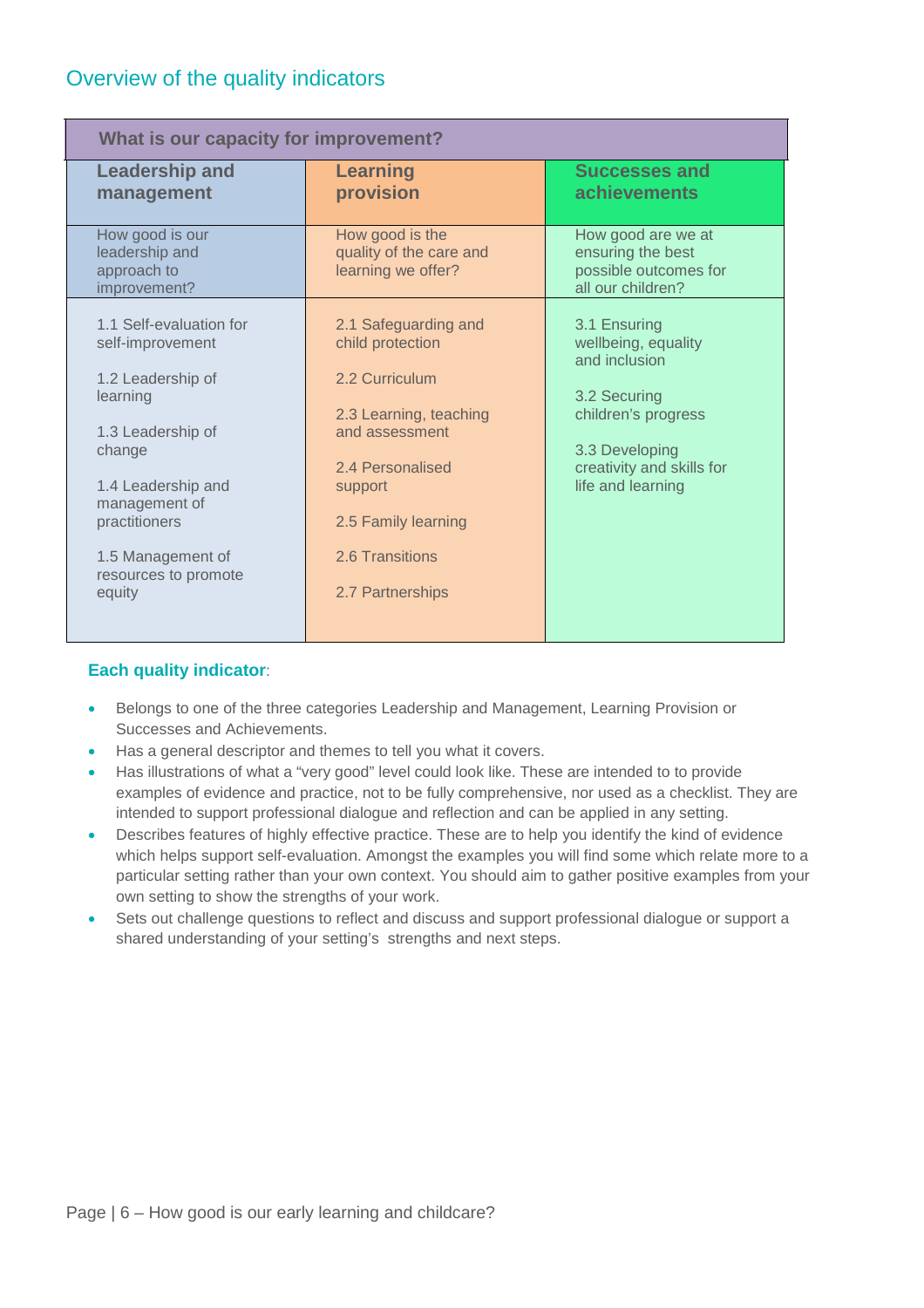| <b>Leadership and Management</b>                        |                                                                                                                                                                                    |  |  |
|---------------------------------------------------------|------------------------------------------------------------------------------------------------------------------------------------------------------------------------------------|--|--|
| How good is our leadership and approach to improvement? |                                                                                                                                                                                    |  |  |
| <b>Quality Indicator</b>                                | <b>Theme</b>                                                                                                                                                                       |  |  |
| 1.1 Self-evaluation for self-<br>improvement            | Collaborative approaches to self-evaluation<br>Evidence- based improvement<br>Ensuring impact of success for children and<br>families                                              |  |  |
| 1.2 Leadership of learning                              | Professional engagement and collegiate working<br>Impact of career-long professional learning<br>Children leading learning                                                         |  |  |
| 1.3 Leadership of change                                | Developing a shared vison, values and aims<br>relevant to the ELC setting and its communty<br>Strategic planning for continuous improvement<br>Implementing improvement and change |  |  |
| 1.4 Leadership of management and<br>practitioners       | Governance framework<br>Building and sustaining a professional team<br>Practitioner wellbeing and pastoral support                                                                 |  |  |
| 1.5 Management of resources to<br>promote equity        | Management of finance for learning<br>Management of resources and environment for<br>learning                                                                                      |  |  |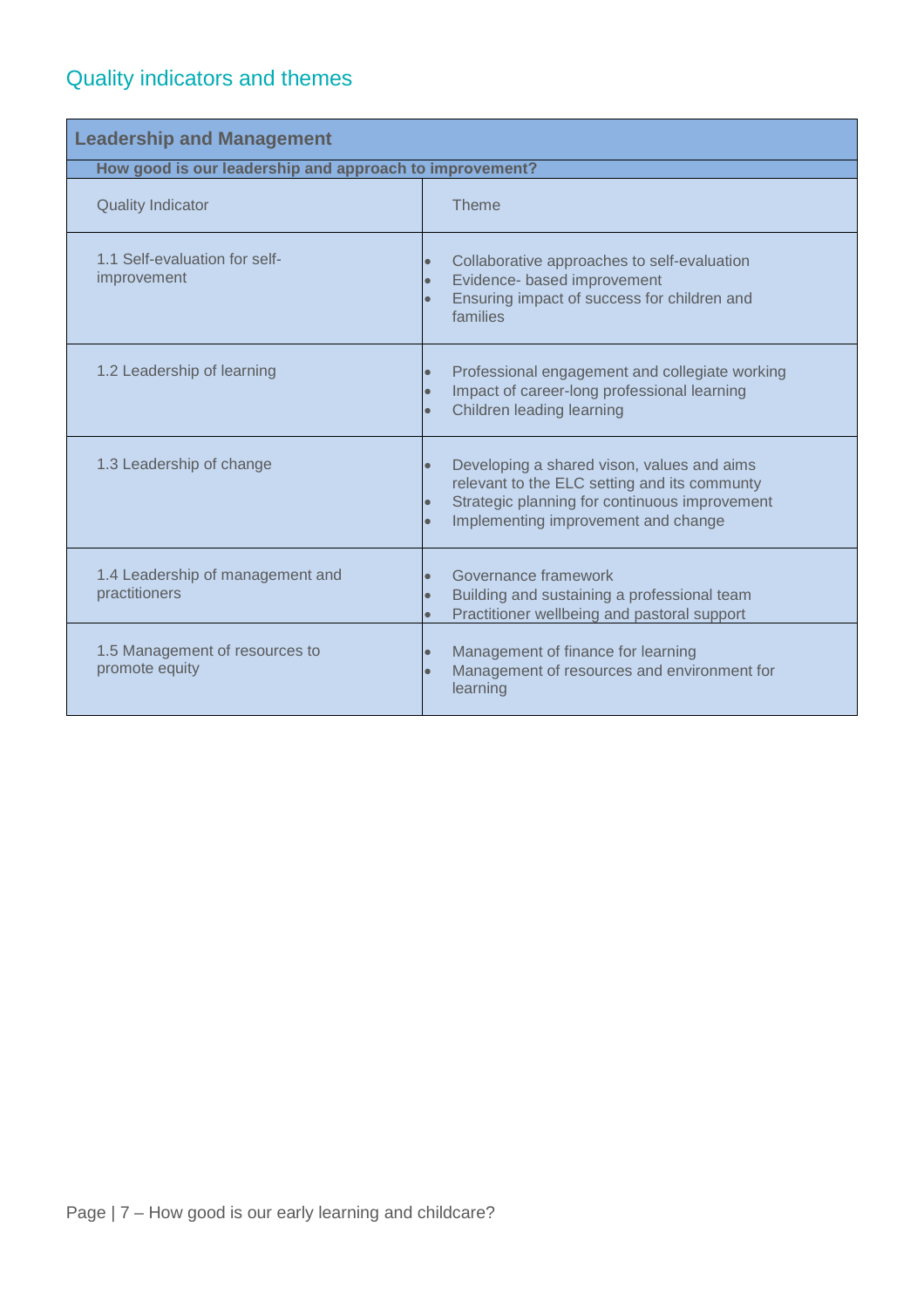| <b>Learning provision</b>                              |                                                                                                                                                                 |  |  |  |  |
|--------------------------------------------------------|-----------------------------------------------------------------------------------------------------------------------------------------------------------------|--|--|--|--|
| How good is the quality of care and learning we offer? |                                                                                                                                                                 |  |  |  |  |
| <b>Quality Indicators</b>                              | <b>Themes</b>                                                                                                                                                   |  |  |  |  |
| 2.1 Safeguarding and child protection                  | Arrangements for safeguarding, including child<br>$\bullet$<br>protection<br>Arrangements to ensure wellbeing<br>$\bullet$<br>National guidance and legislation |  |  |  |  |
| 2.2 Curriculum                                         | Rationale and design<br>Learning and developmental pathways<br>Pedagogy and play<br>Skills for life and learning                                                |  |  |  |  |
| 2.3 Learning, teaching and assessment                  | Learning and engagement<br><b>Quality of interactions</b><br>$\bullet$<br>Effective use of assessment<br>$\bullet$<br>Planning, tracking and monitoring         |  |  |  |  |
| 2.4 Personalised support                               | Universal support<br>Role of practitioners and leaders<br>Identification of learning needs and targeted<br>support.<br>Removal of barriers to learning          |  |  |  |  |
| 2.5 Family learning                                    | Engaging families in learning<br>Early intervention and prevention<br>Quality of family learning programmes                                                     |  |  |  |  |
| <b>2.6 Transitions</b>                                 | Quality of support for children and their families<br>Collaborative planning and delivery<br>$\bullet$<br>Continuity and progression in learning<br>$\bullet$   |  |  |  |  |
| 2.7 Partnerships                                       | Engagement of parents and carers in the life of the<br>$\bullet$<br>setting<br>The promotion of partnerships<br>$\bullet$<br>Impact on children and families    |  |  |  |  |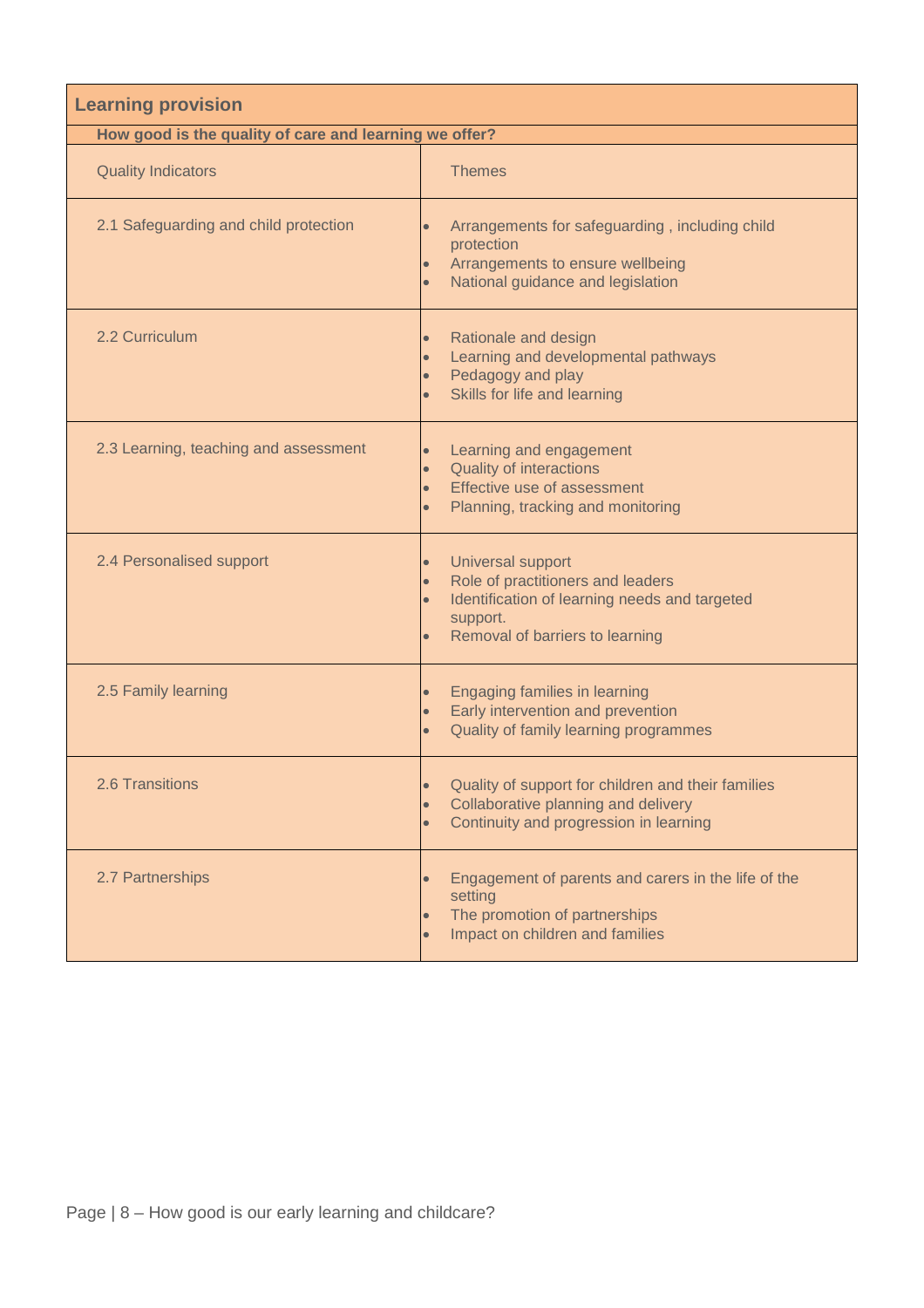| <b>Successes and Achievements</b>                                            |                                                                                                                                                                                                                |  |  |  |  |
|------------------------------------------------------------------------------|----------------------------------------------------------------------------------------------------------------------------------------------------------------------------------------------------------------|--|--|--|--|
| How good are we at ensuring the best possible outcomes for all our children? |                                                                                                                                                                                                                |  |  |  |  |
| <b>Quality Indicator</b>                                                     | <b>Themes</b>                                                                                                                                                                                                  |  |  |  |  |
| 3.1<br>Ensuring well-being, equality and<br>inclusion                        | Wellbeing<br>Fulfillment of statutory duties<br>Inclusion and equality                                                                                                                                         |  |  |  |  |
| 3.2 Securing children's progress                                             | Progress in communication, early language,<br>$\bullet$<br>mathematics, health and wellbeing<br>Children's progress over time<br>Overall quality of children's achievement<br>Ensuring equity for all children |  |  |  |  |
| 3.3 Developing creativity and skills for<br>life and learning                | Developing creativity<br>Developing skills for life and learning<br>Developing digital skills                                                                                                                  |  |  |  |  |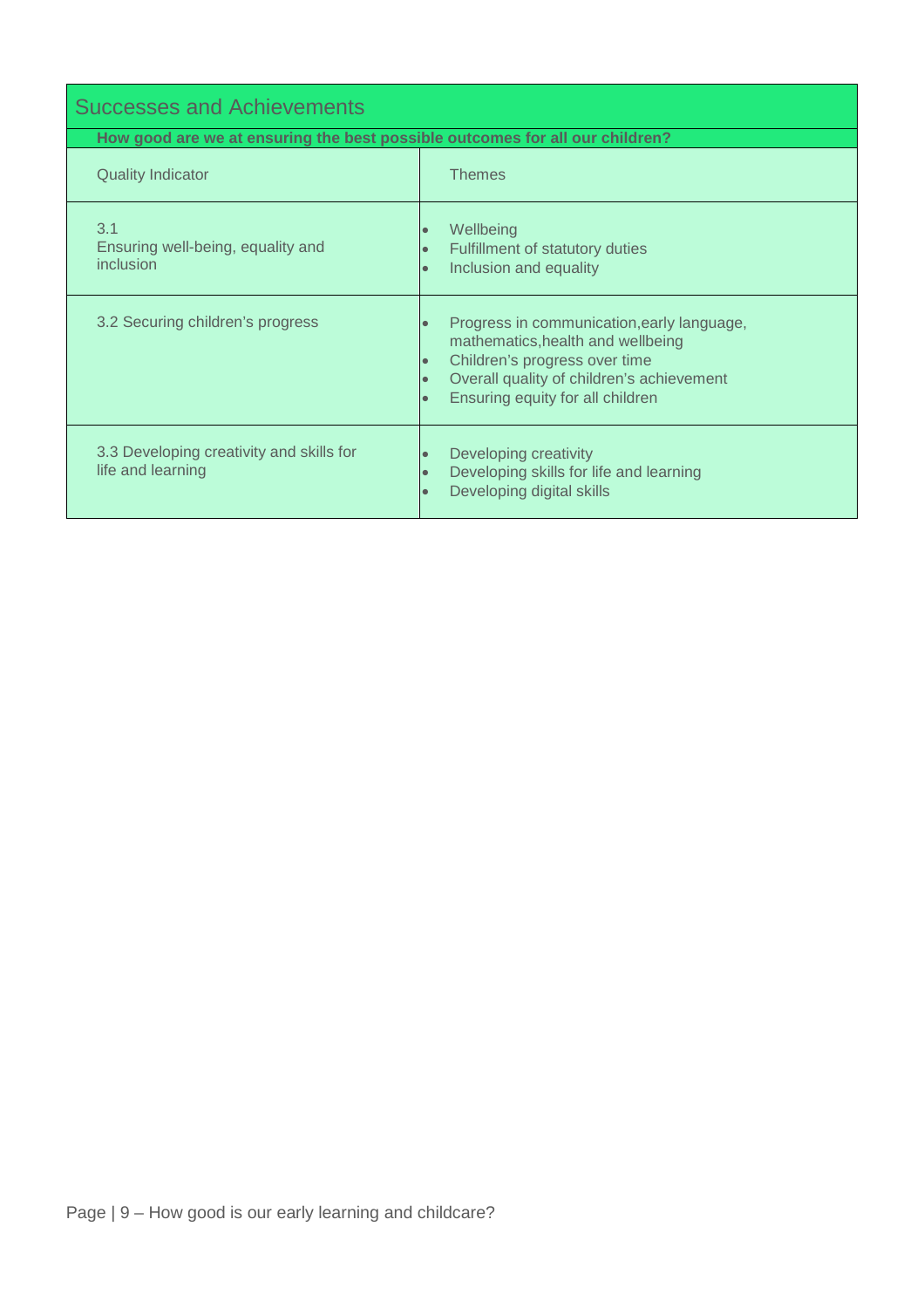# Getting started

You can start with any quality indicator and look at them in any order. You do not need to use every quality indicator, but they do relate to each other so looking at more than one or two will give a broader understanding of the impact of your setting's work. For example, you may be wanting to know how well children are progressing in their learning. You may find it helpful to start with 'Securing children's progress' (QI 3.2) but you equally may want to know so what is the impact of the curriculum we offer and look at 'Curriculum' (QI 2.2) and working with both quality indicators, reflecting on the good practice statements and discussing the challenge questions will help you decide on what you need to do to further improve.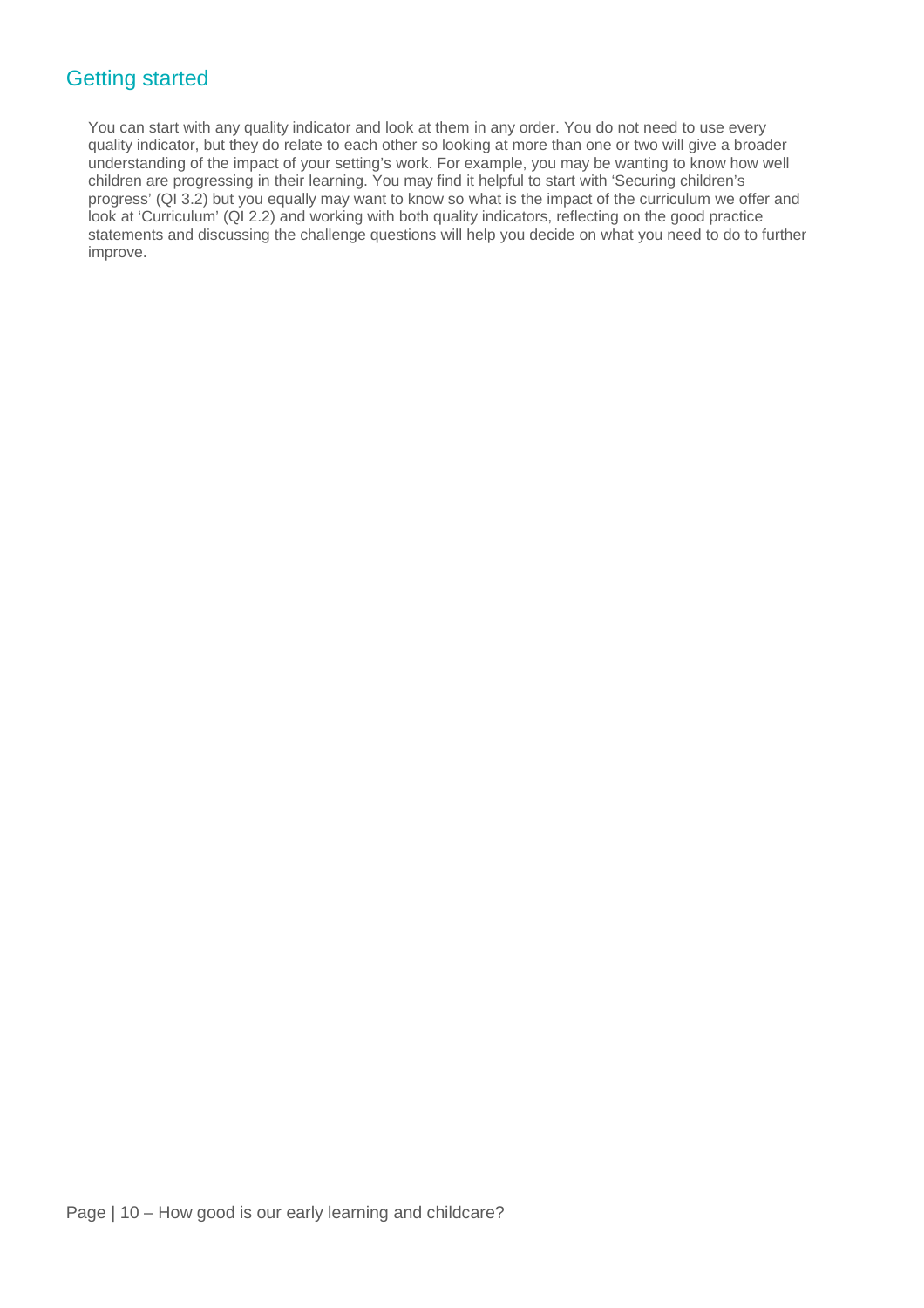# <span id="page-11-0"></span>Leadership and Management

**How good is our leadership and approach to improvement?**

- 1.1 Self-evaluation for self-improvement
- 1.2 Leadership of learning
- 1.3 Leadership of change
- 1.4 Leadership of management and practitioners
- 1.5 Management of resources to promote equity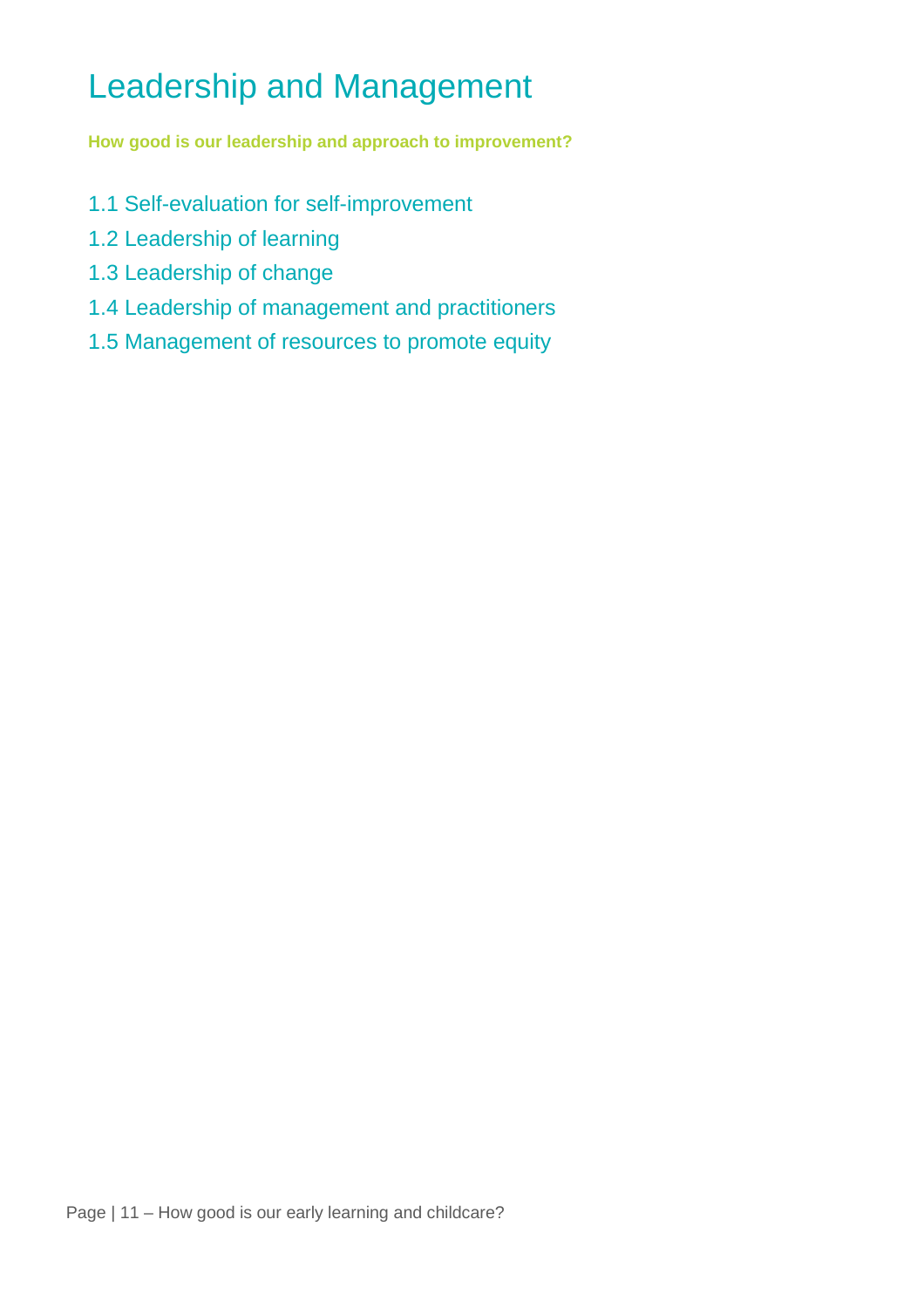### QI 1.1: Self-evaluation for self-improvement

#### **Themes**

Collaborative approaches to self-evaluation Evidence-based improvement Ensuring impact of success for children and families

#### **Descriptor**

This indicator underlines that rigorous self-evaluation is the responsibility of all practitioners and stakeholders. It highlights the importance of partnership approaches to self-evaluation and continuous improvement. It emphasises the need for strong leadership and a shared understanding of strengths and areas for development. A key factor is how to demonstrate the impact of self-evaluation and how evidence is used to improve outcomes for children.

#### **Level 5 illustration:**

#### **Collaborative approaches to self-evaluation**

• All practitioners understand that self-evaluation is an integral aspect of our approach to continuous improvement. Our team reflect well together and use these reflections to bring about positive change for our children and families. We work very well with our stakeholders and partners over a sustained period of time. We have an agreed rationale outlining the purpose and focus of our relationship with partners, and continually review this to ensure that there are positive outcomes for our children and families. We actively seek to develop and extend our range of partners to further enhance our provision for children and families. We consistently use a wide range of approaches to engage with and listen to the views of children, stakeholders and partners to build a shared understanding of our strengths and areas for development. We can show how their views inform change and improvement. This has led to the identification of agreed steps to secure improvement.

#### **Evidence-based improvement**

• Our self-evaluation focuses on improving outcomes for children. Our identified priorities reflect this focus. To help us improve, we take account of relevant local, national and international advice and research. This enables us to make thoughtful changes and innovations. We follow a clear process when putting new initiatives into practice, which includes regular opportunities for reflection and evaluation of progress. We make very good use of evidence to draw conclusions about the quality of our provision and identify effective approaches to improvement. We involve all practitioners in gathering a wide range of information and evidence to document, assess and record children's progress which is manageable and appropriate. This includes focused observations of what children can do and relevant examples of children's work. We involve children and their families in regularly reviewing learning and progress. We use all of this evidence to make sound judgements about the quality of children's learning.

Within our setting and learning community, we engage regularly in effective quality assurance and moderation activities and have agreed standards and expectations. We share good practice within and beyond the setting and can confidently show the improvement this has made to the setting and outcomes for children.

#### **Ensuring impact of success for children and families**

• Continuous improvement, successes and achievements for children and families are vital to our setting's strategic direction. We ensure that high-quality learning through play is the central focus of our improvement planning. All of our plans and actions are directed at improving experiences and outcomes for children. We can evidence clearly the link between self-evaluation and improved approaches to how young children learn within our setting. As a result, children are making very good progress with their development and learning. We share these successes with stakeholders and partners and use them as a starting point for future improvements.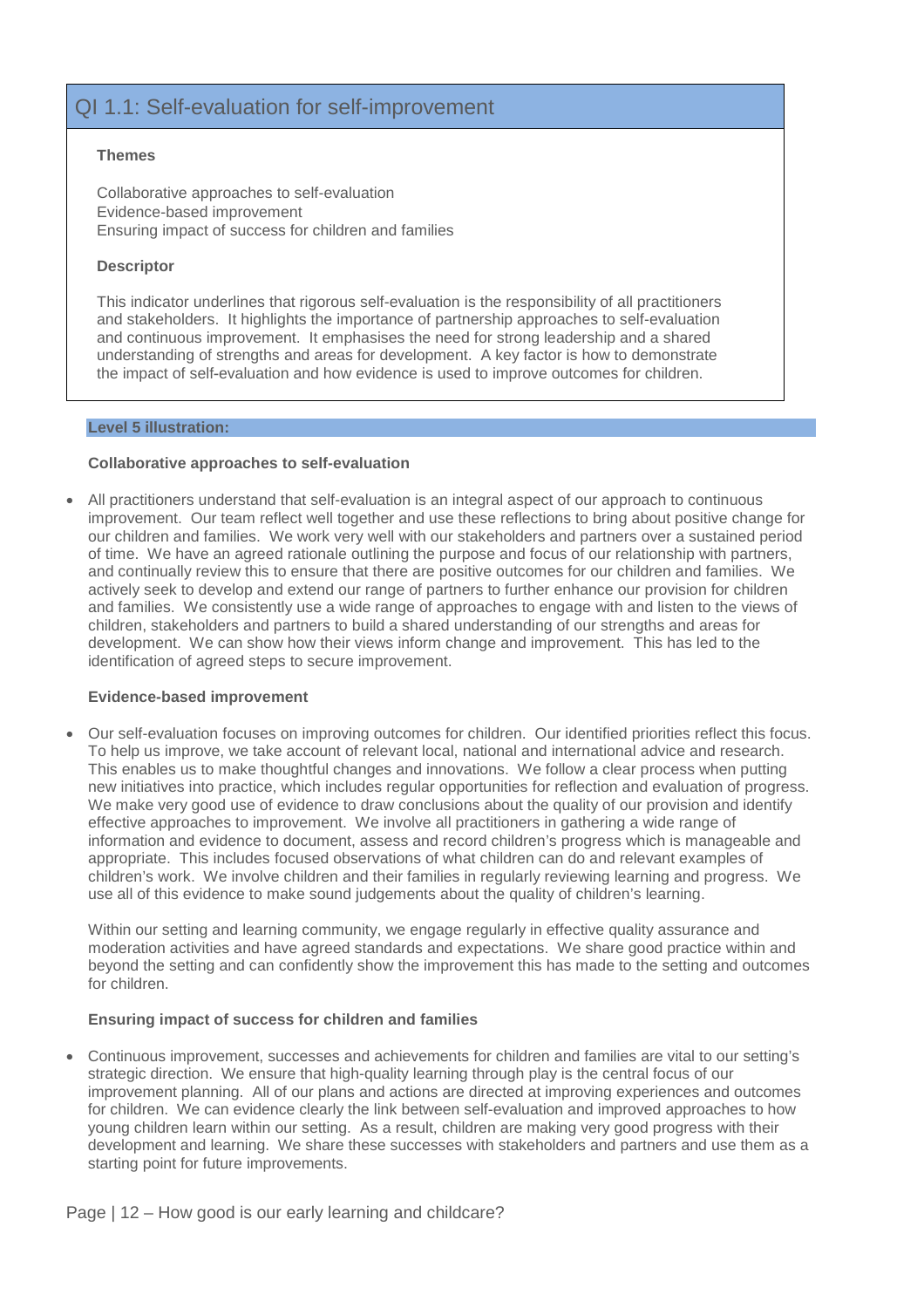|           | <b>Features of highly effective practice:</b>                                                                                                                                                                                     |           | <b>Challenge questions:</b>                                                                                                                                    |
|-----------|-----------------------------------------------------------------------------------------------------------------------------------------------------------------------------------------------------------------------------------|-----------|----------------------------------------------------------------------------------------------------------------------------------------------------------------|
| $\bullet$ | Self-evaluation is at the heart of<br>everything that we do in our setting.                                                                                                                                                       | $\bullet$ | How well do all practitioners understand<br>their responsibility in improvement<br>through self-evaluation?                                                    |
| $\bullet$ | All of our practitioners are actively<br>engaged in continuously evaluating and<br>improving our setting.                                                                                                                         | $\bullet$ | How has using Building the Ambition to<br>support reflection, led to improvements<br>in children's experiences?                                                |
| $\bullet$ | The views of children, parents/carers<br>and families are effectively used to<br>improve the life and work of the setting.                                                                                                        |           | What do we know about the community<br>in which children live and learn; and, in<br>what ways are we using this knowledge                                      |
| $\bullet$ | Everyone involved with the setting's<br>community has a shared understanding<br>of its strengths and improvement                                                                                                                  | $\bullet$ | to improve outcomes for children?<br>How effectively do we identify our                                                                                        |
| $\bullet$ | needs.<br>Parents/carers have regular<br>opportunities to support improvement                                                                                                                                                     |           | strengths as professionals and as a<br>setting, to improve children's<br>experiences and progress?                                                             |
|           | by participating in a range of formal and<br>informal activities.                                                                                                                                                                 | $\bullet$ | What progress are we making in<br>addressing our identified areas for<br>improvement?                                                                          |
| $\bullet$ | All practitioners have a clear focus on<br>monitoring and evaluating the quality of<br>children's learning and on tracking their<br>progress and achievements. They work<br>effectively as a team.                                | $\bullet$ | To what extent are all stakeholders<br>(children, practitioners, parents/ carers<br>and partners) involved in self-evaluation<br>and planning for improvement? |
| $\bullet$ | There is a strong ethos of improvement<br>through sharing practice, and through<br>peer support and challenge.                                                                                                                    | $\bullet$ | What approaches do we use to support<br>our children to reflect on and evaluate<br>our practice and provision?                                                 |
| $\bullet$ | Professional learning activities for all<br>practitioners are clearly linked to the<br>results of self-evaluation and identified<br>areas for improvement.                                                                        | $\bullet$ | How do we demonstrate that all<br>practitioners are involved in and lead<br>aspects of improvement in our setting?                                             |
| $\bullet$ | Our practitioners are inward, outward<br>and forward looking in their evaluation<br>and improvement activities.                                                                                                                   |           | In what ways are our practitioners<br>encouraged to reflect on and share their<br>own practice in taking forward agreed<br>areas for improvement?              |
| $\bullet$ | We make very effective use of<br>information from our learning<br>community, up-to-date research from<br>Scotland and beyond to inform our                                                                                        | $\bullet$ | To what extent do we look inward,<br>outward and forward in our evaluation<br>and improvement activities?                                                      |
|           | learning and developments.<br>Our practitioners have high aspirations<br>and expectations for all children and<br>families. We use a well-informed range<br>of approaches to assess children's<br>progress across their learning. | $\bullet$ | What evidence do we have that<br>changes we have made are as a result<br>of our self-evaluation and have<br>improved outcomes for children?                    |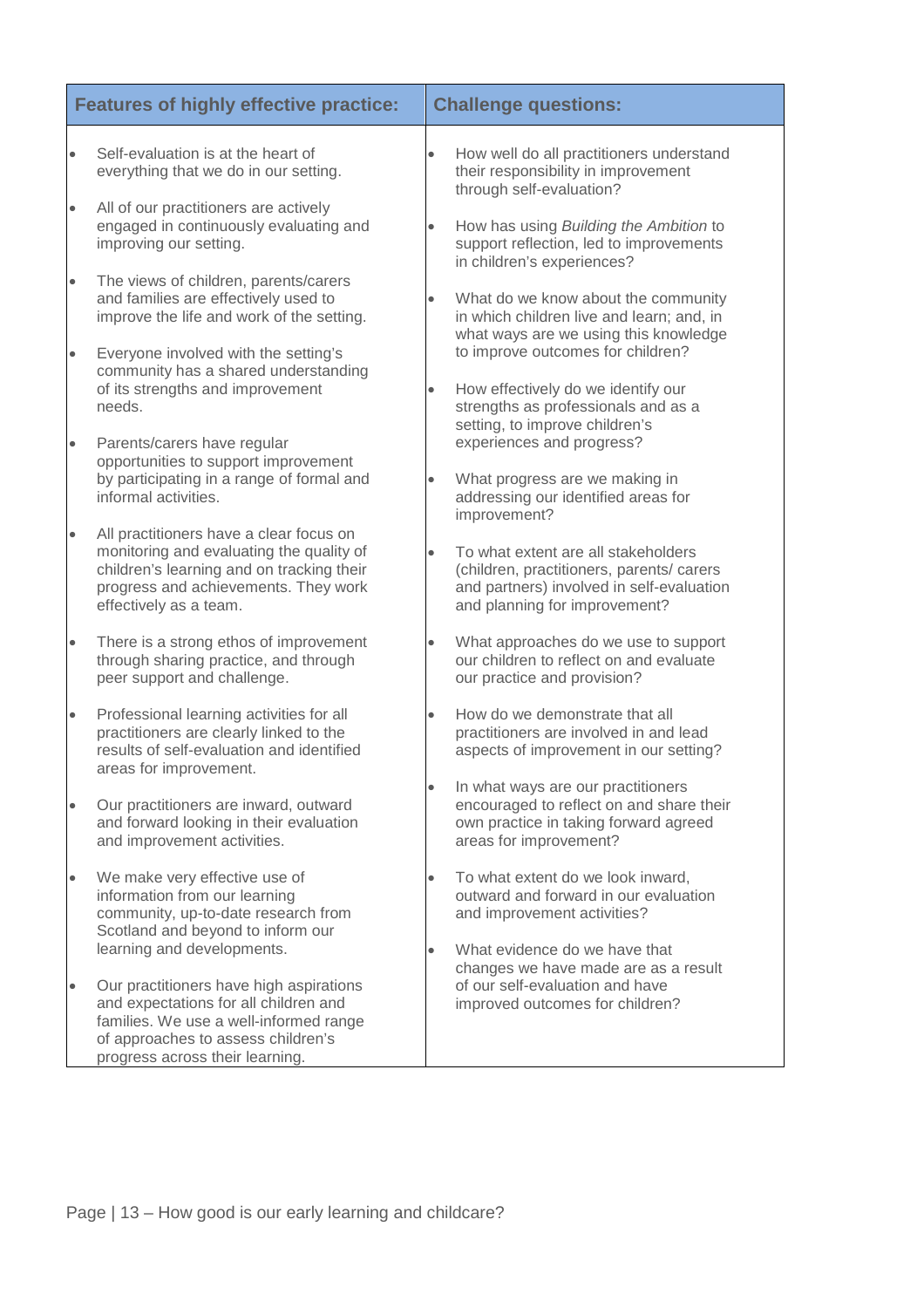### QI 1.2: Leadership of learning

#### **Themes**

Professional engagement and collegiate working Impact of career-long professional learning (CLPL) Children leading learning

#### **Descriptor**

This indicator relates to leadership of improvements in learning and teaching. It highlights the importance of professional commitment to improving pedagogy through a range of approaches to professional learning including collegiate working. It focuses on leadership which improves outcomes for children and families. It highlights improving outcomes for children through enabling them to lead their own learning.

#### **Level 5 illustration:**

#### **Professional engagement and collegiate working**

• Across our setting, an ethos of professional engagement and collegiate working is prominent. This commitment is leading to our practice being continuously refreshed and improved for the benefit of our children and families. There is evidence of strong leadership of learning in a range of contexts. We prioritise the building and maintaining of effective relationships, within our setting and beyond. All practitioners in our setting undertake lead roles to motivate, support and inspire others. There is a strong collegiate learning culture in our setting demonstrated through for example peer learning, constructive feedback and high-quality professional dialogue. We work collaboratively with colleagues, children, parents/carers and partners to improve our setting and secure improved outcomes for our children and families.

#### **Impact of career-long professional learning**

• All practitioners take responsibility for their own CLPL and routinely engage in a broad range of professional learning activities to build on and sustain our practice. As individuals and as a team we reflect critically on our work. We are proactive in extending and deepening our knowledge and understanding of early learning pedagogy through research, current literature and policy sources to exemplify this very effectively in our practice. We are improving our approaches to digital and our own professional learning. We maintain effective records of the impact of professional learning and development and create a clear professional learning action plan. Our professional learning complements and enhances our setting's improvement priorities. It is having a positive impact on high quality experiences for children, their progress and wider improvements in our setting.

#### **Children leading learning**

• We make very good use of children's ideas and interests to help shape the learning environment and experiences. Practitioners are highly skilled at encouraging children's curiosity and in using higher-order questions and making comments to extend children's thinking and understanding. Children are consistently encouraged to choose and lead interactions in their own learning in play and in real-life contexts. They are becoming increasingly confident in interacting with others, discussing possibilities and reasoning out answers to a self-satisfying conclusion within an exciting range of indoor and outdoor learning experiences. Taking very good account of children's age and stage of development, practitioners are flexible and responsive in their approach as they encourage children to discuss and plan their learning, enjoy their successes and share their achievements.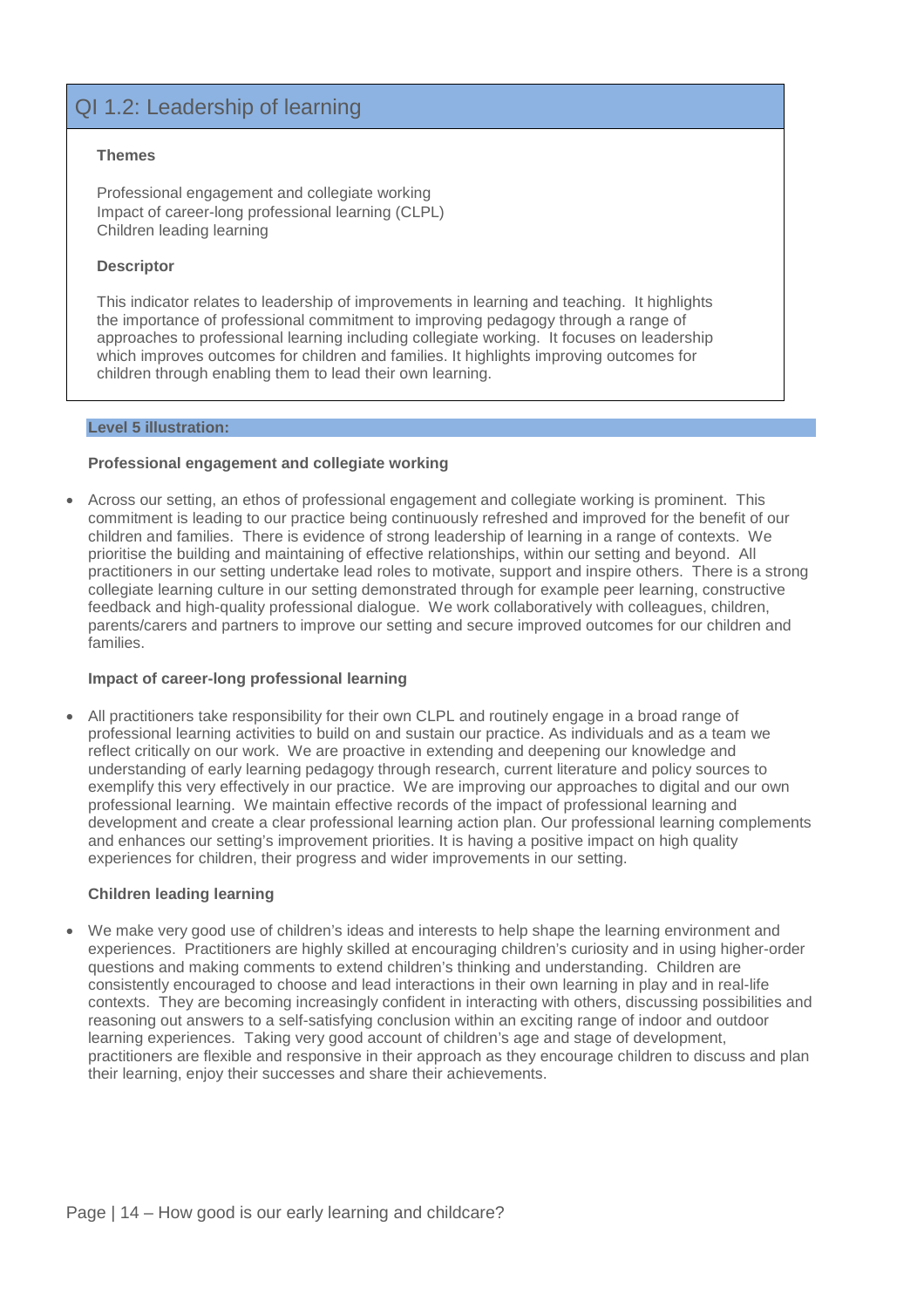|                        | <b>Features of highly effective practice:</b>                                                                                                                                                    |           | <b>Challenge questions:</b>                                                                                                                                                                         |                                                                                                                                                                                                                                 |
|------------------------|--------------------------------------------------------------------------------------------------------------------------------------------------------------------------------------------------|-----------|-----------------------------------------------------------------------------------------------------------------------------------------------------------------------------------------------------|---------------------------------------------------------------------------------------------------------------------------------------------------------------------------------------------------------------------------------|
| $\bullet$<br>$\bullet$ | Senior leaders empower practitioners<br>and actively develop leadership at all<br>levels to improve the overall capacity of<br>the setting.<br>All practitioners participate in high             |           | What evidence do we have that our<br>professional learning is increasing our<br>knowledge and understanding and as a<br>result improving outcomes for children<br>and families?                     |                                                                                                                                                                                                                                 |
|                        | quality individual and collective<br>professional learning which improves<br>outcomes for children and families. For<br>example, shared understanding of early<br>years pedagogy and assessment. | $\bullet$ | How well do senior managers enable<br>practitioners to learn with and from<br>each other and, where appropriate,<br>learning with colleagues across sectors<br>and with partner agencies?           |                                                                                                                                                                                                                                 |
| $\bullet$              | Careful planning ensures that<br>practitioners have regular opportunities<br>to learn with and from each other, both<br>in and beyond the setting.                                               | $\bullet$ | To what extent does our own<br>professional learning reflect the needs<br>of individuals and the improvement<br>priorities of our setting? How confident<br>are we at building on individual skills |                                                                                                                                                                                                                                 |
| $\bullet$              | Professional learning opportunities are<br>well planned and matched to identified<br>needs and draw on local, national and                                                                       |           | and interests which lead to<br>improvements for children?                                                                                                                                           |                                                                                                                                                                                                                                 |
|                        | international evidence and research.<br>Practitioners are confident in discussing<br>how they have improved their practice<br>as a result of their own professional<br>learning activities.      | $\bullet$ | How well do practitioners support<br>children to take responsibility for their<br>own learning and progress? How do<br>we know?                                                                     |                                                                                                                                                                                                                                 |
| $\bullet$              | There is clear evidence of a wide range<br>of strategies in use to support children<br>to take responsibility for their own<br>learning and progress.                                            | $\bullet$ |                                                                                                                                                                                                     | How well do practitioners recognise and<br>support children who are less confident<br>in expressing their views' and<br>preferences? How effectively do they<br>support children in making choices<br>about their own learning? |
| $\bullet$              | Planning strongly reflects children's<br>ideas and interests and shows how<br>practitioners very effectively respond to<br>and promote their creativity, inquiry and<br>curiosity.               |           |                                                                                                                                                                                                     |                                                                                                                                                                                                                                 |
| $\bullet$              | Practitioners have a clear<br>understanding of how children learn.<br>Their actions encourage high quality<br>adult/child interaction                                                            |           |                                                                                                                                                                                                     |                                                                                                                                                                                                                                 |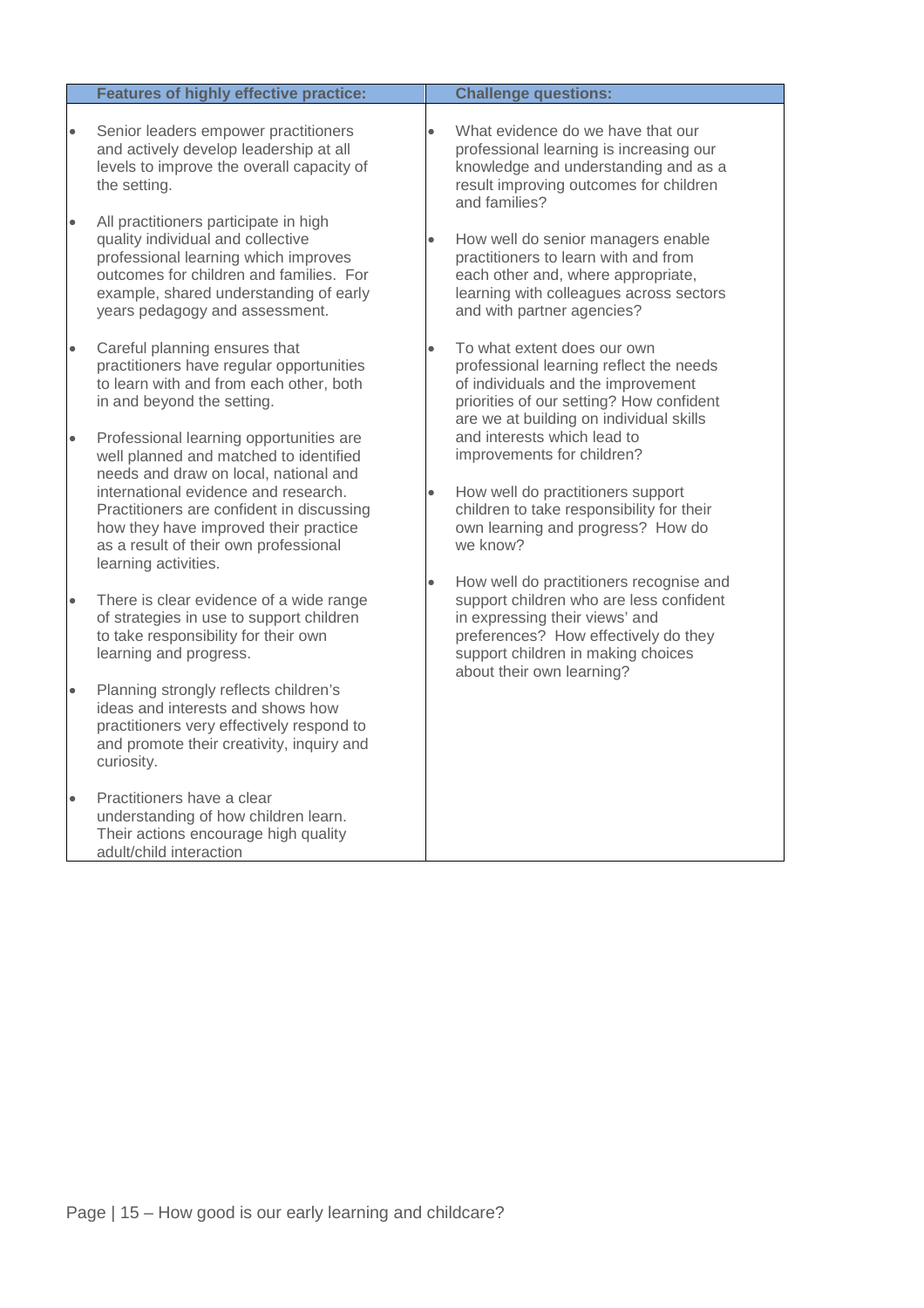# QI 1.3: Leadership of change

#### **Themes**

• Developing a shared vision, values and aims relevant to the ELC setting and its community Strategic planning for continuous improvement Implementing improvement and change

#### **Descriptor**

This indicator focuses on working together at all levels to develop a shared vision for change and improvement which reflects the context of the setting within in its community. Planning for continuous improvement change should be evidence-based and clearly linked to strong self-evaluation. Senior leaders should ensure that the pace of change is well judged and appropriate to have a positive impact on outcomes for children.

#### **Level 5 illustration:**

#### **Developing a shared vision, values and aims relevant to the ELC setting and its community**

We are committed to an agreed shared vision for our setting and community that reflects the aspirations of children, parents/carers, practitioners and partners. Senior leaders demonstrate that they are highly committed to providing strong leadership to develop and sustain our vision and values. Current thinking and research about quality in early learning and childcare underpins continuous improvements in our setting. Through effective leadership at all levels we consistently achieve high standards in our work and strive to be sector leading. All practitioners show a strong personal and collective commitment to our vision and to their professional values as outlined in professional codes of conduct and standards for registration. By working closely with parents/carers and partners we ensure the highest possible standards for all of our children.

#### **Strategic planning for continuous improvement**

• Leaders at all levels in our setting promote and support innovation, creativity and practitioner enquiry. Practitioners continually reflect on and develop their practice as part of the setting's commitment to improvement. Leaders at all levels are highly visible and effective as lead practitioners. They motivate and inspire others to achieve a shared vision. Senior leaders guide and manage the direction and pace of change very effectively. We know what is important for our setting, its community and our children and therefore, our innovations are very well judged and meet the needs of children and families. Our setting continually explores ways to build our capacity for improvement through developing the talents and skills of its practitioners and through working in collaboration with children, families, partners and each other. We develop leadership at all levels. Opportunities for practitioners to take forward improvements, and nurture and develop their own expertise, are provided. Creativity is valued and encouraged in our setting and our work. We welcome the opportunity to adopt different approaches to the delivery of early learning and childcare. Regular opportunities for professional dialogue, independent and collegiate learning have high levels of participation by all practitioners. This shared learning leads to well informed improvements.

#### **Implementing improvement and change**

• Continuous improvement, success and achievement for all children are central to our planned implementation of strategies for improvement. Senior leaders create conditions where all practitioners feel confident to initiate well-informed change and share responsibility for the process of change. We effectively communicate a clear view of our setting's vision and aims so that the wider practitioner team, children and families are included in achieving them. When events or change challenge us, we respond positively and manage demanding targets effectively. We ensure any proposed changes are understood by all.

Leaders support and enable our team to make confident, well-timed changes for continuous improvement. We guide and manage the process of self-evaluation for improvement ensuring we have specific, clear, measurable targets and an appropriate pace of change in order to make a difference for children and families. Highly effective strategies are used to monitor and evaluate the impact of changes on outcomes for children and families and shape our future actions.

Page | 16 – How good is our early learning and childcare?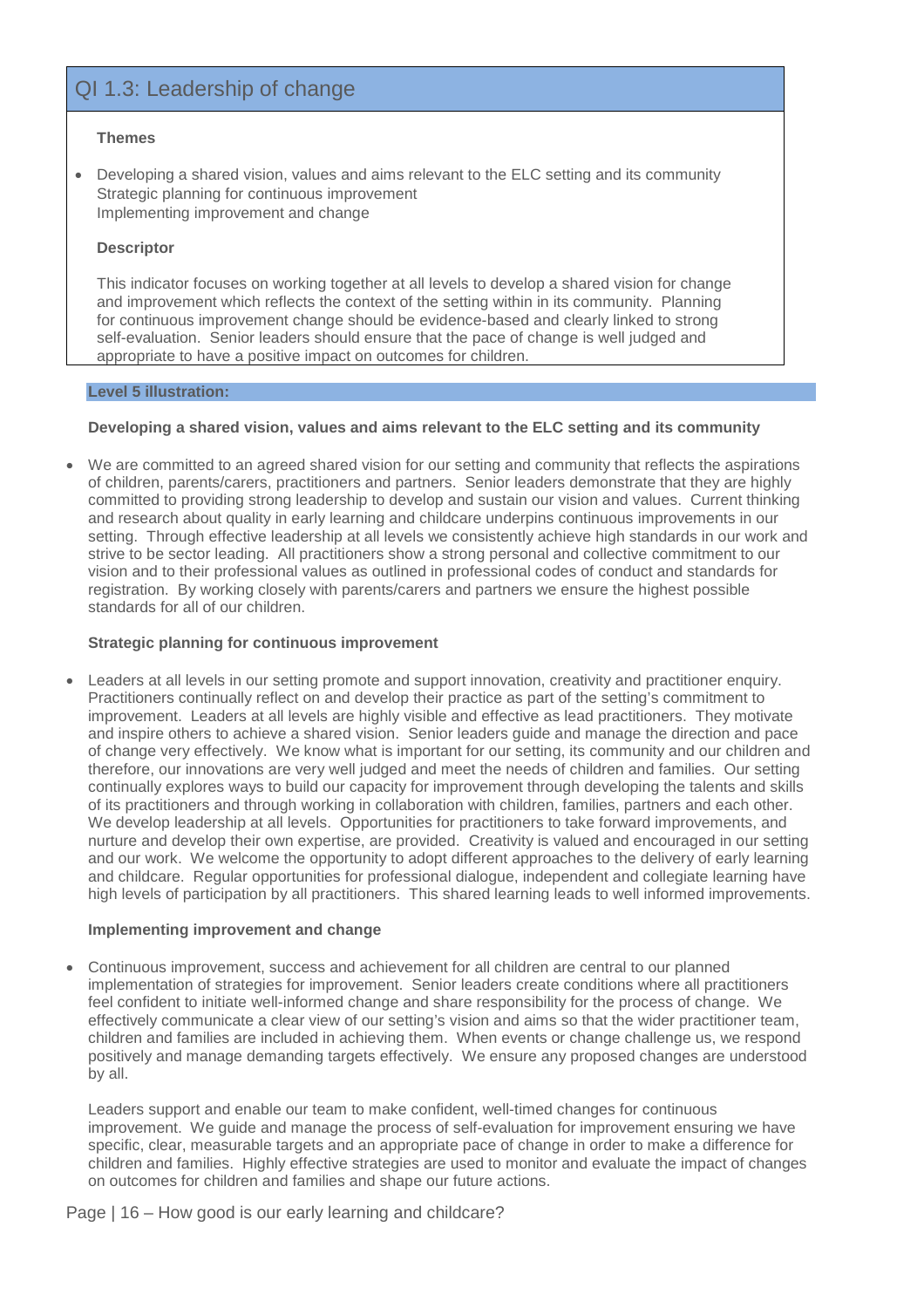|           | <b>Features of highly effective practice:</b>                                                                                                                                                                      |                        | <b>Challenge questions:</b>                                                                                                                                                                                 |
|-----------|--------------------------------------------------------------------------------------------------------------------------------------------------------------------------------------------------------------------|------------------------|-------------------------------------------------------------------------------------------------------------------------------------------------------------------------------------------------------------|
| $\bullet$ | Children, families, practitioners and<br>partners are all involved in the creation<br>and regular review of the vision, aims<br>and values of the setting. These are<br>revisited and updated in line with setting | $\bullet$<br>$\bullet$ | How effectively do we engage others in<br>developing a shared vision and purpose<br>for our setting and work?<br>To what extent is our vision ambitious                                                     |
|           | improvements.                                                                                                                                                                                                      |                        | and challenging? How do we know?                                                                                                                                                                            |
| $\bullet$ | The vision of the setting is ambitious<br>and focuses on improvements in<br>outcomes for all. It is shaped by the<br>needs of our community and is<br>informed by current thinking in early<br>learning pedagogy.  | $\bullet$              | How well do our vision, values and aims<br>inform our daily practice? What impact<br>do they have on improving the quality of<br>the early learning and childcare we<br>provide?                            |
| $\bullet$ | Leaders are effective role models as<br>they carefully guide the strategic<br>direction and pace of change to ensure<br>sustainable positive outcomes for<br>children and families.                                | $\bullet$              | How effectively do we communicate our<br>vision with children, families and<br>partners? How successful are the<br>approaches used to ensure that<br>everyone has a say in shaping our<br>future direction? |
| $\bullet$ | Effective, inclusive communication<br>about the vision, aims and values of the<br>setting informs and involves parents<br>and partners in improvements.                                                            | $\bullet$              | What examples do we have of<br>successfully nurturing creativity and<br>promoting innovation?                                                                                                               |
| $\bullet$ | Children and families are supported to<br>understand the vision, aims and values<br>of the centre in the most appropriate<br>way.                                                                                  |                        | What examples do we have of<br>practitioners successfully collaborating<br>with one another through critical<br>enquiry?                                                                                    |
| $\bullet$ | Practitioner enquiry and professional<br>dialogue informs and supports<br>continuous improvement, creativity and                                                                                                   |                        | In what ways are we maximising<br>opportunities for practitioners to work<br>and learn together?                                                                                                            |
| $\bullet$ | innovation. This motivates and inspires<br>everyone to sustain high standards of<br>delivery of early learning and childcare.<br>Practitioners are proactive in the                                                |                        | How do we know that our professional<br>learning is making a difference for<br>children and families? How effective<br>are our approaches to planning for<br>continuous improvement?                        |
|           | change process and in evaluating the<br>impact of improvements.                                                                                                                                                    | $\bullet$              | What positive impact has our planning<br>for continuous improvement had on<br>outcomes for children and families?                                                                                           |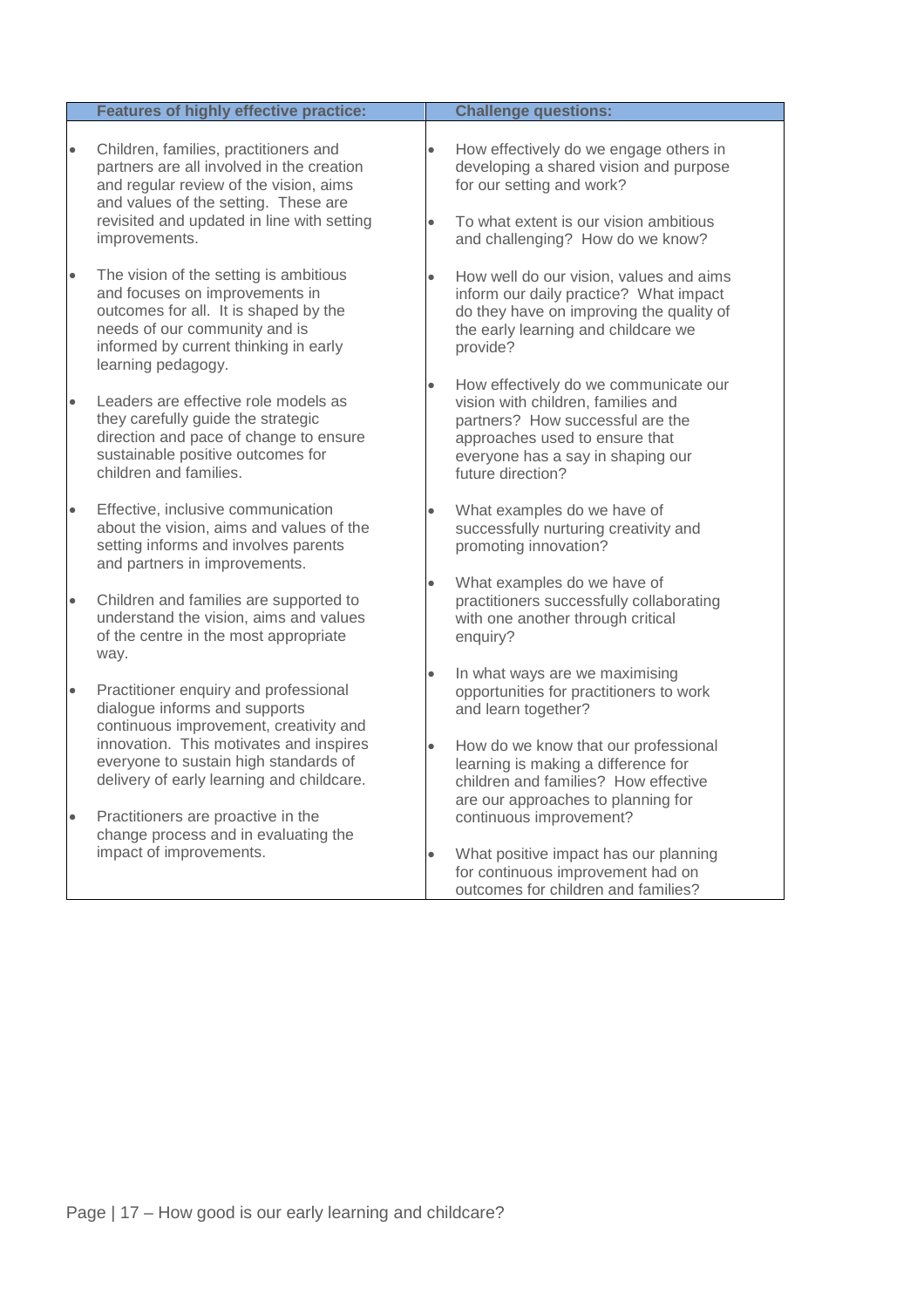# QI 1.4: Leadership of management and practitioners

#### **Themes**

Governance framework Building and sustaining a professional team Practitioner wellbeing and pastoral support

#### **Descriptor**

This indicator highlights the importance of sound governance within the early learning and childcare setting. It promotes the importance of fair and proper recruitment and selection of practitioners. It focuses on accountability, responsibility and shared values as important features of building and sustaining a highly professional team. Positive, caring and inclusive relationships underpin a highly supportive and welcoming ethos.

#### **Level 5 illustration:**

#### **Governance framework**

• We have a coherent vision of what is important for our setting and its community. This provides a clear basis from which to help our babies, toddlers and young children flourish and grow. Leadership of our setting is clearly founded on the key governance principles of high quality early learning and childcare, engagement with children and their families and a quality culture. The roles and responsibilities of groups and individuals are defined through our clear framework of governance as reflected in the National Care Standards taking full account of the features of our setting. The governing body monitors our setting's actions rigorously and ensures a prompt response to parents' concerns and suggestions. The governing body works closely with our setting and is clear about the role of partnership with the local authority and other relevant bodies. There are clear lines of accountability for the setting's performance and quality, including children's progress and achievements. Strategic leadership leads to high quality outcomes for children and their families.

#### **Building and sustaining a professional team**

• Our setting uses effective and transparent recruitment, selection and performance management procedures consistent with current legislation, local and national agreements. Safeguarding procedures are clearly understood and implemented by those with responsibilities for the recruitment of practitioners. Our appointment procedures focus on the skills, aptitudes and experience required for working with babies, toddlers and young children. We have effective and supportive induction policies and procedures for all practitioners. Through an effective professional review process, based on coaching and mentoring, practitioners reflect on their professional skills and knowledge and identify areas for improvement. In our setting, all practitioners willingly engage in a wide range of professional learning activities to improve their practice. Our high quality professional development and learning has a clear and positive impact on outcomes for our children and families.

#### **Practitioner wellbeing and pastoral support**

• Clear policies and procedures are in place to ensure pastoral support and wellbeing of practitioners. These are shared with practitioners and are well understood. The culture and ethos within our setting is positive and caring. It focuses on the needs of children, families and practitioners. We are proactive at tackling any prejudice-based discrimination so everyone working and learning within our setting feels included and valued. Our practitioners are empowered and motivated to make decisions and lead on aspects of improvement. We use national policy and local agreements very well to ensure our high professional standards of conduct are understood and maintained. Opportunities to consult, share information and raise concerns are well established and understood by all practitioners. Lines of accountability are clear. All practitioners share information effectively, listen to others and respond positively to ideas and issues raised with them.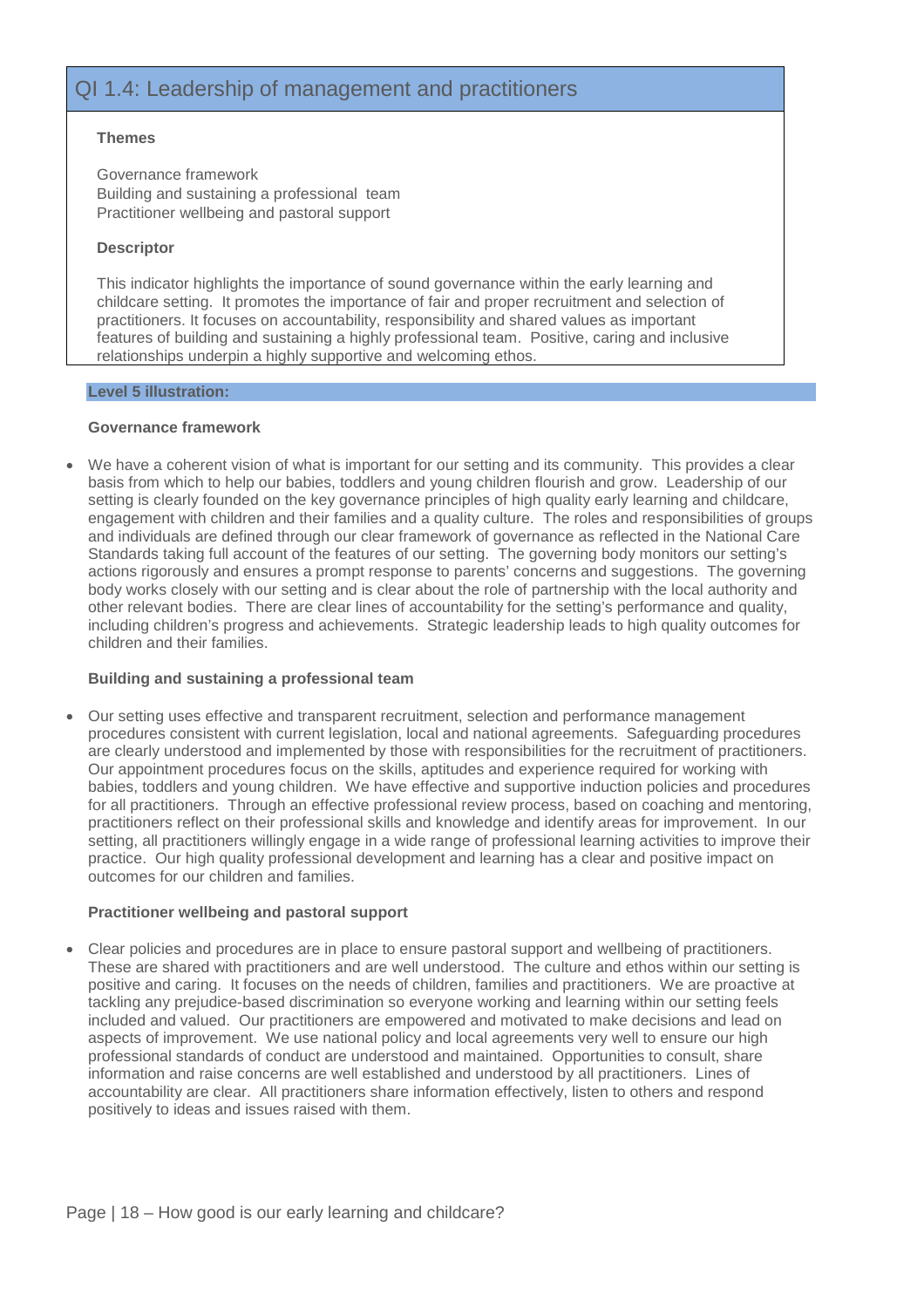|           | <b>Features of highly effective practice:</b>                                                                                                                                                                        |                        | <b>Challenge questions:</b>                                                                                                                                                                                                |
|-----------|----------------------------------------------------------------------------------------------------------------------------------------------------------------------------------------------------------------------|------------------------|----------------------------------------------------------------------------------------------------------------------------------------------------------------------------------------------------------------------------|
| $\bullet$ | Roles and responsibilities of all<br>practitioners and governing bodies are<br>clearly outlined. It promotes and<br>supports a culture of accountability and<br>high quality early learning and<br>childcare.        | $\bullet$<br>$\bullet$ | How effectively do we work with our<br>governing bodies, including Care<br>Inspectorate, to ensure a culture of<br>continuous improvement in our setting?<br>How well can we demonstrate that we<br>learn from complaints? |
| $\bullet$ | The welcoming and inclusive culture<br>and ethos is evident within the setting<br>and promoted by all practitioners.<br>There is an 'open door' policy to<br>support and encourage positive<br>communication.        | $\bullet$              | What arrangements are in place for<br>new or temporary practitioners to feel<br>they are welcome and well supported in<br>our setting?                                                                                     |
| $\bullet$ | The setting robustly monitors the range<br>of complaints received, responses are<br>made promptly, and when necessary<br>passed to the governing body.                                                               | $\bullet$              | How well do practitioners understand<br>and fulfil their responsibilities with<br>regard to SSSC and GTCS as<br>appropriate?                                                                                               |
| $\bullet$ | Recruitment arrangements are clearly<br>outlined in policy and procedure<br>documents.                                                                                                                               |                        | What evidence do we have that our<br>professional learning and improvement<br>priorities are having a positive impact<br>on the babies, toddlers and young<br>children in our care?                                        |
| $\bullet$ | Arrangements to manage practitioners<br>discipline, attendance/absence and<br>grievance are understood and<br>implemented fairly.                                                                                    | $\bullet$              | How do we ensure that practitioners<br>who work different shift patterns are<br>well informed and are fully engaged in<br>planning and leading improvements?                                                               |
| $\bullet$ | All practitioners undertake reviews, at<br>least annually, and on-going<br>professional dialogue helps improve<br>and develop practice.                                                                              |                        | How do we know how rigorous and<br>robust our health and safety and risk<br>benefit procedures are?<br>In what ways do we ensure staff are                                                                                 |
| $\bullet$ | Equalities legislation is adhered to and<br>explicit in recruitment of all<br>practitioners.                                                                                                                         |                        | fully aware of our policies and<br>procedures?                                                                                                                                                                             |
|           | All practitioners have current<br>membership of Protection of Vulnerable<br>groups (PVG) scheme and are<br>registered with relevant bodies, for<br>example SSSC and GTCS.                                            |                        |                                                                                                                                                                                                                            |
|           | All practitioners, including those on<br>varied working arrangements, have<br>equal access to professional learning<br>and development opportunities.                                                                |                        |                                                                                                                                                                                                                            |
|           | A dignity at work policy is in place and<br>shared with all practitioners. Health<br>and safety and risk assessment<br>procedures are implemented<br>systematically and in line with local and<br>national policies. |                        |                                                                                                                                                                                                                            |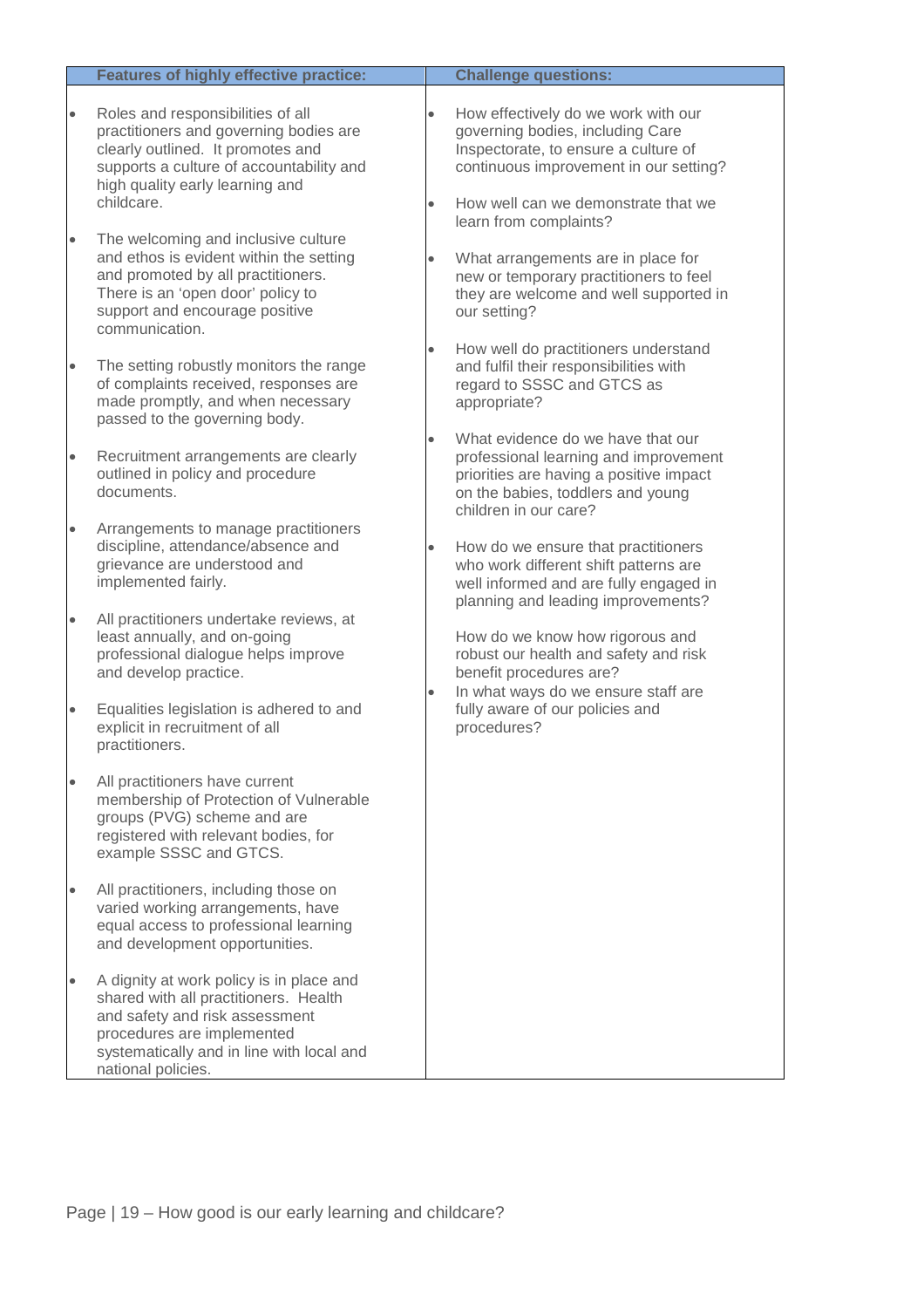### QI 1.5: Management of resources to promote equity

#### **Themes**

Management of finance for learning Management of resources and environment for learning

#### **Descriptor**

This indicator relates to the impact of the provision and management of the setting's finances and resources for learning. It focuses on the importance of sound management of the setting's finances and the extent to which the use of resources leads to improved outcomes for children. The management of resources should result in building a sustainable and equitable future for all.

#### **Level 5 illustration:**

#### **Management of finance for learning**

• We make effective use of available finances, including funding bids as appropriate, to allocate resources and take forward our improvement priorities and planned developments. Our available budget is targeted towards improving outcomes for children and families, ensuring that we meet the learning needs of all. We are transparent and equitable in the use of our financial resources. We employ effective and efficient financial management processes to manage and monitor our expenditure ensuring best value. We take account of local and national advice in our financial management seeking support from those with financial expertise when appropriate. We systematically monitor the extent to which our use of financial resources leads to improved outcomes for children and families. There is strong evidence that any devolved budgets have been used effectively to support our planned improvements and has led to improved outcomes for our children.

#### **Management of resources and environment for learning**

• We make the best use of available resources to create, sustain and enhance a motivating environment for effective learning. Our accommodation provides a safe, secure and stimulating learning environment that is of a very high standard of cleanliness. We effectively implement relevant health and safety legislation and use risk benefit procedures to remove or minimise any potential hazards. All practitioners are vigilant and take prompt action to ensure the safety and security of our children, visitors and each other. We effectively use the community and indoor and outdoor spaces to maximise high-quality learning. There are well-appointed areas for children to engage in energetic activities inside and out, and for them to safely rest and sleep. We have identified areas for practitioners and parents/carers, and sufficient space for storage and display.

We have effective systems in place to ensure our resources are well maintained, organised and accessible. Our resources are used effectively and managed in a sustainable way that offers children choice and promotes independent learning. Where appropriate, we support children to be actively involved in assessing relevant risks they may encounter during their learning and play. We offer a wide range of resources to support and challenge children and to engage them in their learning across all aspects of their development. We make effective use of resources within our local environment and beyond our setting. Displays contribute to a stimulating environment that supports effective learning and celebrates achievement. Children's experiences are enriched through planned and spontaneous use of technologies. Information and communications technology and digital learning is used effectively to promote the development of skills for life and learning.

Effective systems are used to monitor, evaluate and review the use and impact of resources to maximise high quality learning. This information contributes to improvements to the learning environment and to inform future resourcing decisions.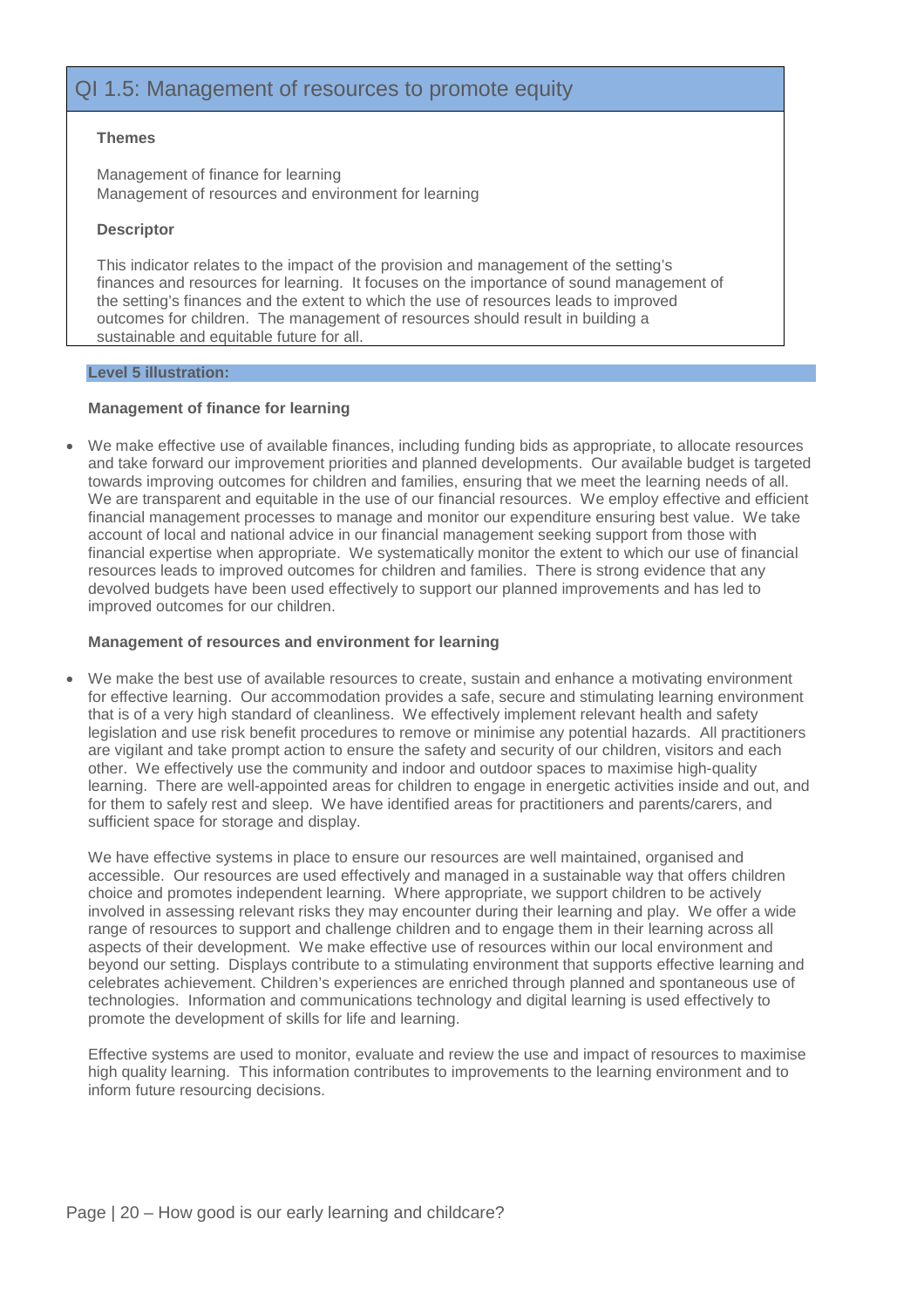|           | <b>Features of highly effective practice:</b>                                                                                                                                                                                                                                 |           | <b>Challenge questions:</b>                                                                                                                                                                           |
|-----------|-------------------------------------------------------------------------------------------------------------------------------------------------------------------------------------------------------------------------------------------------------------------------------|-----------|-------------------------------------------------------------------------------------------------------------------------------------------------------------------------------------------------------|
| $\bullet$ | Our use of financial resources is<br>transparent and ensures equity for all.<br>Financial decisions are made in line<br>with the setting's vision and aims to<br>achieve planned priorities. There is<br>clear and measurable impact of<br>financial expenditure on improving | $\bullet$ | How effective and efficient are our<br>approaches to financial management?<br>Are all practitioners aware of the<br>importance of, and involved in,<br>achieving best value with finite<br>resources? |
| $\bullet$ | outcomes for learners.<br>Effective and efficient financial<br>management procedures enable senior                                                                                                                                                                            | $\bullet$ | What procedures do we employ to<br>ensure transparency and equity in the<br>use of our financial resources?                                                                                           |
|           | managers to focus on improving<br>outcomes for all learners. Systems and<br>procedures enable budgets to be easily<br>monitored and prioritised.                                                                                                                              | $\bullet$ | How effectively do we allocate<br>resources to sustain improvement<br>priorities?                                                                                                                     |
| $\bullet$ | Stakeholders are consulted on<br>significant spending and are informed of<br>spending priorities.                                                                                                                                                                             | $\bullet$ | To what extent do our approaches to<br>resource acquisition and allocation<br>improve outcomes for all children?                                                                                      |
| $\bullet$ | All available resources (including digital<br>learning resources) are used effectively<br>to create and sustain effective indoor                                                                                                                                              | $\bullet$ | To what extent is financial expenditure<br>focused on improving the quality of<br>learning and development for children?                                                                              |
| $\bullet$ | and outdoor learning environments.<br>Resources are fit for purpose and are<br>developmentally appropriate to                                                                                                                                                                 | $\bullet$ | How well do we monitor the use and<br>impact of available resources on<br>children's progress and development?                                                                                        |
| $\bullet$ | children's stage of development.<br>Displays include an appropriate balance<br>of children's work, text, photographs                                                                                                                                                          | $\bullet$ | How well do we work together with<br>children, parents/carers and partners to<br>discuss and make appropriate<br>resourcing decisions?                                                                |
|           | and learning stimuli.                                                                                                                                                                                                                                                         | $\bullet$ | How effective are our resources in                                                                                                                                                                    |
| $\bullet$ | Practitioners are clear of their shared<br>responsibility for keeping everyone<br>safe. They are proactive in ensuring                                                                                                                                                        |           | meeting the learning needs of all<br>children and ensuring equity?                                                                                                                                    |
|           | the accommodation is secure and any<br>health and safety issues are identified<br>and addressed promptly.                                                                                                                                                                     | $\bullet$ | How effective are our health and safety<br>procedures, including appropriate use<br>of risk assessment systems?                                                                                       |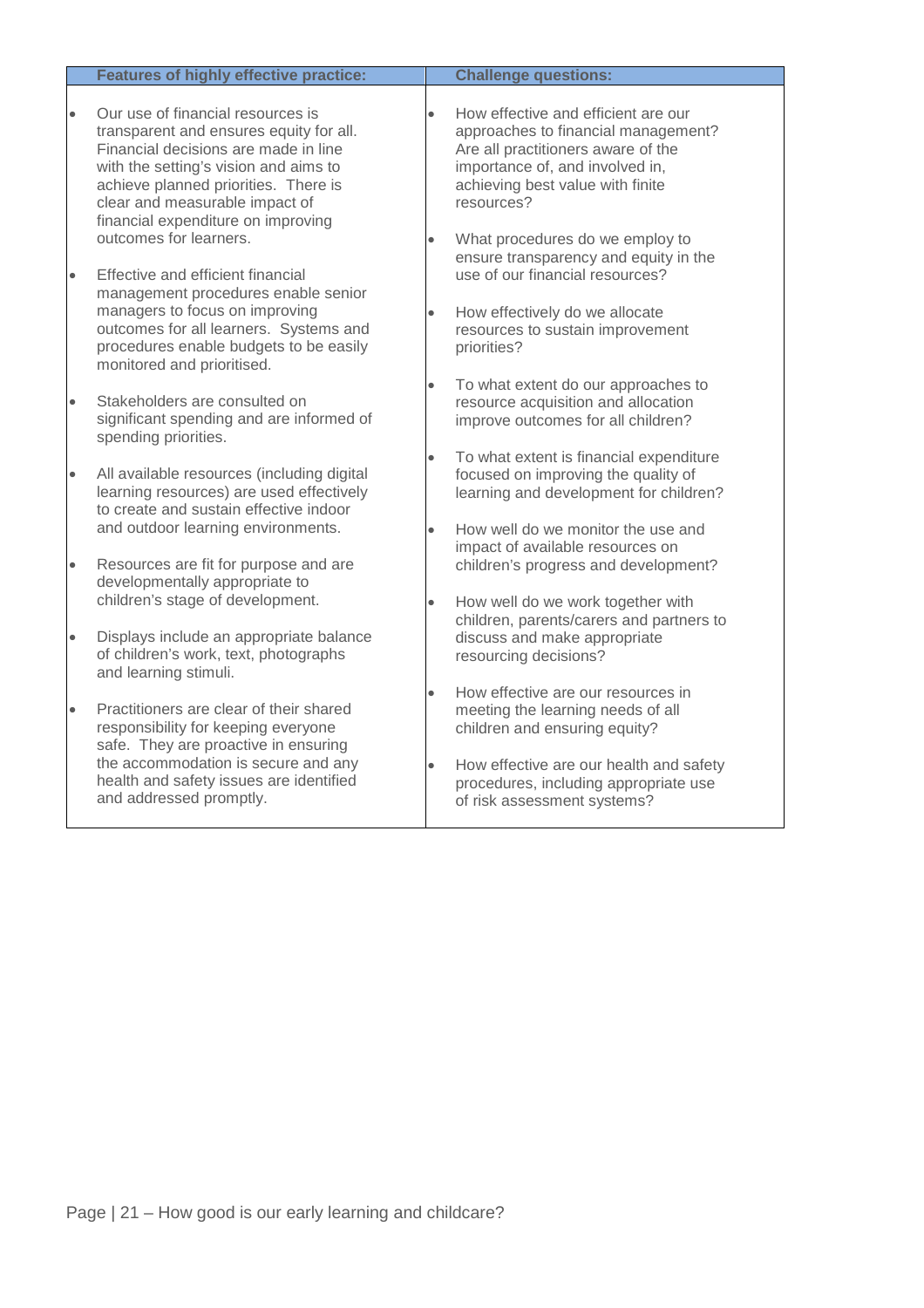# <span id="page-22-0"></span>Learning Provision

**How good is the quality of the care and learning we offer?**

- 2.1 Safeguarding and child protection
- 2.2 Curriculum
- 2.3 Learning, teaching and assessment
- 2.4 Personalised support
- 2.5 Family learning
- 2.6 Transitions
- 2.7 Partnerships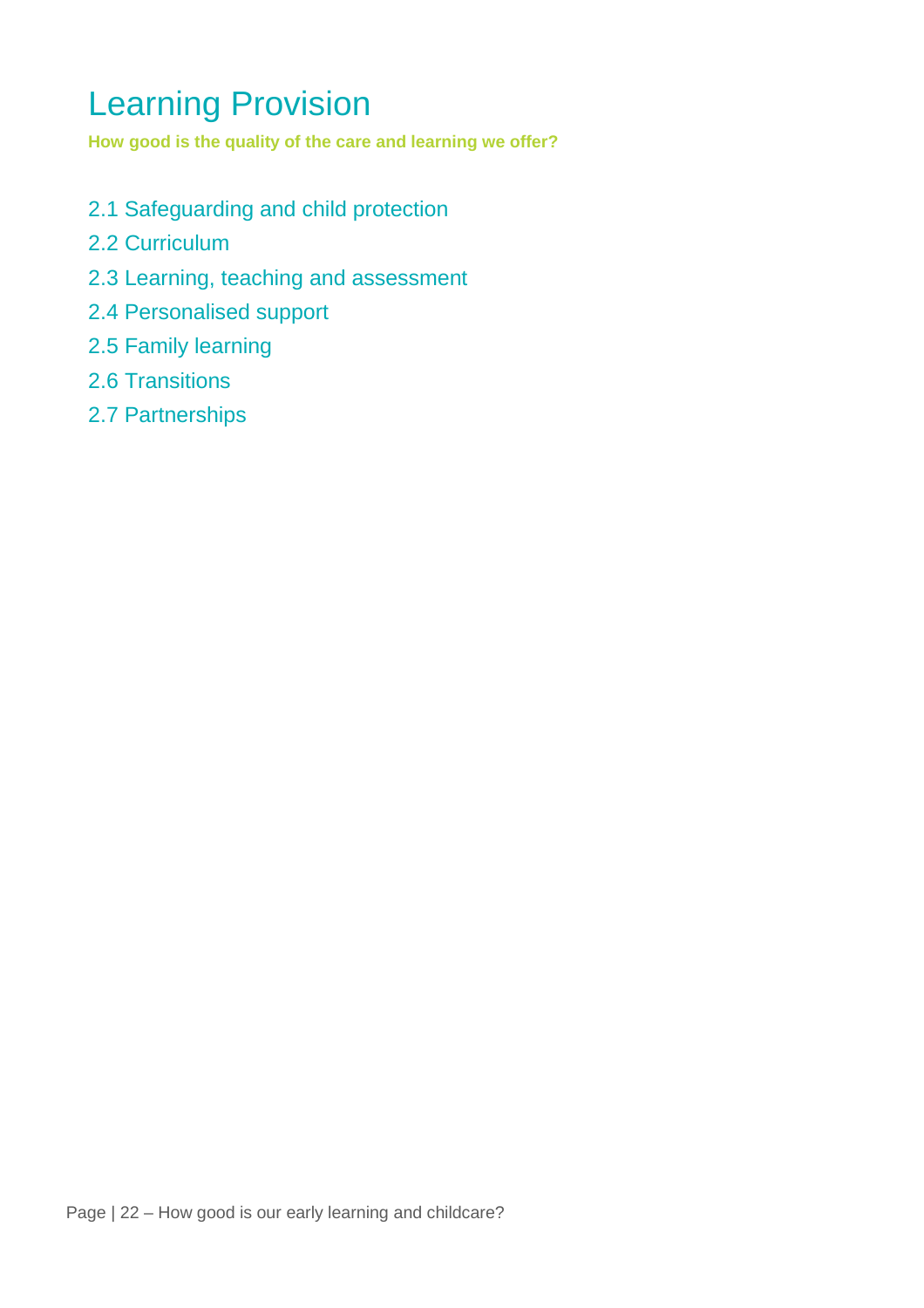# QI 2.1: Safeguarding and Child Protection

#### **Themes**

Arrangements for safeguarding, including child protection Arrangements to ensure wellbeing National guidance and legislation

#### **Descriptor**

This indicator focuses on the responsibilities required by practitioners and partners to ensure that all children are safe, well cared for and able to flourish. This indicator looks to how the setting takes account of statutory requirements in relation to child protection to ensure the needs of all children are met. Safeguarding all children requires strong partnerships to be established between the setting and its local community. This includes well-planned opportunities to help children become resilient and develop a sound understanding of how to keep themselves safe.

#### **Level 5 illustration:**

#### **Arrangements for safeguarding, including child protection**

• There are clear, appropriate policies and procedures in place to ensure the care and welfare of babies, toddlers and young children including child protection, safeguarding and risk assessments. The needs and concerns of our children and their families are dealt with sensitively and effectively. Arrangements for raising concerns are well publicised and are known by practitioners, parents/carers, partners and children, where appropriate. Senior leaders have been trained in safeguarding matters to a high level and demonstrate sound knowledge and understanding, acting as models of best practice for others. Children, parents/carers, practitioners and partners take an active role in promoting care and welfare. An appropriate, designated person is in place to take lead responsibility for any care and welfare or child protection concerns that may arise and all stakeholders are aware of their role. All practitioners receive regular professional learning and are confident in responding to any child protection or safeguarding issue, including e-safeguarding, child sexual exploitation and extremism. All incidents relating to equalities are recorded and acted upon to provide support and prevent further occurrences. Any accidents/incidents and administration of medication is recorded in line with clear policies and procedures.

#### **Arrangements to ensure wellbeing**

• The ethos and vision of the setting strongly promotes equality, challenging all forms of discrimination. Babies, toddlers and young children are able to build up positive relationships with consistent adults whom they trust. Children, at a developmentally appropriate stage, are supported to be involved in decision making. They have access to a named person who will act on their behalf when appropriate. There are well-embedded policies and systems in place to promote care and welfare matters across the life of the setting. We use learning and teaching approaches which promote resilience and healthy lifestyles and are highly sensitive and responsive to the wellbeing of each baby, toddler and young child.

#### **National guidance and legislation**

• Babies, toddlers and young children are safe and are observed to feel safe in the setting. There is a strong, robust and proactive response from adults working with children that reduces the risk of harm or actual harm to them. All adults working with them know and understand the indicators that may suggest a baby, toddler or young child is suffering or at risk of suffering harm and they take the appropriate and necessary action in accordance with local procedures and statutory guidance. Practitioners keep their knowledge up-to-date and are aware of emerging issues within society. Leaders and governing bodies where appropriate, ensure that policies, procedures and training are effective and comply with legislation at all times. Our record keeping for all safeguarding matters, including planning is maintained to the highest standards and stored safely and securely ensuring all sensitive information is only accessible to relevant members of staff.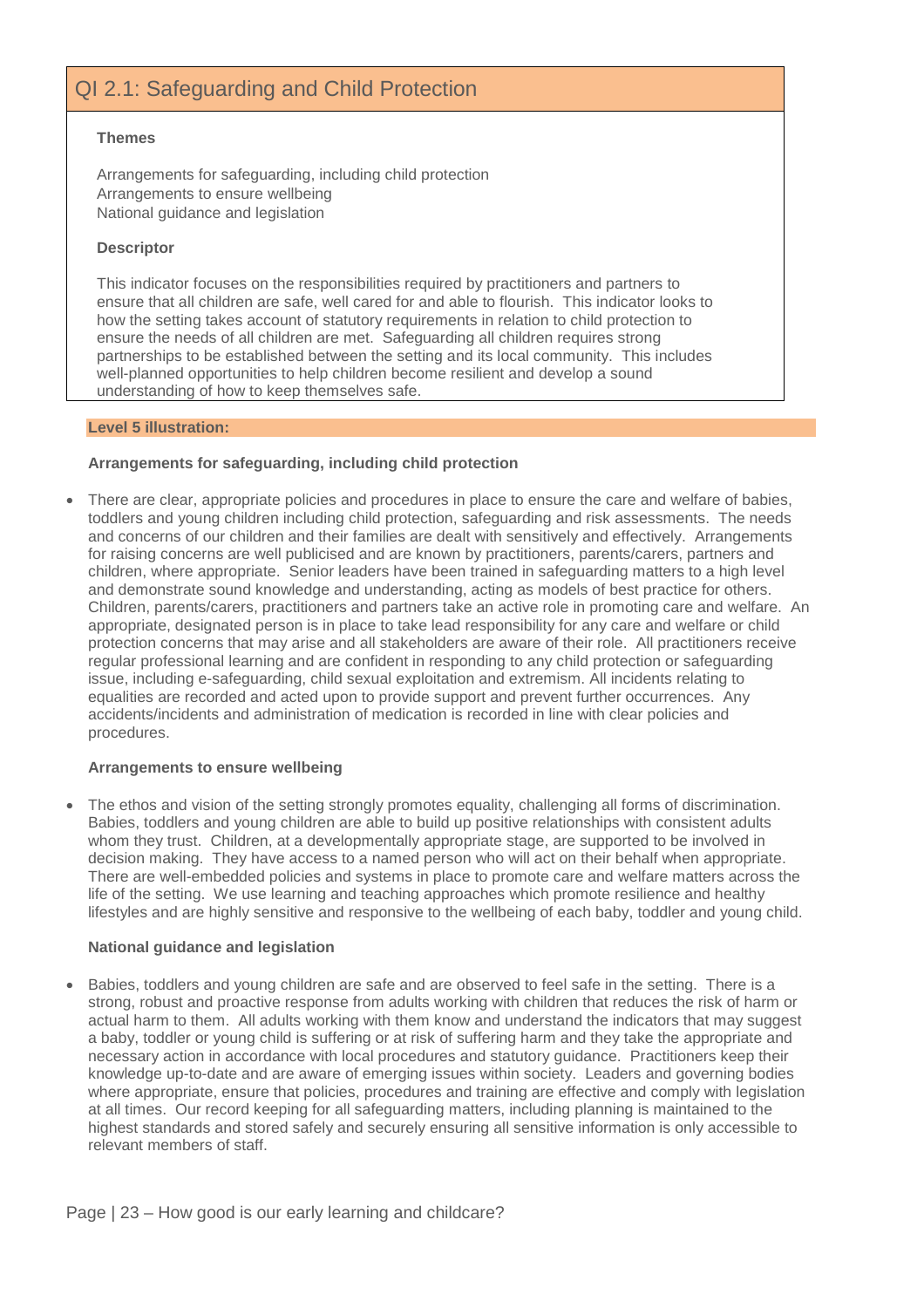|                        | <b>Features of highly effective practice:</b>                                                                                                                                                                              |           | <b>Challenge questions:</b>                                                                                                                                                                                                                |
|------------------------|----------------------------------------------------------------------------------------------------------------------------------------------------------------------------------------------------------------------------|-----------|--------------------------------------------------------------------------------------------------------------------------------------------------------------------------------------------------------------------------------------------|
| $\bullet$<br>$\bullet$ | Child protection and safeguarding<br>policies and procedures reflect most<br>recent legislation and are reviewed on a<br>regular basis.<br>Safeguarding is an important thread                                             |           | To what extent are approaches to child<br>protection and safeguarding an integral<br>part of our self-evaluation processes?<br>How good is the leadership of the<br>setting in taking forward this area of<br>practice and how do we know? |
|                        | running through a setting's self-<br>evaluation.<br>There are clear policies and procedures<br>in place to promote equalities.                                                                                             |           | Is there an appropriate, designated<br>person in place for child protection and<br>do all families and stakeholders know<br>who this is?                                                                                                   |
| $\bullet$              | There are robust and reliable<br>approaches in place to follow up non-<br>attendance through a range of<br>strategies.                                                                                                     | $\bullet$ | How effective are the recording and<br>planning processes in delivering<br>positive outcomes for children where<br>there is child protection or safeguarding                                                                               |
| $\bullet$              | There are risk assessments in place<br>within settings taking account of<br>individual circumstances. Risk<br>assessments are carried out and<br>recorded appropriately including for all                                  |           | concerns? How well are babies,<br>toddlers, young children, and their<br>families supported following a concern?<br>How do we ensure that all staff,                                                                                       |
| $\bullet$              | outings.<br>All staff, including volunteers and<br>partners, have a full understanding of<br>child protection procedures, and the<br>steps to be taken in any given situation,<br>including an appropriate referral, child |           | including support and visiting staff are<br>kept up-to-date with effective<br>safeguarding practice? How do we<br>ensure volunteers and students are<br>familiar with our safeguarding policy<br>and practice?                             |
| $\bullet$              | protection case conferences, and child<br>protection registrations.<br>Practitioners effectively engage children                                                                                                           | $\bullet$ | How effectively are children who are on<br>or were previously on the child<br>protection register and/or Looked After<br>being supported?                                                                                                  |
|                        | and take account of their views and<br>experiences; particularly where<br>decisions are to be made that may<br>impact on life choices.                                                                                     |           | Are there guidelines and procedures in<br>place for determining if a child requires<br>an individual plan? How do we<br>sensitively and appropriately share this                                                                           |
| $\bullet$              | Children's learning in health and<br>wellbeing is enhanced through effective<br>partnership working with parents/carers<br>and partners.                                                                                   |           | information?                                                                                                                                                                                                                               |
| $\bullet$              | All child protection records are stored<br>safely and securely ensuring all<br>sensitive information is only available to<br>those relevant members of staff.                                                              |           |                                                                                                                                                                                                                                            |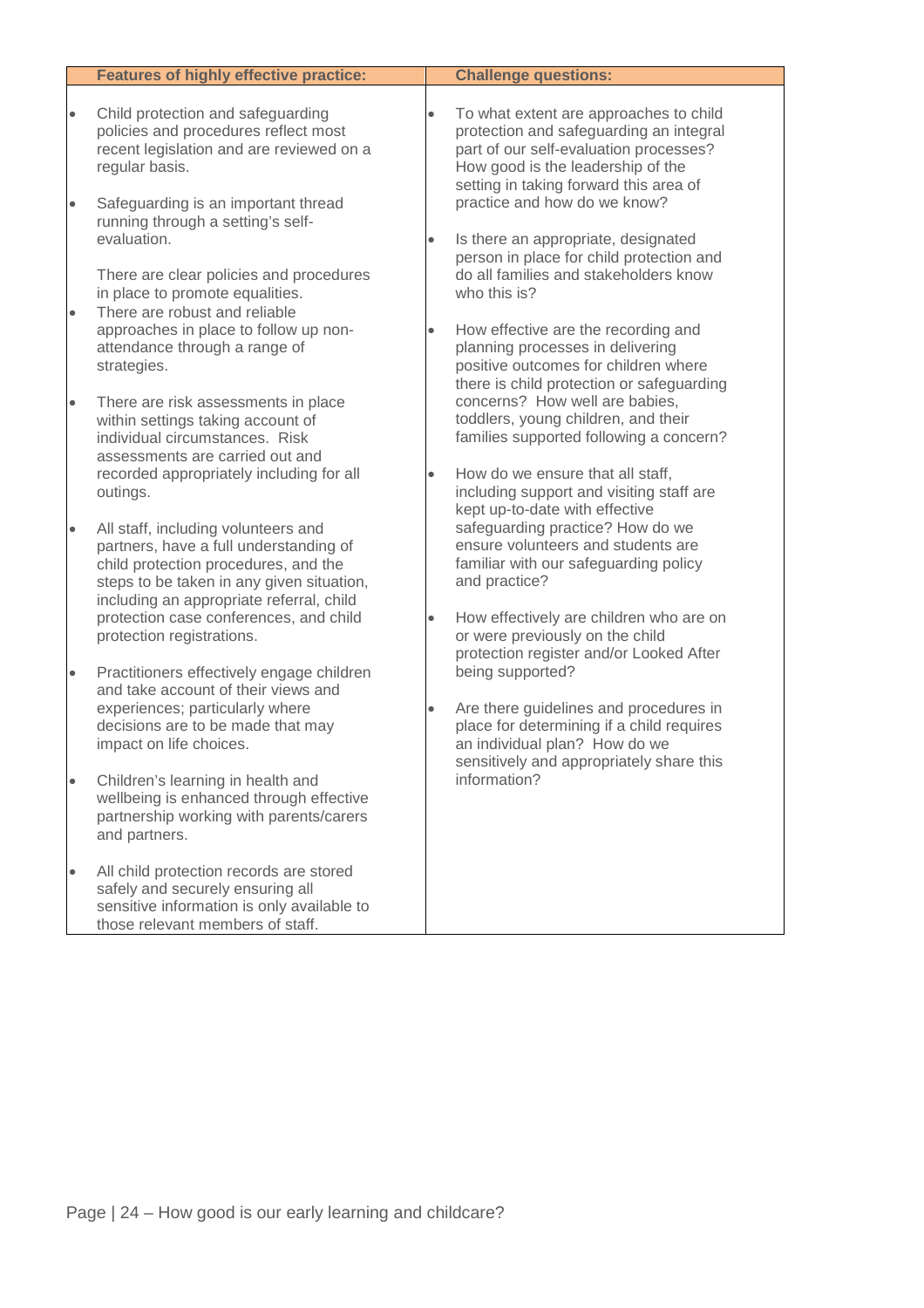# QI 2.2: Curriculum

#### **Themes**

Rationale and design Learning and development pathways Pedagogy and play Skills for life and learning

#### **Descriptor**

This indicator highlights the importance of placing the needs of children at the centre of curriculum design and development. It focuses on the importance of offering children rich and exciting play and learning opportunities, indoors, outdoors and within their community. The curriculum is designed to reflect local and national circumstances. The curriculum is most effective when it is highly relevant to children and families and has been shaped by their engagement. A clear and shared pedagogy promotes high quality learning and teaching and results in positive outcomes for all children.

#### **Level 5 illustration:**

#### **Rationale and design**

• We are clear about the purpose of our curriculum framework. It is based on shared values and takes full account of local needs and circumstances. Our very good understanding of pedagogy and play in learning is evident in our delivery of the curriculum for babies, toddlers and the young child. It provides equity of opportunity for all. Innovative and creative approaches are encouraged to ensure that children make very good progress in all aspects of their learning and development. Our curriculum framework secures children's wellbeing and rights including the right to play. We reflect a positive image of each child as a capable and competent learner. It is informed by national guidance and pays close attention to achieving challenge and enjoyment, breadth, progression, depth, personalisation and choice, coherence and relevance. We work consistently well with our stakeholders and partners in reviewing the purpose of our curriculum ensuring it reflects the changing and unique needs of our children, families and community. We take very good account of emerging developments and current research in the care and learning of children when refreshing and reviewing our curriculum approaches. Our creative and innovative approaches to curriculum design support positive outcomes for children and families.

#### **Learning and developmental pathways**

• We provide a high-quality curriculum framework for children that is very well matched to the stages of development of our babies, toddlers and young children. We carefully promote strong nurturing attachments for children in our care. We very effectively build on the prior and continuous learning of our children, within and beyond the setting. We actively promote and effectively develop the essential aspects for early learning: wellbeing, communication, mathematics, curiosity, inquiry and creativity to secure the very best outcomes for our children. Our practitioners set high expectations and aspirations for all children. All practitioners take responsibility for developing early literacy and numeracy skills across the curriculum. We plan carefully to ensure all of our children experience very effective continuity and progression through to the next stage of their learning. Our practitioners introduce well-considered curriculum innovations that successfully enrich children's learning. We plan very effectively to take full account of each child's needs, dispositions, interests and stage of development. Our approaches to planning are flexible and highly responsive ensuring that children are making sustained progress in their learning.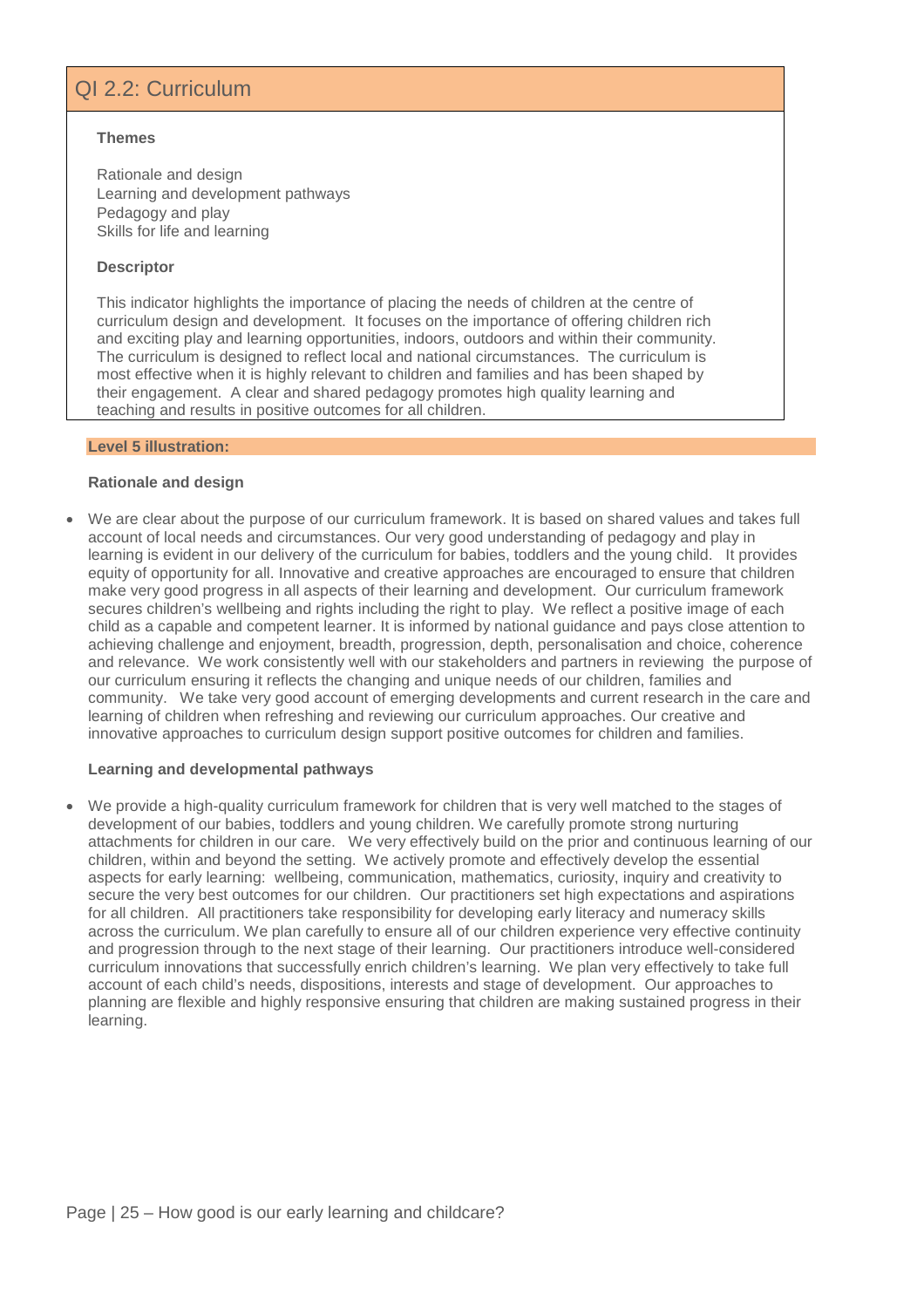#### **Pedagogy and play**

• Our curriculum framework is based firmly on play and active learning. It is stimulating and engaging and offers all children challenge and enjoyment. Our practitioners are confident and knowledgeable. In their practice, they demonstrate their deep understanding of the critical role of play in promoting children's development and learning. There is a shared understanding in our setting of pedagogy and practitioners readily engage in debate and dialogue about ensuring high quality play. Children are provided with rich, relevant experiences to enhance their play and practise skills, explore the world around them and develop knowledge and understanding in their own way and in their own time. We provide innovative and creative opportunities for children to experience high quality play both indoors and outdoors. Our welltimed and skilled interventions effectively promote children's creativity, extend their thinking, widen their skills and consolidate their learning in play.

#### **Skills for life and learning**

• We provide very good opportunities to support the development of children's skills for life and learning, and an awareness of the world in which they live and grow. High priority is given to the development of children's health and wellbeing, and to the development of their skills in communication, early language and early mathematics. Through our highly responsive approach, our children are developing a broad range of skills within motivating and relevant contexts. Our children respond positively to challenge and they enjoy solving problems alone and with others. We very skilfully support children to take forward their own ideas and interests. We help them to experience a sense of achievement and to understand the reasons for their success. Our children's curriculum is enriched by the very effective contributions of carefully chosen partnerships. Together we successfully plan and deliver relevant, real-life opportunities for young children to apply their developing skills. We have established a suitable range of highly effective partnerships with parents/carers and the wider community to nurture an enterprising culture.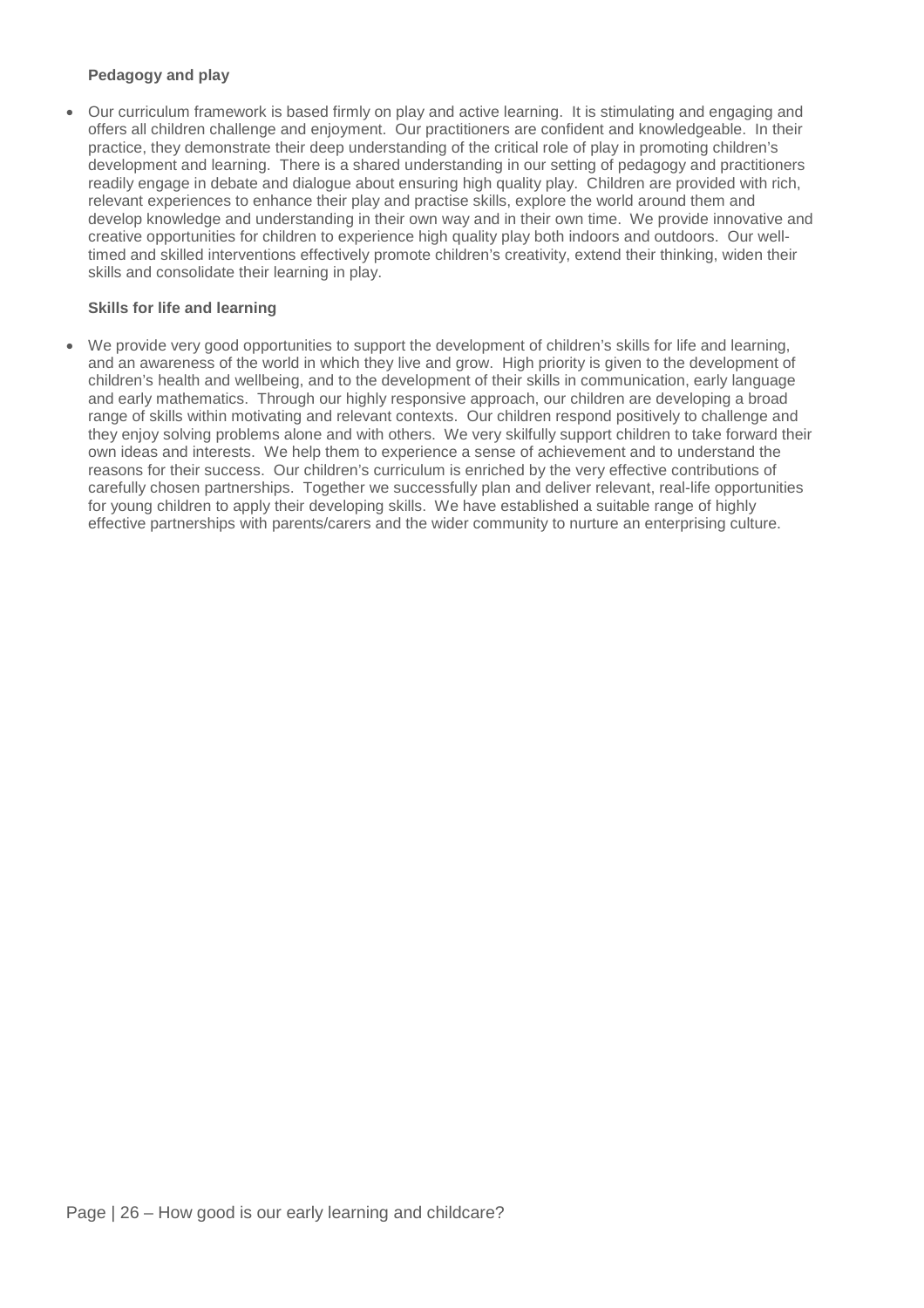|           | <b>Features of highly effective practice:</b>                                                                                             |           | <b>Challenge questions:</b>                                                                                                                                                      |
|-----------|-------------------------------------------------------------------------------------------------------------------------------------------|-----------|----------------------------------------------------------------------------------------------------------------------------------------------------------------------------------|
| $\bullet$ | The curriculum is current and relevant<br>to children. It is informed by shared<br>values and beliefs about how young<br>children learn.  | $\bullet$ | In what ways do we share the purpose<br>of our curriculum framework with<br>children, parents, practitioners and<br>partners? What difference does this<br>make to our practice? |
| $\bullet$ | All practitioners have a sound<br>understanding of the importance of play<br>and their role in supporting children's<br>play experiences. |           | What evidence do we have that our<br>children are developing a positive<br>attitude to learning?                                                                                 |
| $\bullet$ | Everyone understands what the setting<br>is trying to achieve through the design<br>of the curriculum they offer.                         | $\bullet$ | How do practitioners challenge and<br>support for example creativity and<br>problem solving with young children?<br>How do they engage in discussion and                         |
| $\bullet$ | All practitioners and partners are<br>ambitious and expect high levels of<br>progress and achievement for all                             |           | what examples are there of this working<br>well in practice?                                                                                                                     |
|           | children.                                                                                                                                 | $\bullet$ | Are children regularly involved in<br>evaluating their play experiences and                                                                                                      |
| $\bullet$ | Professional learning and collegiate<br>working are prioritised within the<br>setting.                                                    |           | can they describe what they are<br>learning? What do we do with this<br>information? What changes could we<br>make to use this more effectively?                                 |
| $\bullet$ | Practitioners' up-to-date knowledge of<br>early learning pedagogy is evident in all<br>aspects of practice within the setting.            | $\bullet$ | In our work with colleagues in other<br>settings and sectors, to what extent do<br>we focus on a shared understanding of                                                         |
| $\bullet$ | There is a clear focus on the<br>development of children's skills in early<br>language and mathematics.                                   |           | continuity and progression in learning?<br>What are the arrangements to share<br>children's learning across, for example,<br>the early level of Curriculum for                   |
| $\bullet$ | Planning for progression in children's<br>learning is in place and continuity and                                                         |           | Excellence?                                                                                                                                                                      |
|           | progression in learning is secured for<br>children within and beyond the setting.                                                         | $\bullet$ | What do we do to encourage a child's<br>sense of belonging and increase their<br>knowledge within their wider                                                                    |
| $\bullet$ | We create rich and meaningful<br>opportunities for our children to be<br>active participants in the community.                            |           | community?                                                                                                                                                                       |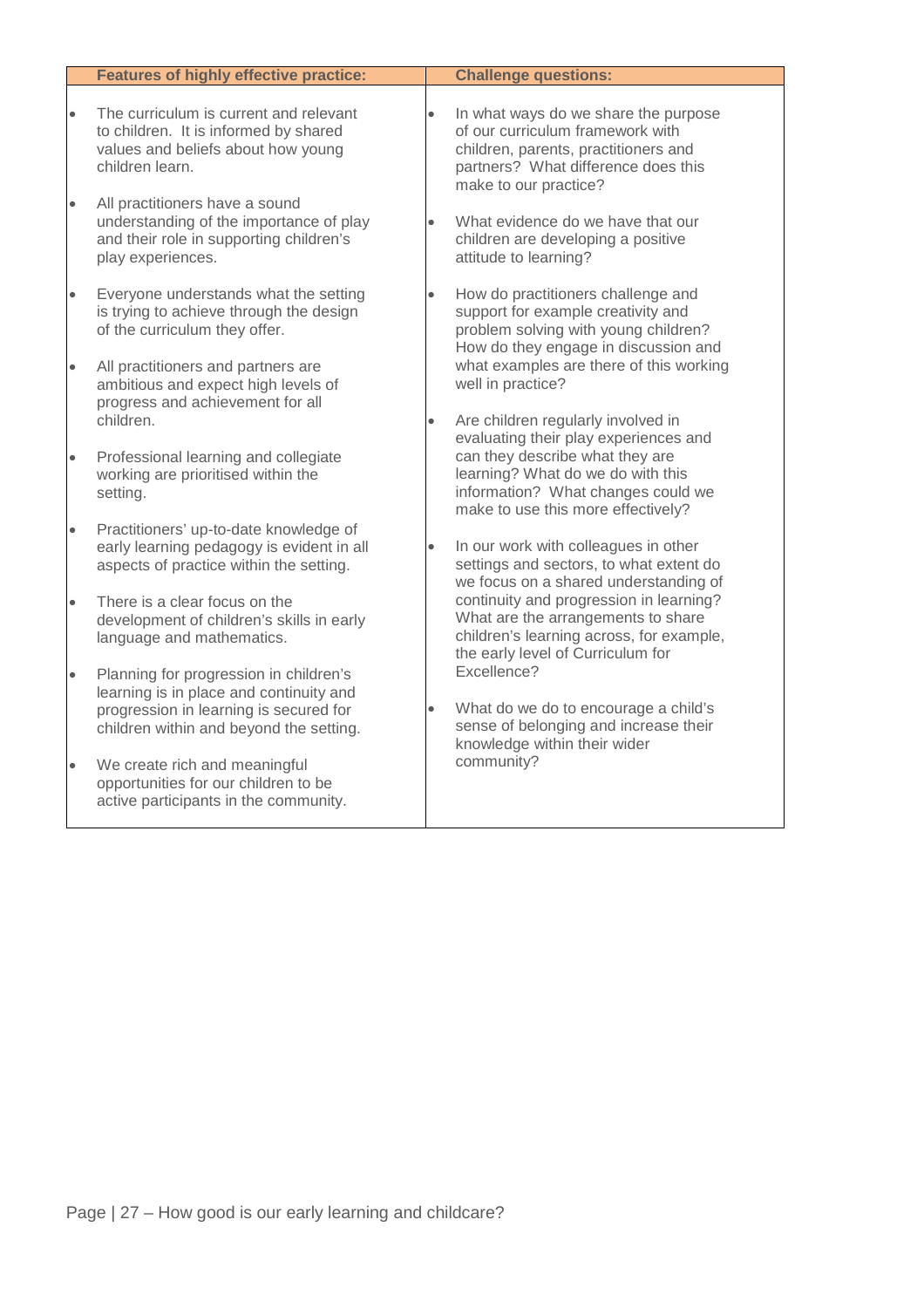# QI 2.3: Learning, teaching and assessment

#### **Themes**

Learning and engagement Quality of interactions Effective use of assessment Planning tracking and monitoring

#### **Descriptor**

This indicator focuses on ensuring high quality learning experiences for young children. It highlights the importance of a very good understanding of child development and early learning pedagogy. Effective use is made of observation to inform future learning and identify the progress made. Children are involved in planning for their own learning. Together these ensure children's successes and achievements are maximised.

#### **Level 5 illustration:**

#### **Learning and engagement**

• The ethos and culture of our setting demonstrates a strong commitment to children's rights. Relationships are positive throughout. All children feel valued, safe and secure. As a result, they are successful, confident and responsible. Children contribute effectively to the setting and its community in purposeful and innovative ways. They enjoy and are actively involved in learning through spontaneous play opportunities, well-planned, purposeful play and through relevant real-life experiences. They are highly motivated and fully engaged by the range of rich, challenging experiences and opportunities that are on offer both indoors and outdoors. Learning experiences extend and sustain children's interest, help them make decisions and develop their creativity, resilience and independence very well. Children make informed choices about their learning and they have a key role in leading their own learning within a supportive nurturing environment.

#### **Quality of interactions**

• We have a very good understanding of child development and early learning pedagogy and skilfully put this into practice. We have warm, responsive relationships with babies, toddlers and young children, creating a positive climate for achievement. We use skilled questioning and interact in a sensitive, responsive and stimulating way to promote curiosity, independence and confidence. We listen effectively to children and they know their views are respected and acted upon. Children have time and space to follow their interests and deepen their individual learning. Learning is enriched and supported by our effective use of digital technologies.

#### **Effective use of assessment**

• In our setting, practitioners know individual children very well as learners. As a team, practitioners make very good use of high quality observations and interactions to make accurate judgements about the progress being made by babies, toddlers and young children. Observations are used to inform appropriate and well-timed interventions and future learning. Our approach to capturing and recording children's progress and achievements at key points in time provides reliable evidence which leads to significant improvement to learning and developmental outcomes for children. Approaches are proportionate and manageable. Through talking together with colleagues within and beyond our setting, we have a shared understanding of children's progress and achievements as they grow and learn. We have high expectations for all our children. Practitioners make very good use of learning profiles to support children to reflect on their learning. Parents/carers receive regular and up-to-date information, including learning profiles, on their children's progress and achievements. Both children and parents/carers make valuable contributions to these profiles. Our overall approach to assessment supports effective transitions into, across and from our setting which enhance the learning process.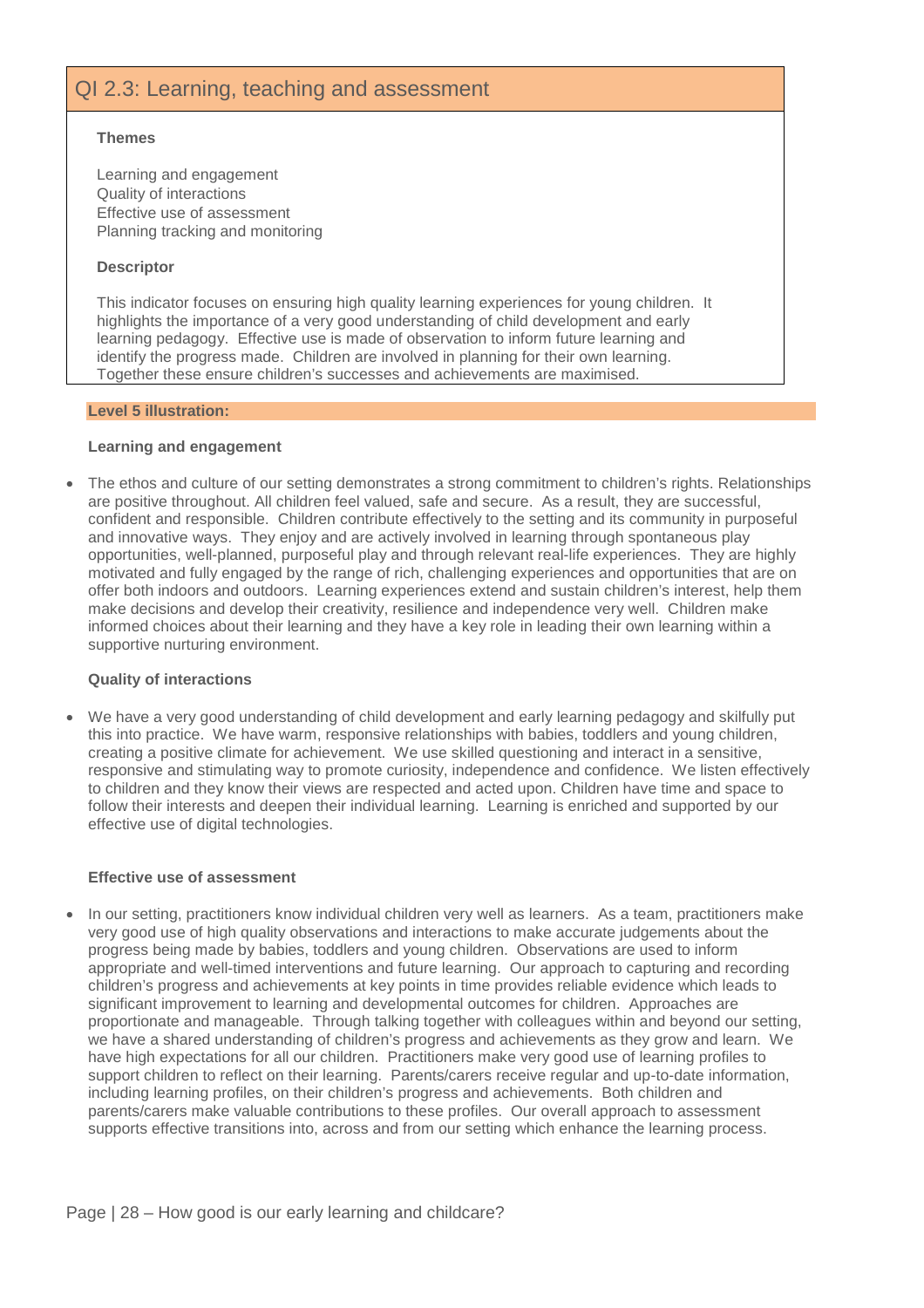#### **Planning tracking and monitoring**

• We plan appropriately over different timescales to meet the needs of babies, toddlers and young children across all areas of learning. Planned experiences are developmentally appropriate and tailored to meet all children's individual learning needs. Practitioners use imaginative and appropriate ways to involve children in planning learning. We monitor and evaluate progress across the curriculum to improve children's learning. This includes those children facing additional challenges, for example looked-after children and those living with financial hardship especially those who are more vulnerable or disadvantaged. We use information from a range of sources to evaluate the effectiveness of interventions designed to improve outcomes for all children and their families.

|           | <b>Features of highly effective practice:</b>                                                                                                                                          |           | <b>Challenge questions:</b>                                                                                                                                              |
|-----------|----------------------------------------------------------------------------------------------------------------------------------------------------------------------------------------|-----------|--------------------------------------------------------------------------------------------------------------------------------------------------------------------------|
| $\bullet$ | The learning environment is built on<br>positive, nurturing and appropriately<br>challenging relationships which lead to<br>high-quality learning outcomes.                            |           | How well do we motivate and engage<br>all children? How can this be<br>consistent for children every day?                                                                |
|           | Children can talk about their learning<br>and achievements with practitioners<br>and peers.                                                                                            | $\bullet$ | How do we know that all children are<br>making very good progress in their<br>learning? What information do we<br>already have and what do we still need<br>to find out? |
| $\bullet$ | Practitioners, children and<br>parents/carers share and use a range<br>of assessment information to improve<br>learning and development, and to<br>reflect on the quality of practice. | $\bullet$ | How well are we enabling children to<br>become independent learners and<br>develop the four capacities?                                                                  |
| $\bullet$ | Assessment is an integral part of the<br>learning and teaching and is used<br>effectively to plan high quality learning                                                                | $\bullet$ | To what extent do our learning<br>environments support different types of<br>play?                                                                                       |
| $\bullet$ | experiences for all children.<br>High quality observations take place<br>naturally during everyday activities and                                                                      | $\bullet$ | How do we ensure that processes for<br>planning, assessment and reporting are<br>manageable and effective in improving<br>learning and teaching?                         |
|           | interactions.<br>We use our knowledge of how children<br>learn, for example schema, when                                                                                               | $\bullet$ | How do we ensure that processes for<br>tracking and monitoring are<br>manageable and effective in improving                                                              |
|           | making observations of children and as<br>a basis for future planning.                                                                                                                 | $\bullet$ | learning and teaching?<br>How well do we support practitioners in                                                                                                        |
| $\bullet$ | Tracking and monitoring of children's<br>progress is well-understood and used<br>effectively to secure improved                                                                        |           | undertaking their role in evaluating<br>children's progress?                                                                                                             |
| $\bullet$ | outcomes for all children.<br>Practitioners make sound judgements                                                                                                                      | $\bullet$ | How well does the information we<br>gather about children's progress inform<br>our planning and improvement?                                                             |
|           | about children's progress and respond<br>quickly to ensure learning opportunities<br>meet the needs of individuals.                                                                    | $\bullet$ | How well are children enabled to select<br>and make use of high-quality resources<br>and equipment including digital<br>technologies?                                    |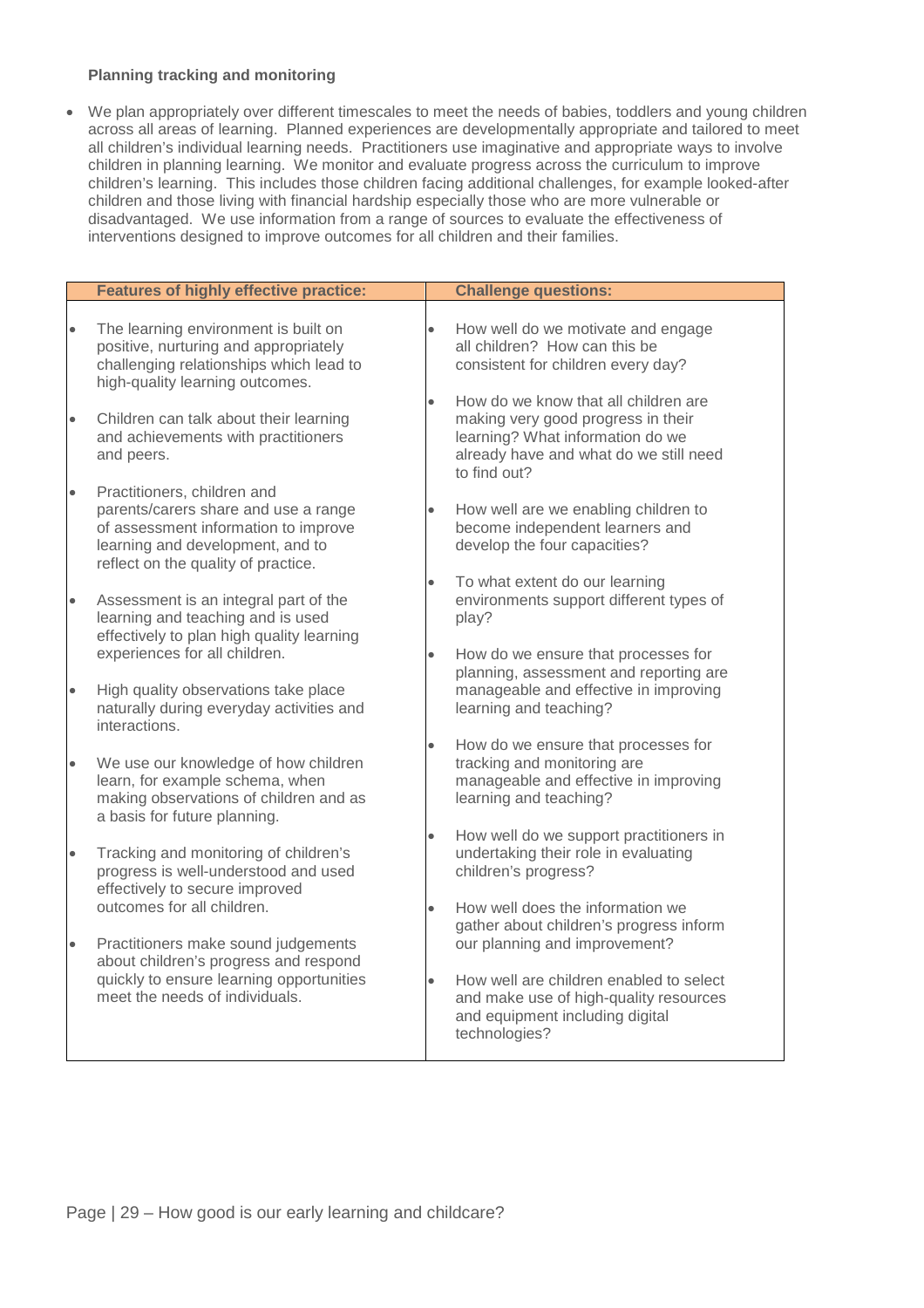# QI 2.4: Personalised support

#### **Themes**

Universal support Role of practitioners and leaders Identification of learning needs and targeted support Removal of barriers to learning

#### **Descriptor**

This indicator focuses on the provision of high quality support that enables all children to achieve success. It highlights the importance of wellbeing and of involving children and their families in decisions about how their needs should be best met. Strong partnerships with parents/carers and others who support children are essential. Careful monitoring of all children, particularly those who are more vulnerable or disadvantaged, ensures effective and early support leading to positive outcomes.

#### **Level 5 illustration:**

#### **Universal support**

• In our setting, children receive high quality universal support. Their needs are at the centre of our planning and review processes. We have high expectations for all children. Practitioners work very well with parents/carers to take full account of children's experiences, interests and individual ways of learning. We work closely with parents/carers to match learning activities and resources effectively to the age, needs and abilities of individual children. We ensure our babies, toddlers and young children benefit from exploration and engagement with natural materials including daily encounters with nature and learning outdoors. We have a well-established and effective key worker approach, respond very well to the individual needs of children, promote, and support their wellbeing. Within our setting, each child has regular interactions, and where developmentally appropriate, learning conversations with a supportive adult who knows them well. Tasks, resources and experiences are at the right level to help children make sustained progress. Where appropriate, learning targets are in place specific to individual children. These build on prior learning, are reviewed and evaluated with parents/ carers and appropriate next steps identified based on progress made. Strong links with the 'named person', such as health visitors, promote knowledgeable and consistent contact between the setting and families.

#### **Role of practitioners and leaders**

• In our setting, the roles of practitioners are clearly defined and understood. Babies thrive through relationships that are consistent, nurturing and responsive. Toddlers are sensitively cared for and skilfully helped to vocalise their needs. We provide them with a very good balance of experiences to promote and develop their confidence and independence. As children progress we consistently involve and support them in making decisions about their own learning by helping them to plan and evaluate their own experiences. We work effectively with parents/carers, other professionals and partner agencies to ensure factors that may inhibit progress are identified and addressed quickly. We carefully monitor the impact of our plans for individual children. Practitioners increase their ability to meet the diverse development and learning needs of each child through effective use of professional learning, learning support and specialist resources.

#### **Identification of learning needs and targeted support**

• In our setting, children's needs are identified early through careful observation and effective analysis of assessment information. Wellbeing indicators are used to provide holistic assessments of children's strengths and support needs. We ensure appropriate, proportionate and timely support including specialist input where required. We fully adhere to legislative requirements and provide all children with additional support needs with high quality targeted support, including highly - able children. Children, parents/carers and partners are fully involved in decisions about learning and support. Targeted interventions are effective and lead to positive outcomes for children.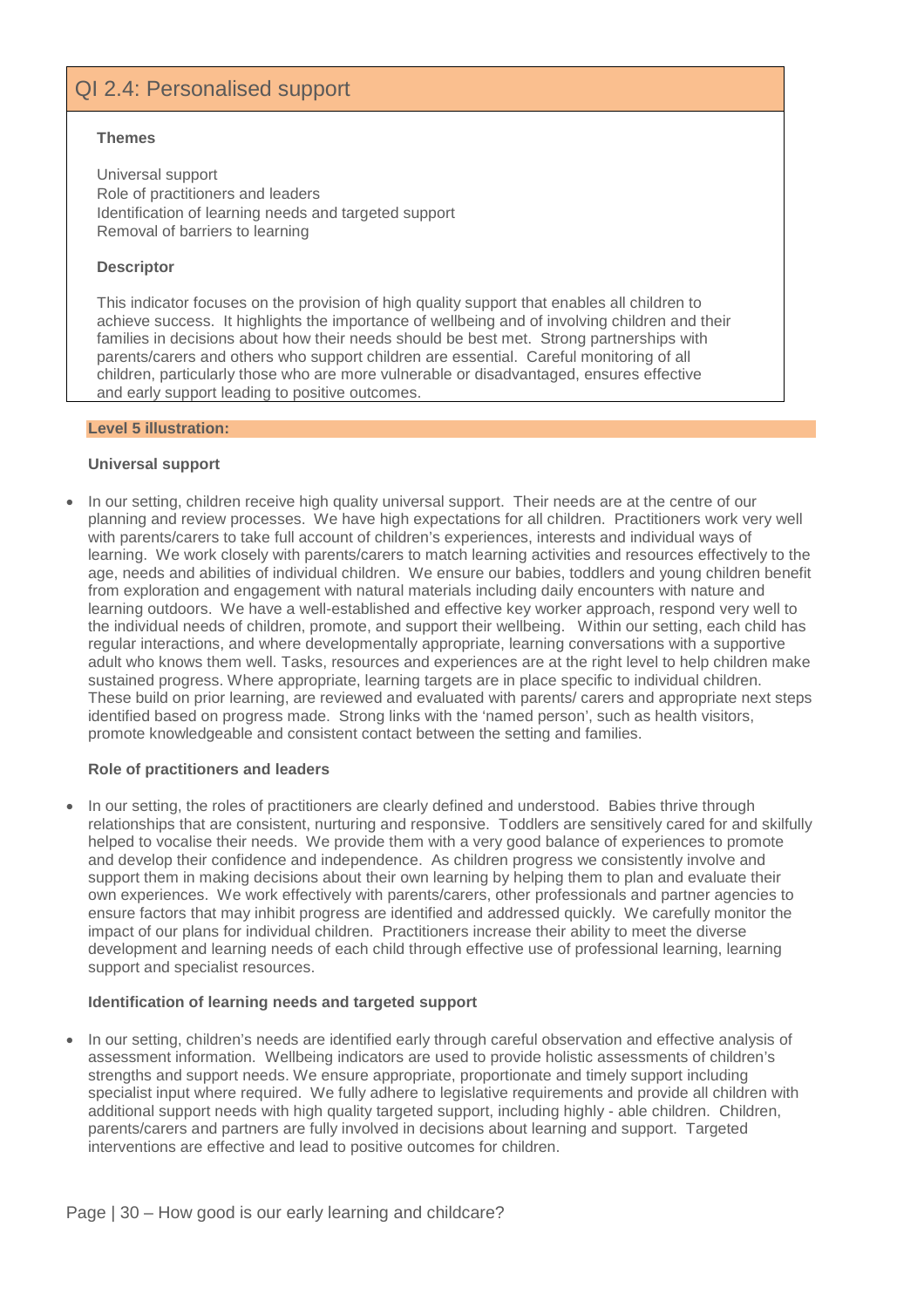#### **Removal of barriers to learning**

• In our setting, practitioners take positive and proactive steps to ensure that potential barriers to learning and development are minimised. Practitioners are highly responsive to the family circumstances of all our children, particularly those who are vulnerable, disadvantaged or looked after, including those living in financial hardship. Our practitioners are skilled at identifying and supporting children with specific challenges. All children living with a disability, health issue or social and emotional needs receive high quality targeted support. We work closely with key partners to remove barriers to learning and provide an inclusive, nurturing learning environment.

|           | <b>Features of highly effective practice:</b>                                                                                                                                                                                     |           | <b>Challenge questions:</b>                                                                                                                                                         |
|-----------|-----------------------------------------------------------------------------------------------------------------------------------------------------------------------------------------------------------------------------------|-----------|-------------------------------------------------------------------------------------------------------------------------------------------------------------------------------------|
| $\bullet$ | Universal and targeted support is fully<br>embedded. It has a positive impact on<br>children's progression and<br>development.                                                                                                    | $\bullet$ | How well do we know our children, and<br>their families? How do we use this<br>knowledge to help children progress in<br>their learning?                                            |
| $\bullet$ | There are high expectations for all<br>children across our setting.                                                                                                                                                               |           | How do we know that all practitioners<br>fully understand our approaches to<br>personalised support? Do all                                                                         |
| $\bullet$ | Children requiring additional support<br>have high quality, individualised plans.<br>Careful monitoring and review ensures<br>that identified support strategies have a                                                           |           | practitioners consistently use effective<br>support strategies? How do we know<br>these are having a positive impact?                                                               |
|           | positive impact on learning and<br>development.                                                                                                                                                                                   | $\bullet$ | What arrangements are in place to<br>ensure all children and their<br>parent/carer have regular discussions                                                                         |
| $\bullet$ | Children's needs are identified through<br>robust assessment processes. We<br>consistently and effectively involve<br>parents/carers and other partners in<br>gathering information through<br>observations, careful planning and |           | with their keyworker to review their<br>progress and plan what they will learn<br>next? In doing this, what difference is<br>this making to children's learning and<br>development? |
| $\bullet$ | reviewing support for our children.<br>Each child has an effective Child's Plan.                                                                                                                                                  | $\bullet$ | Are practitioners able to access<br>effective levels of training and support<br>to build their own capacity to support                                                              |
|           | Effective partnership approaches are<br>evident in support plans and<br>interventions.                                                                                                                                            |           | the diverse needs of children as they<br>grow, learn and develop?                                                                                                                   |
| $\bullet$ | All practitioners work effectively to<br>minimise the impact of potential barriers<br>to learning.                                                                                                                                | $\bullet$ | How well does our curriculum planning<br>meet the needs of different groups of<br>children?                                                                                         |
| $\bullet$ | Practitioners reflect on their own<br>practice and work collaboratively with<br>others to improve their capacity to meet<br>the needs of all children in their care.                                                              | $\bullet$ | To what extent do we involve<br>parents/carers and partner agencies to<br>ensure all children benefit from the right<br>support at the right times?                                 |
| $\bullet$ | The progress of all children is<br>effectively reviewed, including those<br>with additional support needs. Reliable<br>and valid evidence supports this<br>process.                                                               |           |                                                                                                                                                                                     |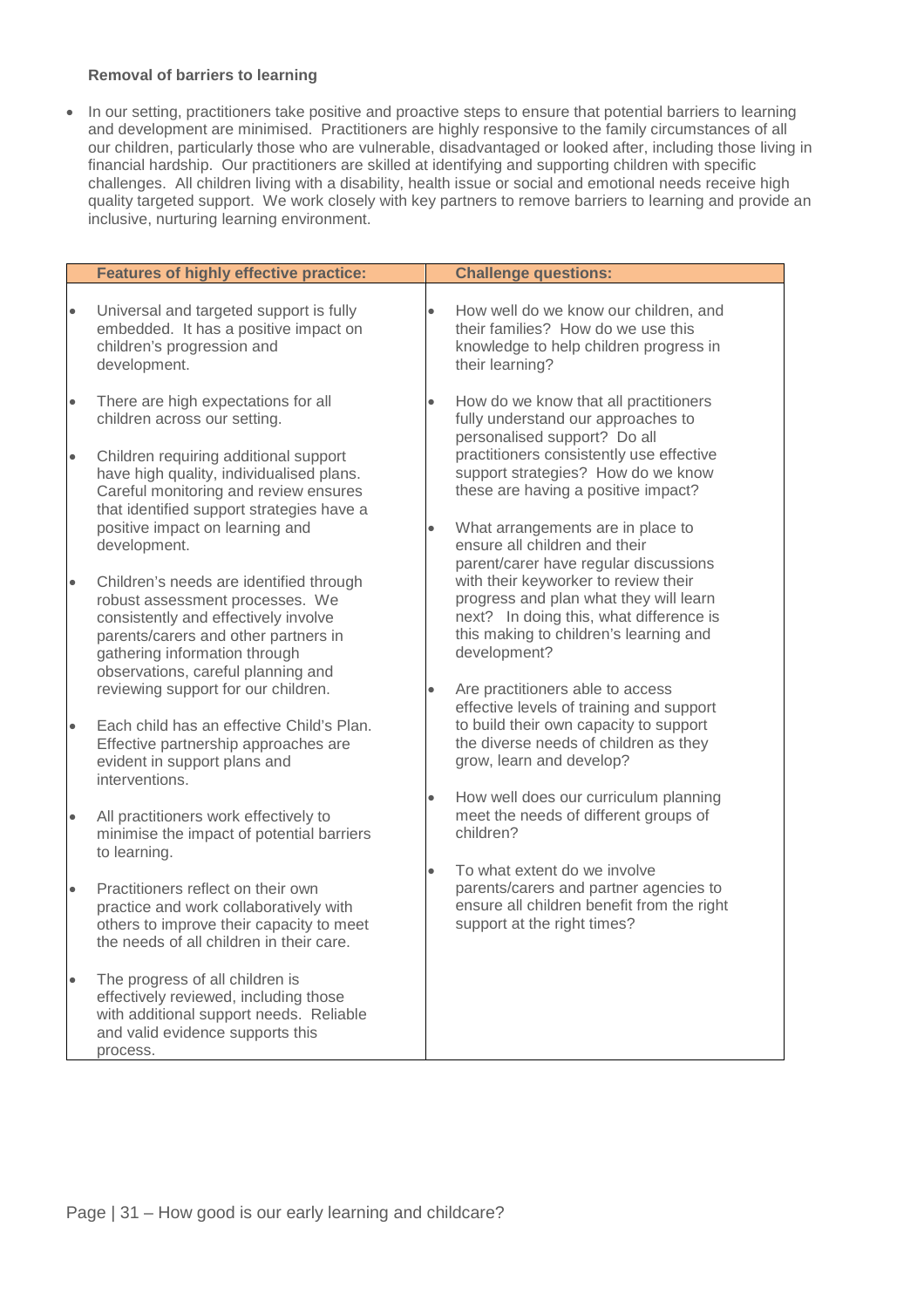# QI 2.5: Family learning

#### **Themes**

Engaging families in learning Early intervention and prevention Quality of family learning programmes

#### **Descriptor**

This indicator focuses on increasing the positive impact of working with families to improve learning and achievement. The emphasis is on all early learning and childcare settings working in partnership with others in the community to support families to secure better outcomes through programmes which enable them to improve literacy, numeracy and health and wellbeing.

#### **Level 5 illustration:**

#### **Engaging families in learning**

• Our setting values the contribution parents/carers and families make to children's learning. We have established positive relationships that are fostered to support confidence and self-esteem within families. Universal support is available to all. Where appropriate, more targeted support is offered to families that enables them to engage in a variety of learning opportunities which meet their individual needs. Practitioners work to support children and families and are responsive to family circumstances such as, at the risk of disadvantage, poverty, families affected by imprisonment, English as an additional language or mental health issues. Families have regular opportunities to discuss their learning needs in an environment where they feel valued and respected. Effective opportunities for our families to experience personal achievement are actively developed and encouraged. Parents/carers are supported to regularly and meaningfully engage in their children's learning at home and within the early learning and childcare setting. Our practitioners work in partnership with parents/carers and families to reduce potential barriers to engagement and overcome disadvantage. They sensitively respond to individual family circumstances.

#### **Early intervention and prevention**

• Our practitioners strive to form respectful relationships, an unconditional positive approach and strong positive relationships with families from first contact. These relationships support preventative work and the earliest possible intervention. We consult with parents/carers and work in partnership with other services to share relevant information on individual family's needs and factors affecting our community. We use this information to ensure appropriate timely interventions. Needs are identified and reviewed in consultation with families and partners. Our families are active participants in agreeing intended outcomes for themselves, and we support them to set realistic timescales for achieving their aspirations. Our partnership approaches ensure a robust service for families within their local community. Families benefit from our strong collaboration with colleagues from other sectors to ensure appropriate referrals to and from services. These engagements help to build confidence, trust and respect. Outcomes are tracked over time.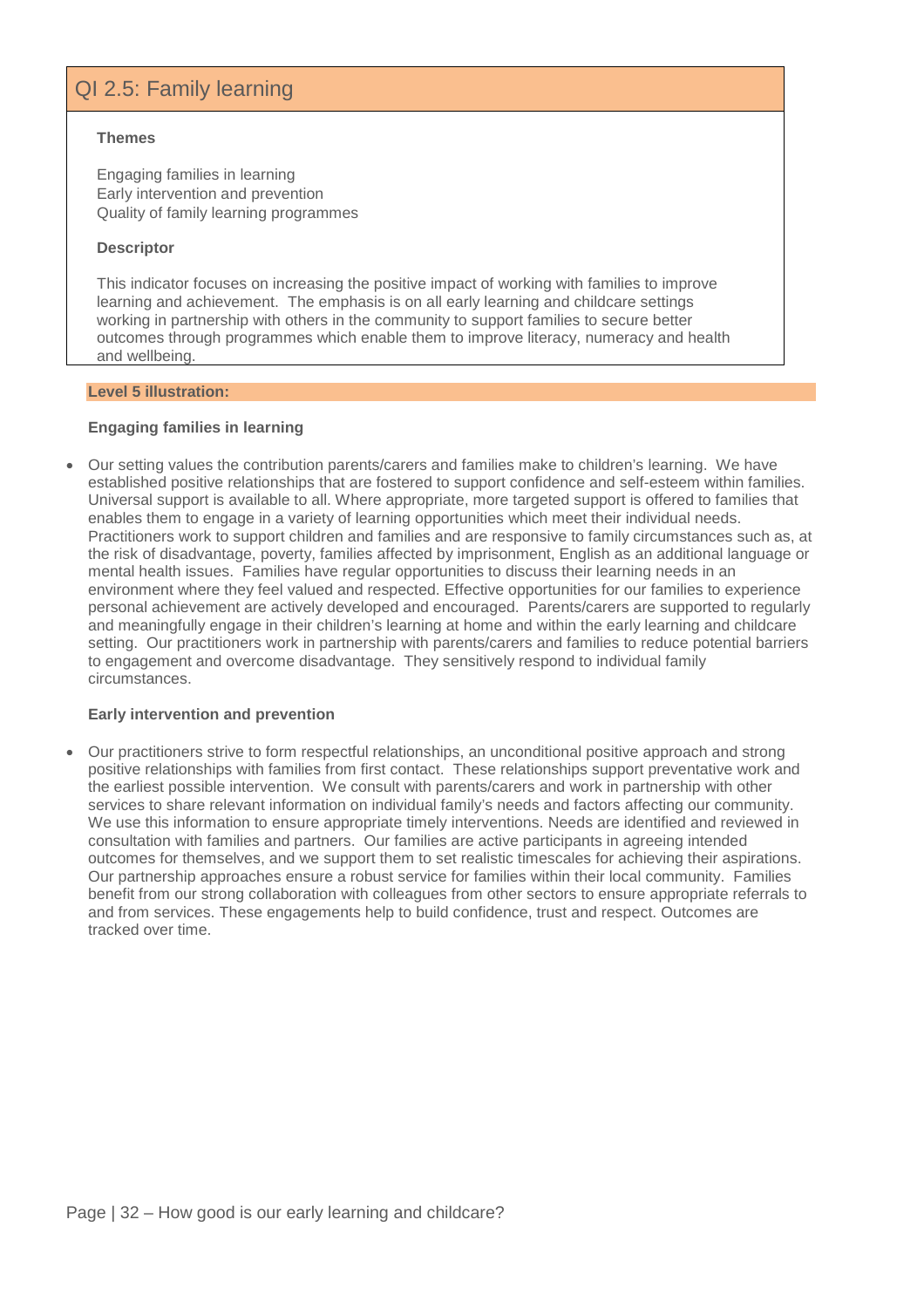#### **Quality of family learning programmes**

• Our family learning programmes contribute to a culture of learning within the family. They provide opportunities for parents/carers and children to learn together as well as parent/carer only learning. Families are fully engaged and participate whenever possible in designing and delivering programmes. Our programmes are stimulating, challenging, relevant and enjoyable. We consult with families to ensure we are meeting their needs in relation to literacy, numeracy, health and wellbeing and wider family learning outcomes. The design and delivery of our programmes support families through changes and when making choices. We actively promote lifelong learning for the family as a whole and for the individual learners within each family. Our families are consulted in a meaningful way at the end of any course or programme about their next steps. As a result of our family learning programmes, families have high aspirations as individuals and as a family. They have a sense of achievement and successes are recorded and celebrated.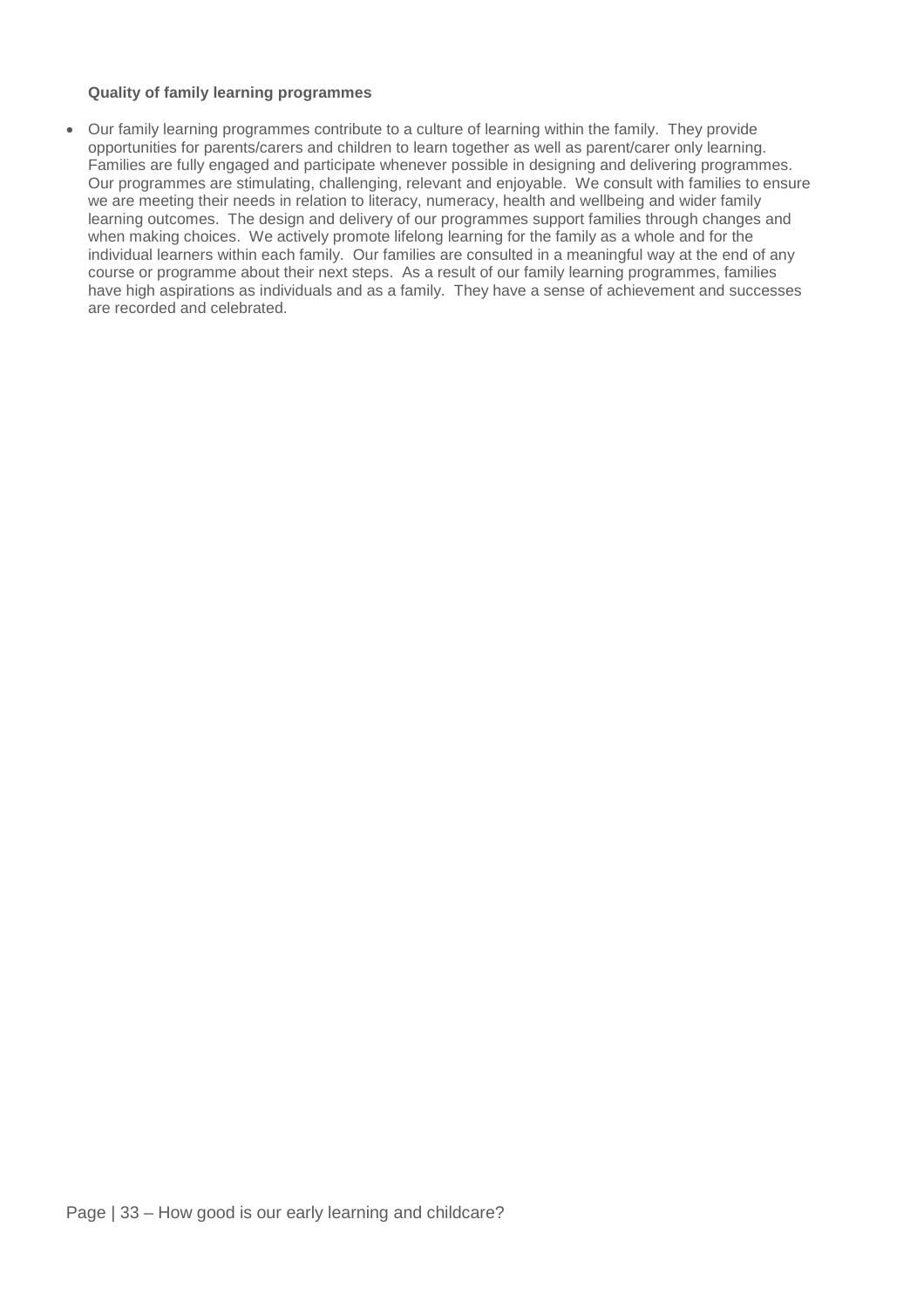|           | <b>Features of highly effective practice:</b>                                                                                                                                                                                              |           | <b>Challenge questions:</b>                                                                                                                     |
|-----------|--------------------------------------------------------------------------------------------------------------------------------------------------------------------------------------------------------------------------------------------|-----------|-------------------------------------------------------------------------------------------------------------------------------------------------|
| $\bullet$ | Creative approaches, which are well<br>matched to the needs of families, are<br>used to engage families throughout<br>their contact with the setting.                                                                                      | $\bullet$ | What do we do to meaningfully engage<br>with families taking account of their<br>individual circumstances?                                      |
| $\bullet$ | Family learning promotes equality and<br>diversity. Approaches seek to include<br>all, especially those who may face<br>barriers to their involvement.                                                                                     |           | What approaches do we use and to<br>what extent do we involve families in<br>planning opportunities to meet their<br>learning needs?            |
| $\bullet$ | Almost all those engaged in family<br>learning programmes are highly<br>motivated and actively involved in their<br>own learning and development.                                                                                          |           | To what extent do practitioners<br>understand the wellbeing indicators and<br>how these can have a positive impact<br>on children and families? |
| $\bullet$ | Family learning approaches take<br>account of the developmental stages of<br>children in the family.                                                                                                                                       |           | What do we do to involve families in<br>evaluating the impact of programmes<br>taking account of the developmental<br>stages of children?       |
| $\bullet$ | Family learning opportunities help<br>parents to understand the significant<br>impact of the home learning<br>environment at all stages of their                                                                                           |           | How do we know if outcomes for<br>children are improving as a result of<br>their participation in family learning?                              |
|           | children's education. They recognise<br>and make the most of everyday<br>learning opportunities.                                                                                                                                           |           | How can we demonstrate that families<br>are feeling included and that they are<br>participating, achieving and<br>progressing?                  |
| $\bullet$ | Family learning approaches seek to<br>address parents' own learning needs in<br>areas such as literacy and numeracy,<br>and equip them with the skills and<br>knowledge they need to support their<br>children throughout their education. |           | How is our family learning supporting<br>families' progress in relation to the<br>GIRFEC wellbeing indicators? How do<br>we know?               |
| $\bullet$ | We work with others to show that the<br>life chances of families experiencing<br>particular challenges are being                                                                                                                           | $\bullet$ | What evidence do we have that our<br>partnerships with others are strong and<br>support family learning?                                        |
|           | improved as a result of their<br>engagement in family learning.                                                                                                                                                                            | $\bullet$ | What do we do to actively promote<br>equality and diversity?                                                                                    |
| $\bullet$ | There is evidence that almost all<br>learners have improvement in their<br>health and wellbeing.                                                                                                                                           | $\bullet$ | What do we do to identify and<br>overcome barriers to participation in our<br>family learning programmes?                                       |
| $\bullet$ | Families are involved in evaluating the<br>impact of their involvement in<br>programmes and in planning next<br>steps.                                                                                                                     |           | What do we do to address<br>parents/carers own learning needs in<br>areas such literacy, numeracy and<br>health and wellbeing?                  |
| $\bullet$ | We have effective partnerships with a<br>range of agencies to support family<br>learning within our setting.                                                                                                                               |           |                                                                                                                                                 |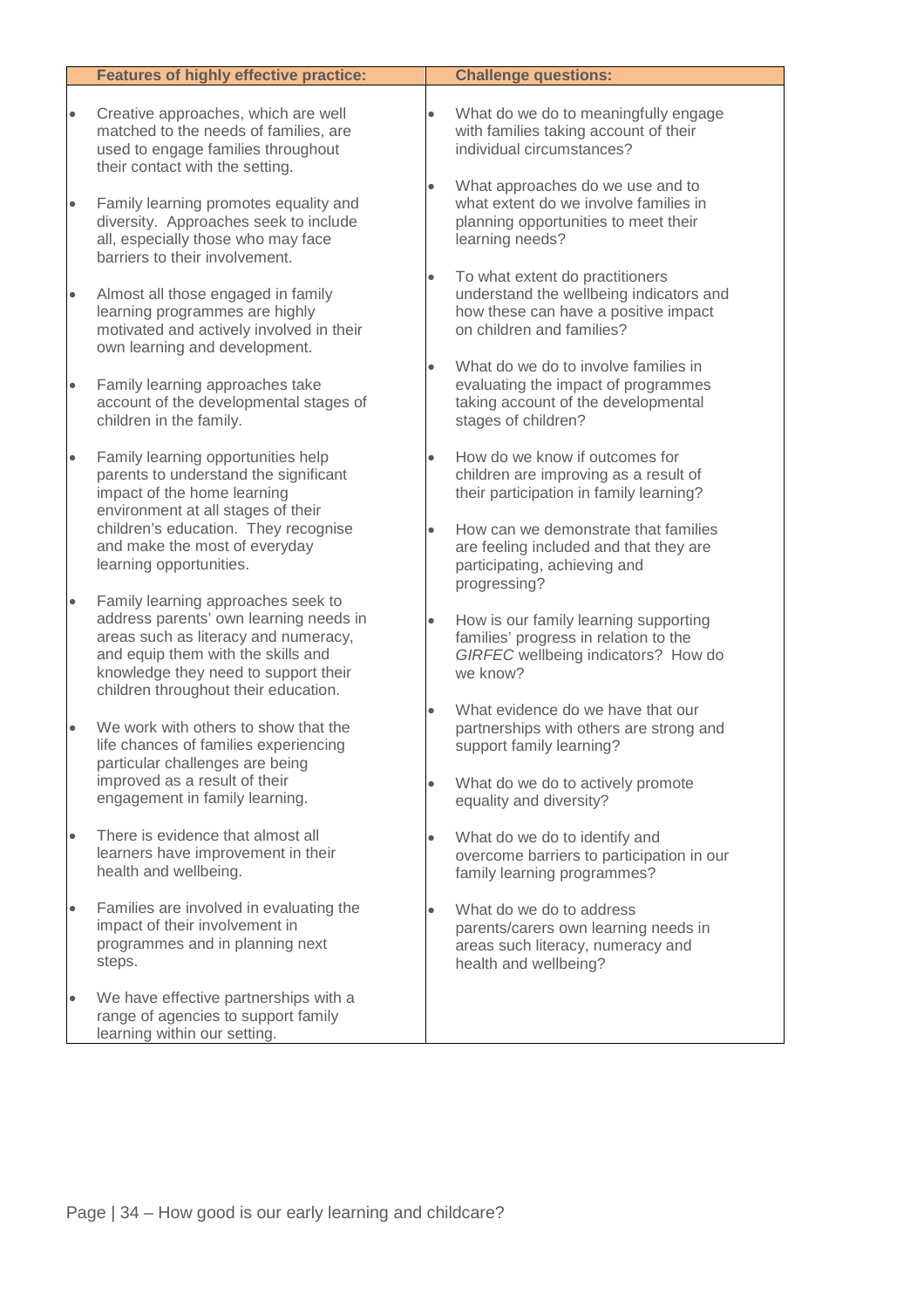### QI 2.6: Transitions

#### **Themes**

Quality of support for children and their families Collaborative planning and delivery Continuity and progression in learning

#### **Descriptor**

This indicator focuses on the need for babies, toddlers and young children to be well supported at times of transition. This includes moving into and out of the early learning and childcare setting but also includes transitions as children move through different rooms or stages of learning. Effective communication and partnership working supports successful transition arrangements. Very good processes for tracking and recording progress and effective arrangements for sharing these are essential for curriculum continuity and progression in learning.

#### **Level 5 illustration:**

#### **Quality of support for children and their families**

• In our setting, practitioners carefully support children and families to make successful transitions when they first start, and as they move to another stage of learning or to a new setting. We understand the importance of building relationships and developing secure attachments. Transitions are handled sensitively and are a positive experience for children and their families. We take very good account of the individual care and support needs of each baby, toddler, young child and their families. We value and build on the learning that takes place before a baby, toddler or young child starts in our setting. We acknowledge the impact of life events and provide effective support to help with these times making adjustments as necessary to ensure equity for each child when attending the setting and when moving to another setting. Effective arrangements are in place to involve families and relevant agencies in carefully planning personalised approaches for those requiring additional time and support. We provide very effective support to our children when they have a split placement with another setting. Our practitioners make effective links and communicate with the other setting to ensure continuity in learning and care.

#### **Collaborative planning and delivery**

• There are comprehensive, well-planned transition arrangements in place. These help children and families make very positive and successful transitions. We actively work in partnership with others, including the named person, to ensure transition arrangements are effective for all children, in particular for those requiring additional support. For children needing additional support this is clearly documented in the Child's Plan. We listen to and act upon the views of parents/carers and children when planning and evaluating transitions. Our arrangements for passing over information ensure continuity of learning and we have agreed shared approaches to record keeping. We include our partners, other settings and agencies in our regular review and evaluation of the impact of our transition arrangements.

#### **Continuity and progression in learning**

• Transition programmes effectively build on prior learning to support curriculum continuity and progression to meet the needs of all children. We pay very good attention to continuous progression in children's learning and wellbeing during their learning journey across our setting and into primary one. We carefully and concisely record aspects of children's progress in their development and learning and share this information effectively with parents/carers and key partners. We use planned opportunities with others, including other practitioners and parents/carers, to develop a shared understanding of progress and play– based pedagogy across the early level. As a result, children benefit from meaningful continuity in their learning experiences as they move on to school.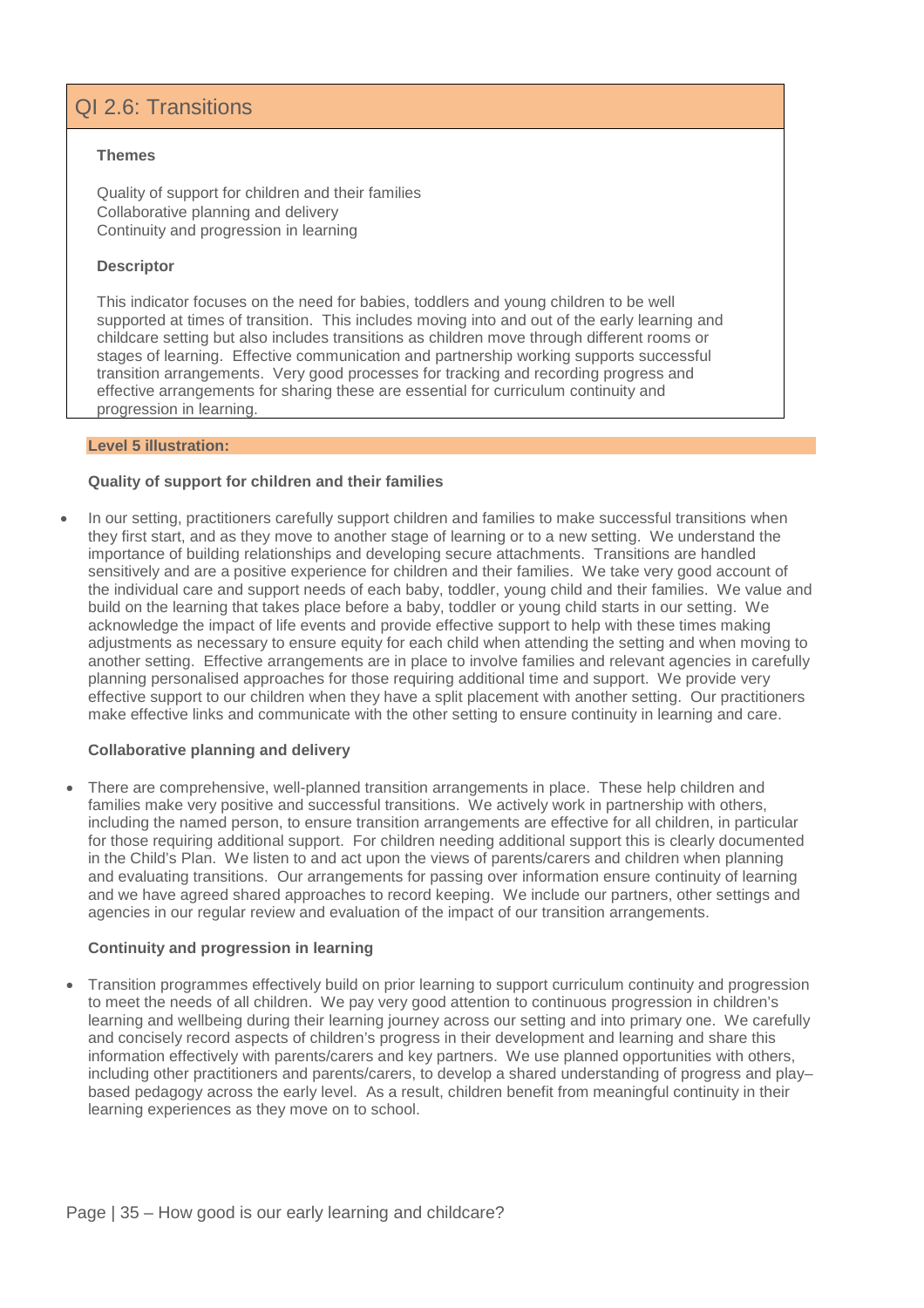|                        | <b>Features of highly effective practice:</b>                                                                                                                                                                                                                 |           | <b>Challenge questions:</b>                                                                                                                                                                                                                                                     |
|------------------------|---------------------------------------------------------------------------------------------------------------------------------------------------------------------------------------------------------------------------------------------------------------|-----------|---------------------------------------------------------------------------------------------------------------------------------------------------------------------------------------------------------------------------------------------------------------------------------|
| $\bullet$<br>$\bullet$ | Parents/carers and children, (where<br>appropriate), are actively involved with<br>practitioners to sensitively plan and<br>effectively manage transitions to meet<br>children's emotional and learning<br>needs.<br>Clear, shared processes are in place for | $\bullet$ | How effectively do our processes for<br>settling in new children support them<br>and their parents/carers to become<br>familiar with their surroundings? To<br>begin to develop close, positive<br>relationships and to continuity in<br>meeting their care and learning needs? |
|                        | the exchange of relevant information<br>about children's care and support<br>needs, skills, learning and<br>achievements across the curriculum.                                                                                                               | $\bullet$ | How effectively do we engage with<br>parents/carers, children and other<br>agencies to build up a clear picture of<br>the child?                                                                                                                                                |
| $\bullet$              | Information about children's learning,<br>and achievements, particularly in key<br>areas of early literacy, numeracy and<br>health and wellbeing, is used effectively<br>to ensure continuity in learning across<br>the curriculum for all children.          | $\bullet$ | How well do we work with<br>parents/carers to ensure transitions are<br>personalised, planned in advance and<br>sensitively handled? How do we<br>support parents/carers to adjust to<br>change at key points of transition?                                                    |
| $\bullet$              | Planned opportunities enable<br>practitioners to come together to<br>develop a shared understanding of<br>progress and pedagogy at all stages<br>and across the early level.                                                                                  | $\bullet$ | How do we support children to develop<br>a positive attitude to change, and form<br>new relationships to ensure continuity<br>as they move across the setting?                                                                                                                  |
| $\bullet$              | Objective evaluations that seek and<br>respond to the views of parents/carers,<br>children and partners are used to<br>develop and improve transition<br>arrangements and programmes.                                                                         | $\bullet$ | In what ways does information from<br>profiling and personal learning planning<br>ensure continuity and an appropriate<br>pace of progress in learning for all<br>children?                                                                                                     |
| $\bullet$              | Effective communication and planning<br>enables continuity of care and learning<br>for children accessing more than one<br>ELC setting.                                                                                                                       | $\bullet$ | How effectively do we use transition<br>information to plan progressive learning<br>and developmental pathways for all<br>children?                                                                                                                                             |
|                        |                                                                                                                                                                                                                                                               |           | What examples do we have of<br>transitions being adapted to suit<br>individual needs and circumstances?<br>What difference has this made for<br>children and families?                                                                                                          |
|                        |                                                                                                                                                                                                                                                               | $\bullet$ | To what extent do we discuss children's<br>growing skills in early literacy,<br>numeracy and health and wellbeing, as<br>they move from one setting to another<br>or on entry to primary school?                                                                                |
|                        |                                                                                                                                                                                                                                                               | $\bullet$ | How well do we work with<br>parents/carers and with partners in<br>other agencies to plan transitions for<br>children who require additional support?                                                                                                                           |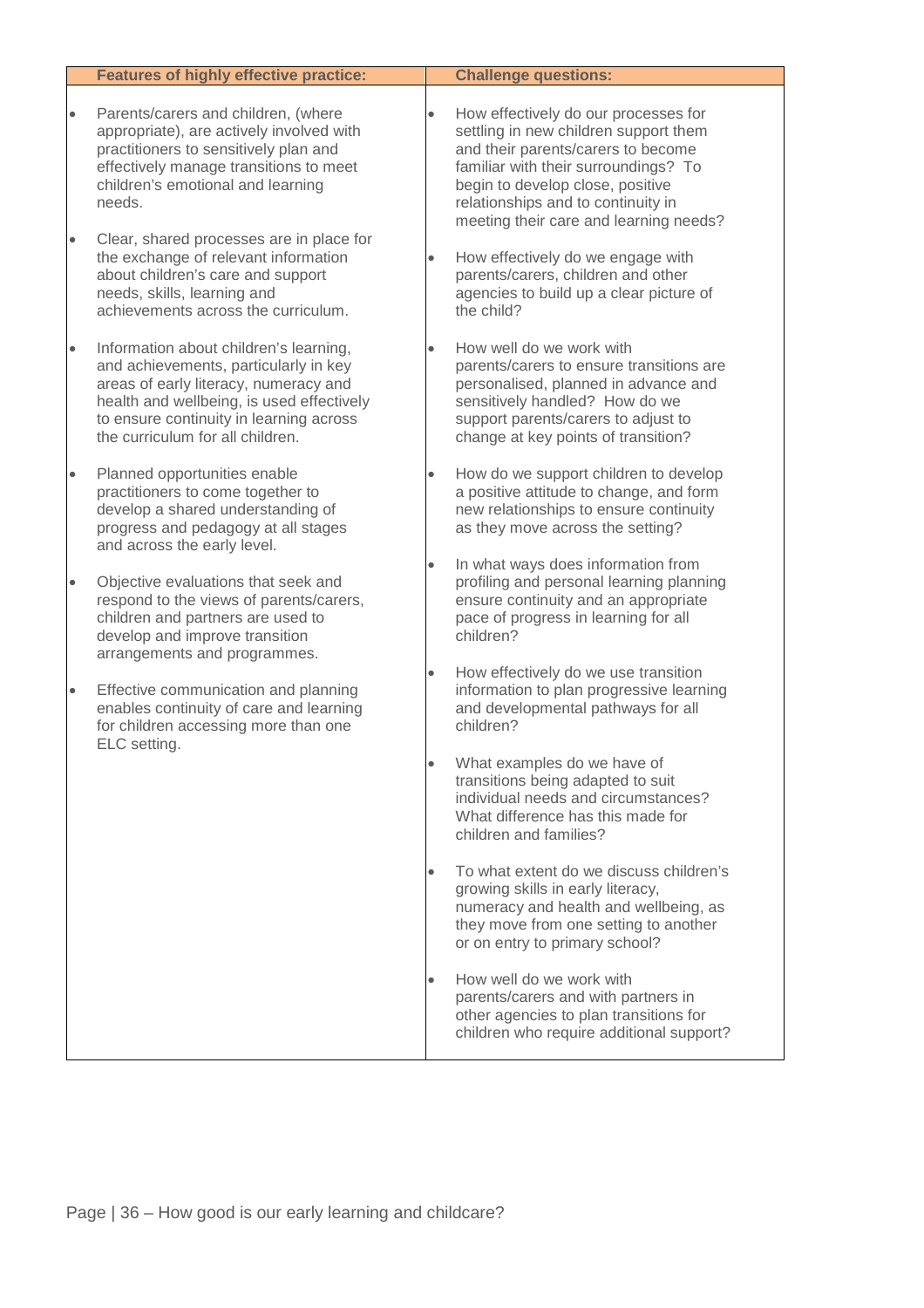# QI 2.7: Partnerships

#### **Themes**

Engagement of parents and carers in the life of the setting The promotion of partnerships Impact on children and families

#### **Descriptor**

This indicator aims to capture the setting's success in developing and maintaining strong partnership approaches which improve outcomes for babies, toddlers and young children. These partnerships also contribute to the continued improvement of the setting and community. All partnerships are based on mutual trust and respect for the particular contribution each partner brings. Strong partnerships are a powerful feature of a highly effective setting.

#### **Level 5 illustration:**

#### **Engagement of parents and carers in the life of the setting**

• We have highly effective partnership working with families which results in sustained high quality provision for children. Families feel very welcome and play an active role in the life of the setting. Our strong partnerships with parents/carers increase family engagement in children's development and learning and impacts positively on the progress children make. Parents and carers understand the role they can play and feel empowered to contribute to decisions. Through their active engagement, improvement is clearly evident and positive change happens. High quality feedback to parents/carers ensures they are aware of the difference their involvement is making to their child's progress and the life and work of the setting.

#### **The promotion of partnerships**

• We take full account of the benefits of establishing and sustaining a wide range of partnerships; local, national and international. We use these effectively to enhance positive outcomes for children. As a result of our effective partnerships, all our young children are developing positive life skills and dispositions towards learning. Through effective partnership working, we are improving young children's development and learning and are securing positive impacts for children and families in our community. Partnerships have increased family engagement in children's learning and this involvement has a positive impact on children's progress in key areas of learning including health and wellbeing, literacy and numeracy.

#### **Impact on children and families**

• Young children benefit from an increased motivation to learn from their engagement with a wider range of partners. Parents are fully informed about their children's progress and achievement, and what they can do to support it. They are very engaged in their children's learning, within the setting, at home and in the community. Parents understand the contribution they make to their children's progress and achievement. High quality feedback to parents/carers ensures they are aware of the difference their involvement is making to the life and work of the setting. The setting has an empowering culture which supports all children to develop their ability to be meaningfully involved in decisions which affect their learning. Children feel empowered and contribute effectively. They are confident and feel able to exercise initiative and responsibility. Children's specific interests and disposition towards learning are recognised and nurtured.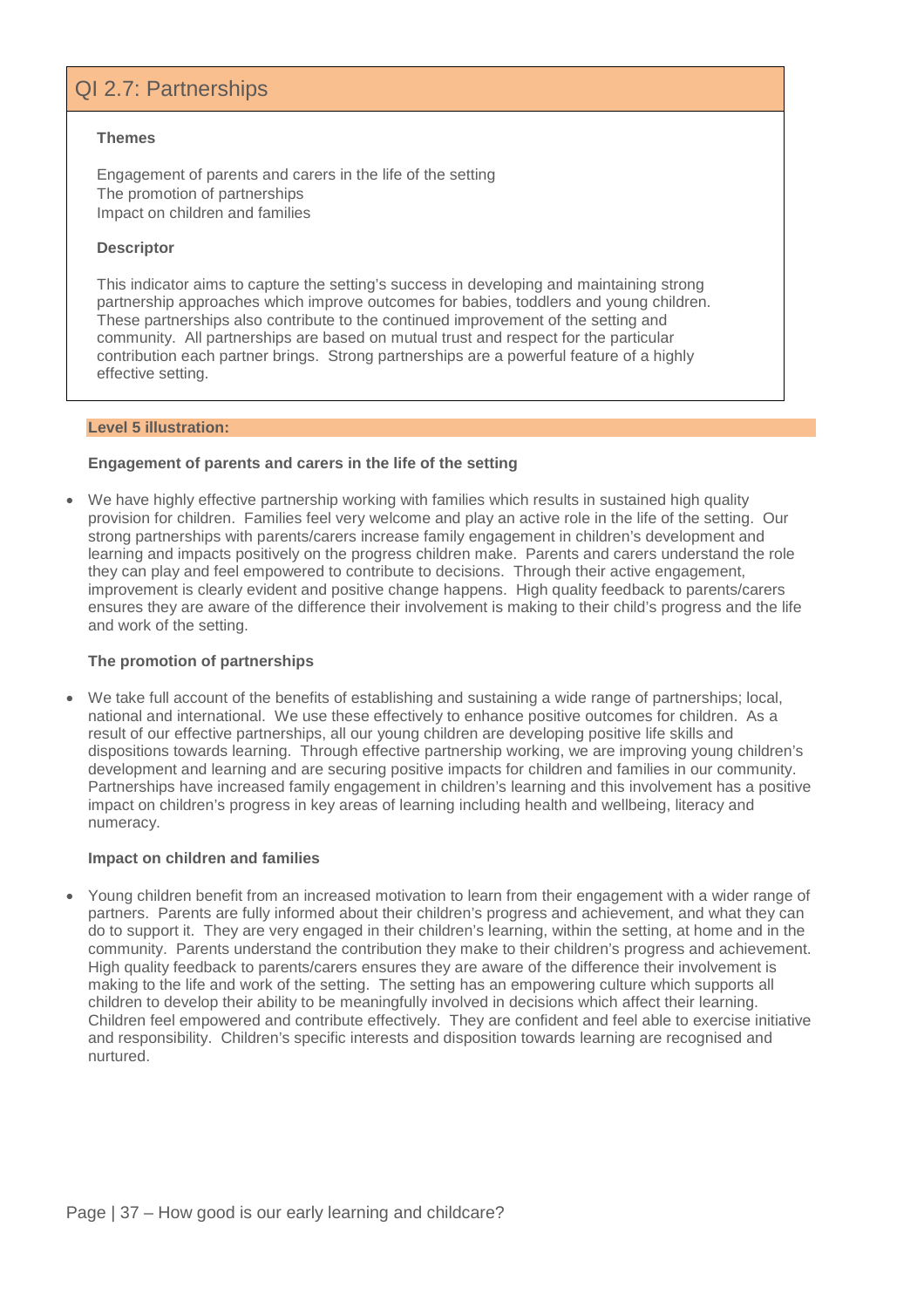|           | <b>Features of highly effective practice:</b>                                                                                                                             |           | <b>Challenge questions:</b>                                                                                                                                                 |
|-----------|---------------------------------------------------------------------------------------------------------------------------------------------------------------------------|-----------|-----------------------------------------------------------------------------------------------------------------------------------------------------------------------------|
| $\bullet$ | Purpose, aims, roles and<br>responsibilities within partnership<br>working are clear and understood by all<br>involved.                                                   | $\bullet$ | What do we do to support families to<br>participate in, contribute to and<br>understand the value of their<br>engagement in children's learning and<br>life of the setting? |
| $\bullet$ | Sharing of skills, knowledge and<br>experience between partners improves<br>outcomes for children.                                                                        | $\bullet$ | What strategies do we use to<br>communicate, plan, monitor and<br>evaluate our work with partners?                                                                          |
| $\bullet$ | Partnerships learn from effective<br>practice elsewhere. Shared<br>professional learning opportunities<br>enhance capacity.                                               | $\bullet$ | How do we know our support to<br>parents/carers has led to further<br>engagement in children's learning<br>within the setting, at home and in the                           |
| $\bullet$ | Feedback from partners indicates<br>strong and effective relationships with<br>the setting. The setting plays an<br>important role in the life of the local<br>community. | $\bullet$ | wider community?<br>What approach do we take to actively<br>seek out, promote and respond<br>positively to potential partnerships<br>which will lead to better outcomes for |
| $\bullet$ | Partnership working with other services<br>demonstrates improvements in<br>outcomes for children and families.                                                            | $\bullet$ | children?<br>What do we do to share skills,                                                                                                                                 |
| $\bullet$ | Joint planning and evaluations of<br>partnership working show the positive<br>difference collaboration is making and<br>has enriched children's progress and              |           | knowledge and experience amongst all<br>partners? Do we engage in shared<br>professional learning opportunities with<br>partners?                                           |
|           | achievements.                                                                                                                                                             | $\bullet$ | How well do we understand our local<br>community? What is the impact of our<br>partnership with the community on our<br>setting and the local area?                         |
|           |                                                                                                                                                                           | $\bullet$ | How well do we ensure all young<br>children contribute to the life of the<br>setting? What strategies are used?                                                             |
|           |                                                                                                                                                                           | $\bullet$ | How well do we support parents/carers<br>to understand the value of their<br>engagement in children's learning?                                                             |
|           |                                                                                                                                                                           | $\bullet$ | What makes our partnerships<br>successful and how do we learn from<br>what is working well?                                                                                 |
|           |                                                                                                                                                                           | $\bullet$ | What evidence do we have of the<br>added value partnership working brings<br>and what difference it makes to our<br>children?                                               |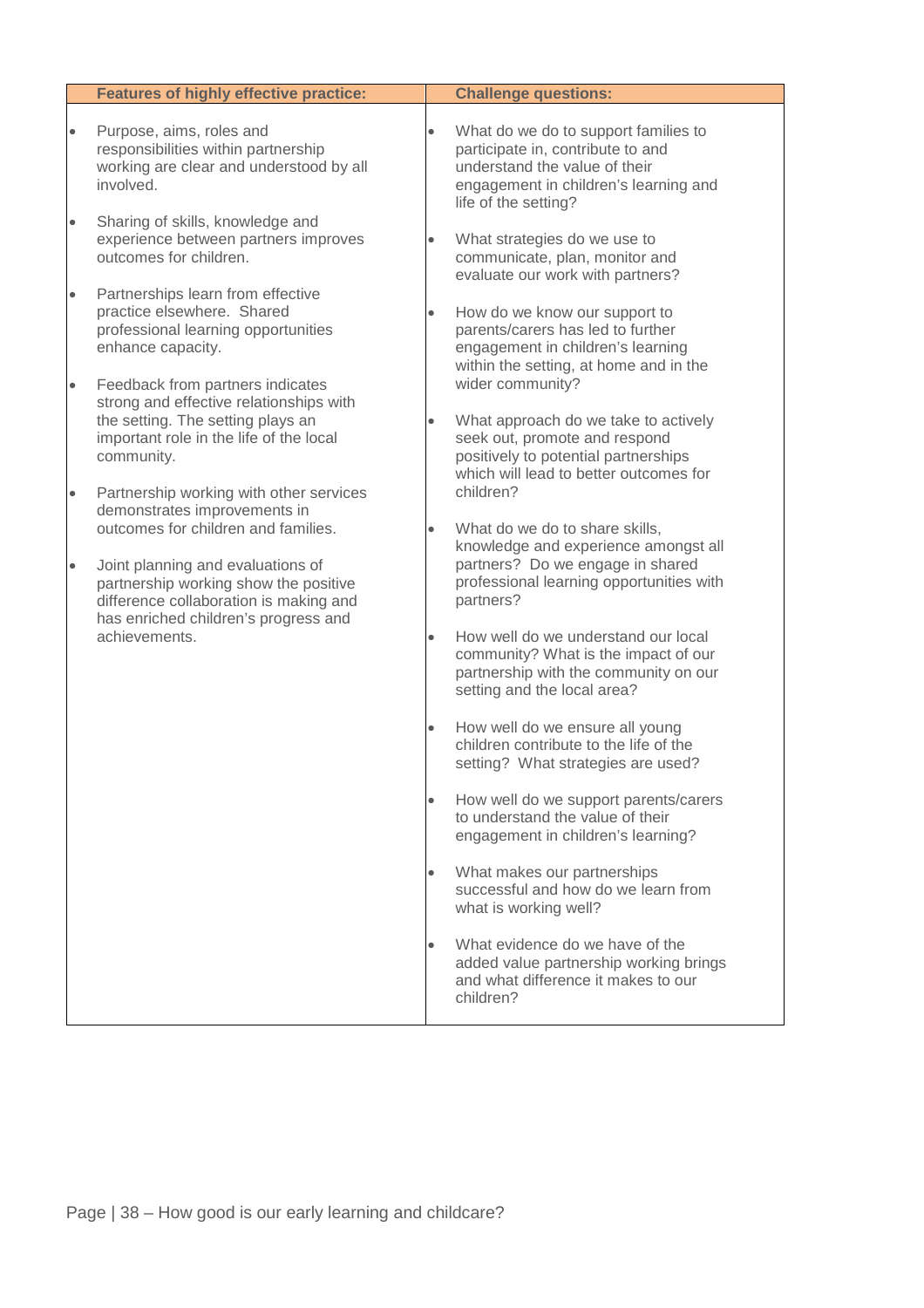# <span id="page-39-0"></span>Successes and Achievements

**How good are we at ensuring the best possible outcomes for all our children?** 

- 3.1 Ensuring wellbeing, equality and inclusion
- 3.2 Securing children's progress
- 3.3 Developing creativity and skills for life and learning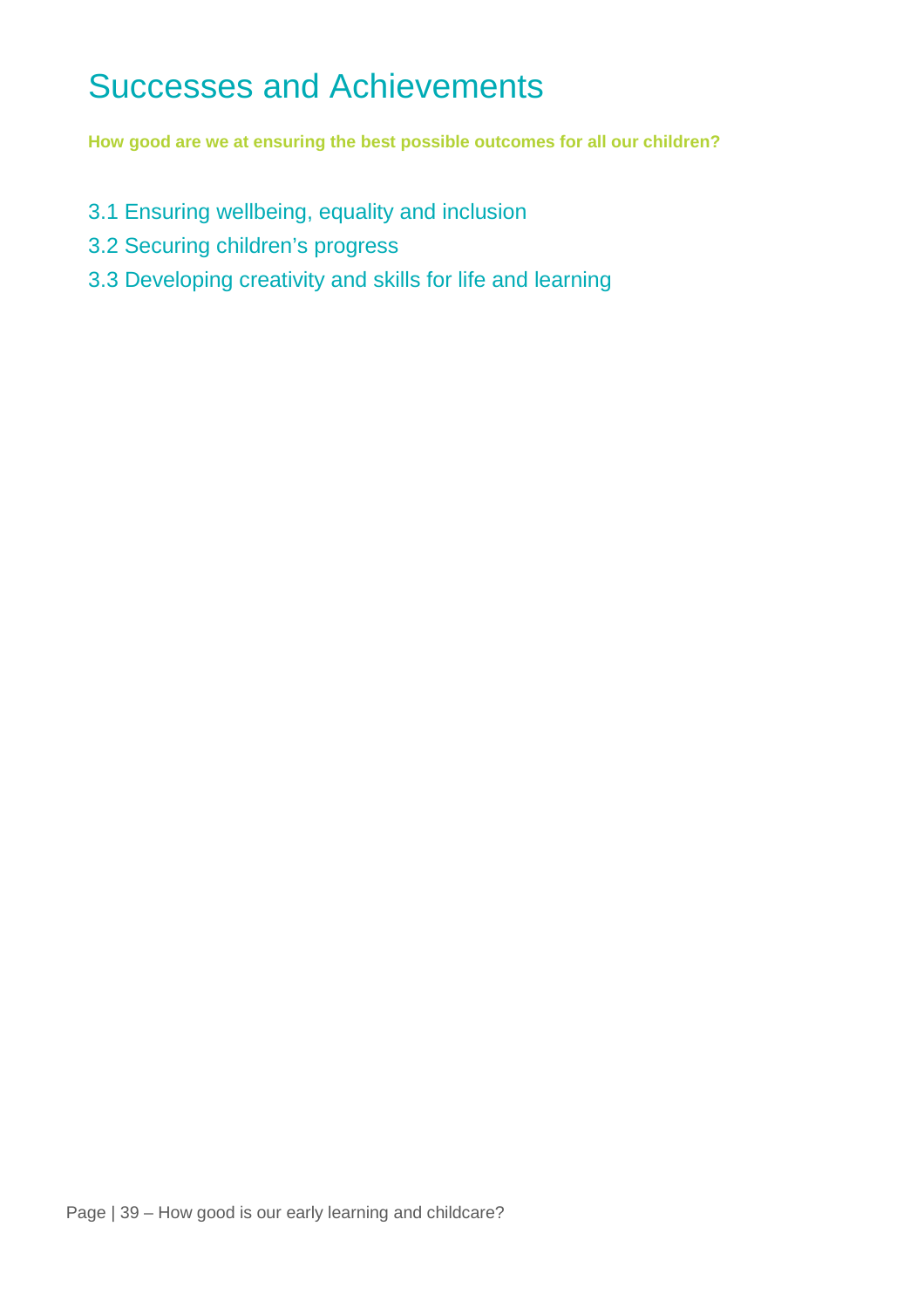# QI 3.1: Ensuring wellbeing, equality and inclusion

#### **Themes**

Wellbeing Fulfilment of statutory duties Inclusion and equality

#### **Descriptor**

This indicator reflects on the setting's approach to children's wellbeing which underpins their ability to achieve success. It highlights the need for policies and practices to be well grounded in current legislation and a shared understanding of the value of each individual. A clear focus on wellbeing entitlements and protected characteristics supports all children to be the best they can be and celebrates their successes and achievements

#### **Level 5 illustration:**

#### **Wellbeing**

• In our setting, we recognise that relationships lie at the heart of children's development and lay the foundation for lifelong learning and wellbeing. The promotion of wellbeing for all our children and their families underpins everything we do and is based on mutual respect, honesty and trust. Our approach to getting it right for all children focuses on improving outcomes for children and their families. We model behaviour which promotes wellbeing and encourages it in others. We actively promote the wellbeing of all our children and can demonstrate that they are being supported to feel safe, healthy, achieving, nurtured, active, respected, responsible and included. Everyone shares the responsibility for creating a positive and respectful ethos and we have a shared understanding of wellbeing. There is a strong sense of community, shared values and expectations. We are proactive in promoting positive behaviour through positive relationships. In a developmentally appropriate way, children show consideration for others and have positive relationships with each other and practitioners. Each child is considered as an individual with their own needs and rights. We seek out and encourage the participation of children through a range of developmentally appropriate activities which allows them to engage in decisions which affect them.

#### **Fulfilment of statutory duties**

• We comply and actively engage with statutory requirements and codes of practice. Our practitioners, children, parents/carers and partners know what is expected in these areas and are involved in fulfilling statutory duties to improve outcomes for children. In particular, we are knowledgeable about those statutory duties which impact on young children and their families.

#### **Inclusion and equality**

• We actively promote inclusion and equity, supporting all children to make very good progress and fulfil their potential. Children and families, practitioners and partners are treated with respect and in a fair and just manner. We value diversity and challenge discrimination. In our setting we understand, value and celebrate age, disability, gender reassignment, marriage and civil partnership, pregnancy, race, religion or belief, sex and sexual orientation. None of these is a barrier to participation for young children or their families. We have effective strategies in place which are improving progress for all children, with a focus on those facing challenges such as children from our most deprived areas, those who are looked after and those with additional support needs.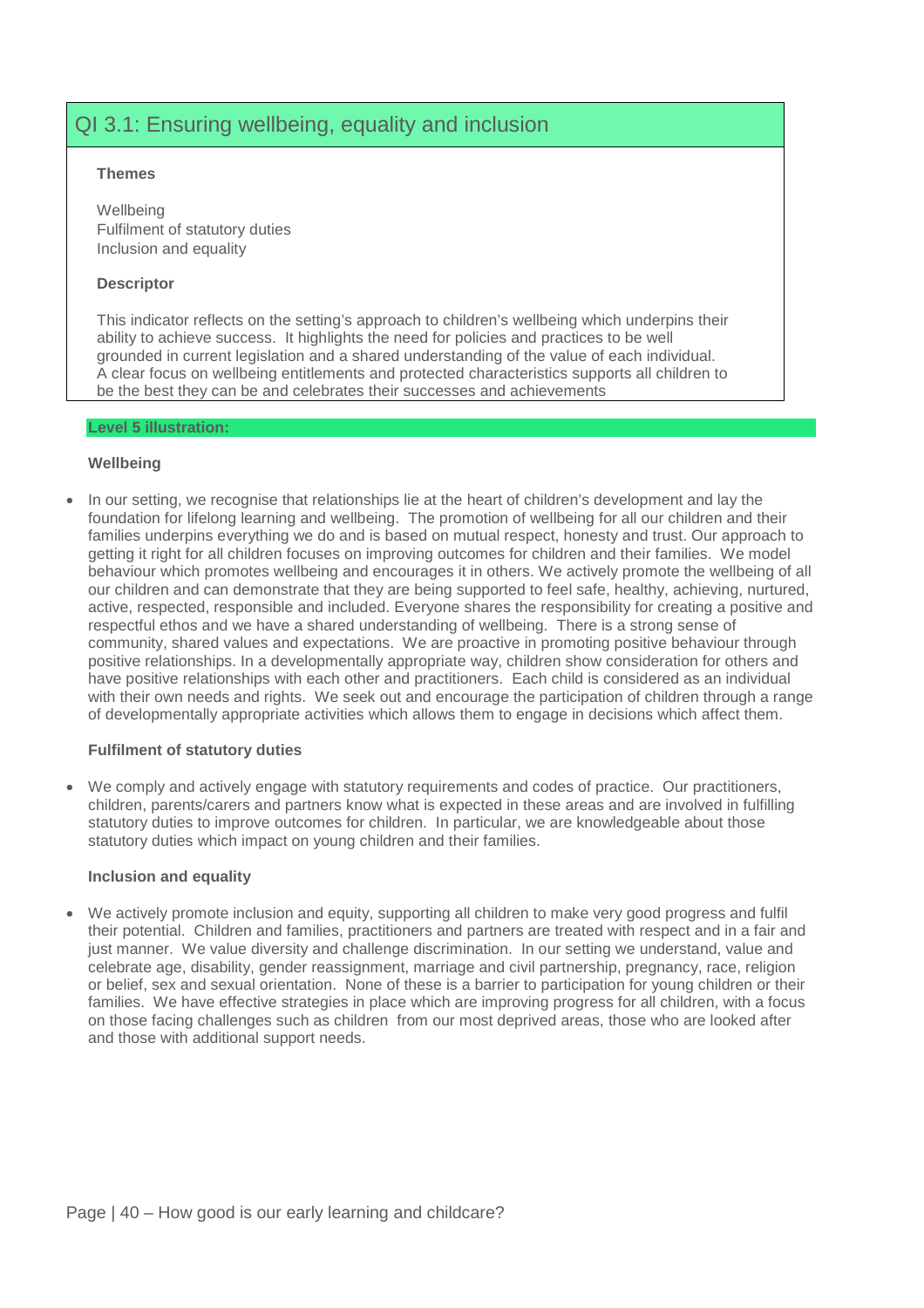|           | <b>Features of highly effective practice:</b>                                                                                                                                                                                                                                     |                        | <b>Challenge questions:</b>                                                                                                                                                                                                                                                         |
|-----------|-----------------------------------------------------------------------------------------------------------------------------------------------------------------------------------------------------------------------------------------------------------------------------------|------------------------|-------------------------------------------------------------------------------------------------------------------------------------------------------------------------------------------------------------------------------------------------------------------------------------|
| $\bullet$ | Within and beyond our setting there is a<br>shared understanding of wellbeing and<br>children's rights. Full account is taken<br>of children's rights and is considered in<br>respect of their stage of development<br>including when planning learning across<br>the curriculum. | $\bullet$              | To what extent are the GIRFEC<br>principles reflected in the work of our<br>setting? What actions do we need to<br>make to bring about further<br>improvements? How well do we use<br>information about children's wellbeing<br>to support their care, learning and<br>development? |
| $\bullet$ | Practitioners' sensitivity and<br>responsiveness significantly contributes<br>to the wellbeing of each individual child<br>and their family.                                                                                                                                      |                        | How explicitly is the United Nations<br>Convention on the Rights of the Child<br>understood and embedded within our<br>practice?                                                                                                                                                    |
| $\bullet$ | Managers and leaders ensure that all<br>practitioners know, understand and use<br>the wellbeing indicators in a meaningful<br>way. Our young children show a<br>developing understanding of the<br>wellbeing indictors.                                                           | $\bullet$<br>$\bullet$ | How well do practitioners understand<br>attachment theory and its impact on<br>future development and learning?<br>What methods do we employ to ensure                                                                                                                              |
| $\bullet$ | Leaders and managers look out for the<br>wellbeing of practitioners. All<br>practitioners feel valued in their work<br>and are confident they can receive<br>support should they need it.                                                                                         |                        | information is shared effectively about<br>children's wellbeing between<br>parents/carers and practitioners?<br>How do we ensure important principles                                                                                                                               |
|           | All our practitioners engage in<br>professional learning which takes due<br>account of the legislative framework<br>related to wellbeing, equality and                                                                                                                            |                        | including consistency, dignity and<br>privacy when supporting children with<br>their personal care? What other<br>important principles should we be<br>considering?                                                                                                                 |
| $\bullet$ | inclusion.<br>The curriculum we offer and our<br>approaches to learning and child<br>development promote diversity and<br>equality. .                                                                                                                                             | $\bullet$              | How well do practitioners take account<br>of national documents and guidance<br>that impact on early learning and<br>childcare? For example Building the<br>Ambition.                                                                                                               |
|           | Children are encouraged to begin<br>exploring the thoughts, feelings,<br>attitudes, values and beliefs that<br>influence their lives and relationships in<br>a developmentally appropriate way.                                                                                   |                        | How do we ensure that all practitioners<br>undertake regular professional learning<br>around legislation, statutory<br>requirements, national and local<br>guidance and codes of practice?                                                                                          |
| $\bullet$ | Children show consideration and<br>empathy for others supported by<br>consistent positive relationships.                                                                                                                                                                          |                        | Have we successfully established an<br>inclusive learning environment and<br>setting? How welcome and included do<br>all children, parents/carers and partners                                                                                                                      |
| $\bullet$ | Health and wellbeing is fully embedded<br>in the daily life of the setting and<br>consistently promoted by all<br>practitioners.                                                                                                                                                  | $\bullet$              | feel? How do we know?<br>To what extent has creating an ethos<br>and culture of inclusion and<br>participation been successful in<br>supporting children to make very good<br>progress? How can this be<br>strengthened?                                                            |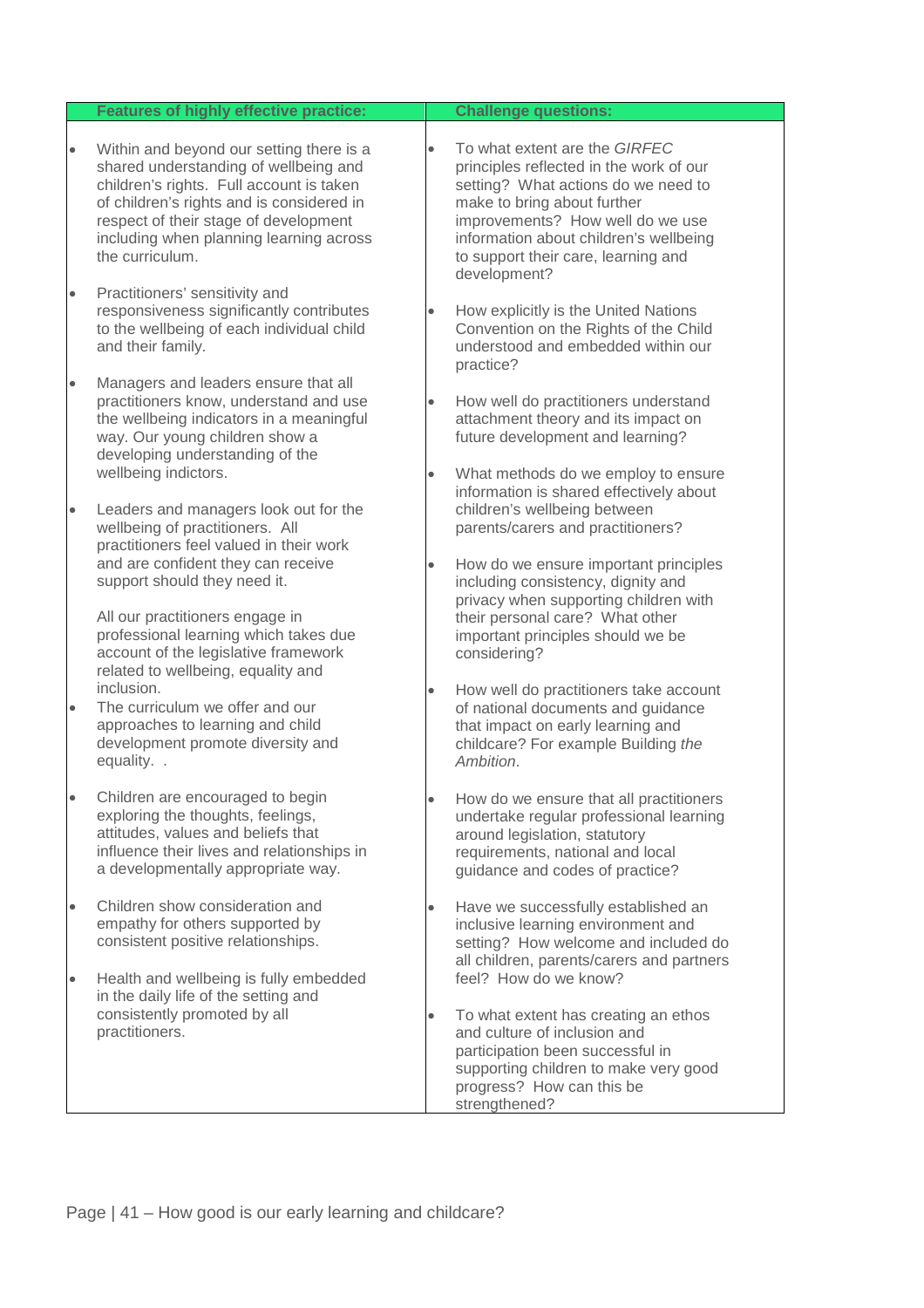# QI 3.2: Securing Children's Progress

#### **Themes**

- Progress in communication, early language, mathematics and health and wellbeing
- Children's progress over time
- Overall quality of children's achievement
- Ensuring equity for all children

#### **Descriptor**

This indicator relates to the development and learning of babies, toddlers and young children. It requires clear understanding of early learning and development and pedagogy. It reflects the integrated way young children learn and the importance of experiences and development happening on an individual basis within a supportive, nurturing and stimulating environment. High quality early learning and childcare contributes significantly to enhancing children's progress and achievement as they grow and learn. It can benefit all children by closing the attainment gap and ensuring equity for all. It is about the holistic nature of development and learning ensuring these foundations are secure in order to achieve future attainment success.

#### **Level 5 illustration:**

#### **Progress in communication, early language, mathematics and health and wellbeing**

• Across our setting, we have established high quality approaches that enable babies, toddlers and young children to develop their emotional, social, physical and cognitive skills very well. A strong focus on health and wellbeing has a very positive impact on children's learning and development. We effectively promote learning in a skilful way. We understand how young children develop early language skills and mathematical thinking. We apply this knowledge in our approach, which is characterised by a very effective blend of adult supported and child-initiated experiences. The various environments of our setting are very effectively constructed allowing babies, toddlers and young children to be increasingly independent in their ability to express themselves vocally and creatively. They are settled, happy, thriving and learning to communicate in their own way. Our successful use of real-life and imaginary contexts support children effectively to develop their early language and mathematics skills very well. We skilfully apply strategies to support children to build vocabulary that helps them best explain their thinking and understanding. Within our setting, children demonstrate a high level of interest about the world around them. Young children are confident to try new experiences, engage with new learning enthusiastically and are making continuous progress. .

#### **Children's Progress over time**

• Within our setting babies, toddlers and young children make very good progress across almost all aspects of their learning and development. They are becoming increasingly confident, resilient and independent learners. From the earliest stages, children are supported to make choices and talk about their learning. As a result, they acquire the necessary knowledge, skills and attitudes needed to continue to be motivated, life-long learners. In our setting, practitioners know each child very well as an individual and as a learner. Using this knowledge together with our sound knowledge of child development, we are ensuring that significant learning is identified and very effectively built upon. We work very effectively with families and other professionals to identify and deliver meaningful learning opportunities. We make sound professional judgements about children's progress and how well children are learning and developing.

#### **Overall quality of children's achievement**

• We place high value on recognising, capturing and celebrating children's individual achievements. We understand the significance of what happens beyond our setting, at home and within other provisions. We use this information very well to promote achievement and progress. Our young children are successful, confident, and are able to exercise responsibility very well. Increasingly, children are able to self-regulate their emotions, and feel supported to share their concerns and opinions. Our practitioners

Page | 42 – How good is our early learning and childcare?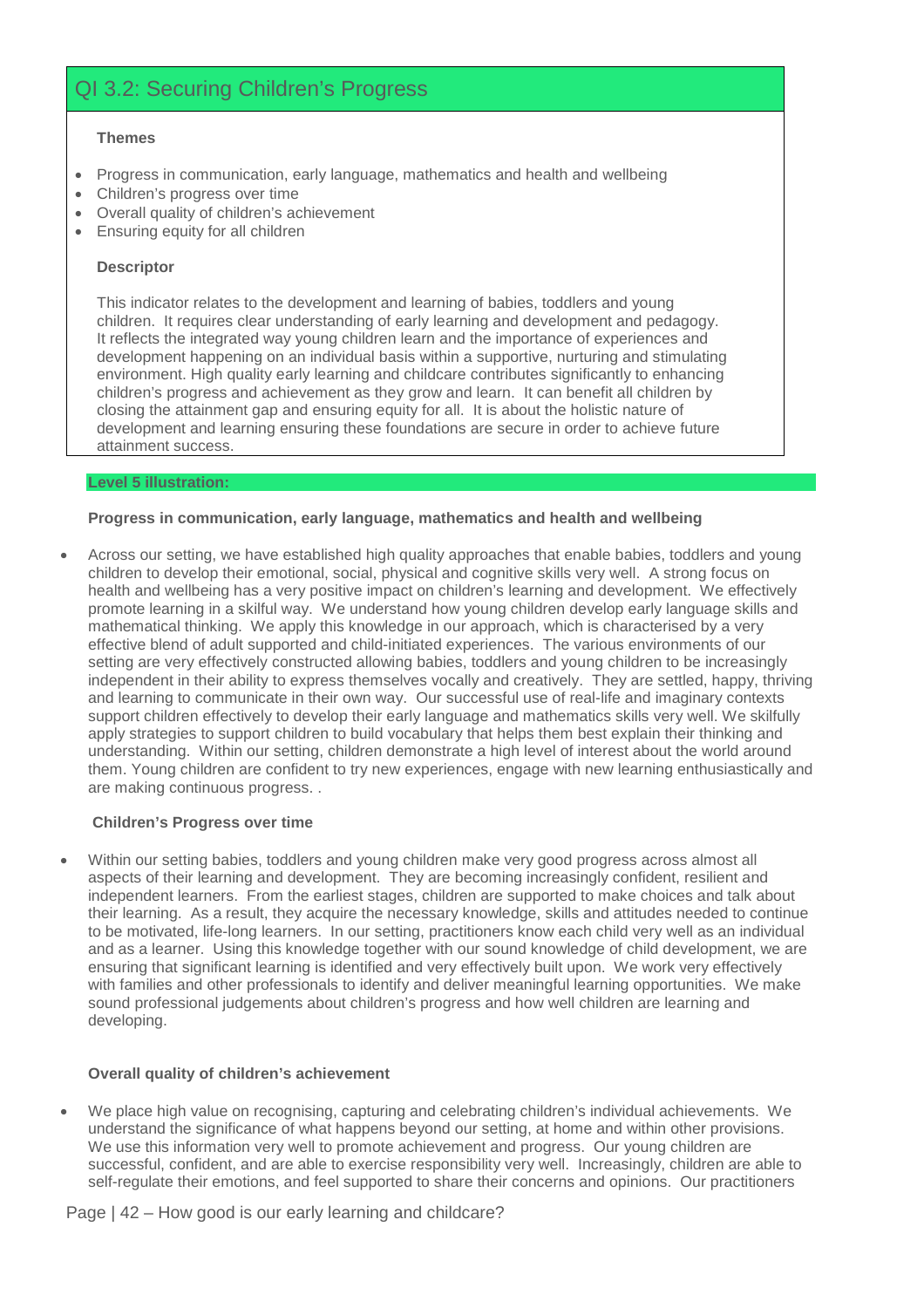use feedback and praise consistently well to promote positive attitudes and to encourage effective cooperation and independence. Our children contribute effectively to the life of the setting, the wider community and increasingly, as global citizens. Parents/carers and families are kept very well informed about their own child's progress and feel empowered to share information about their child's success beyond the setting. They feel valued and significant partners in the life and work of setting.

#### **Ensuring equity for all children**

• In our setting, we actively promote equity across all aspects of our work. We have a supportive and inclusive ethos with a strong climate of mutual respect and trust. We are proactive in identifying and reducing potential barriers to effective learning of our children. We take very good account of the differing cultural, socio-economic and linguistic backgrounds of our children and their families. We work very effectively in partnership with colleagues who have evidenced improvements in children's progress. We make effective use of information and data, for example, agreed developmental milestones and the levels of multiple deprivation in the areas in which our children and families live. We monitor very closely the impact of strategies we use to ensure equity and use our evidence to make decisions about future interventions.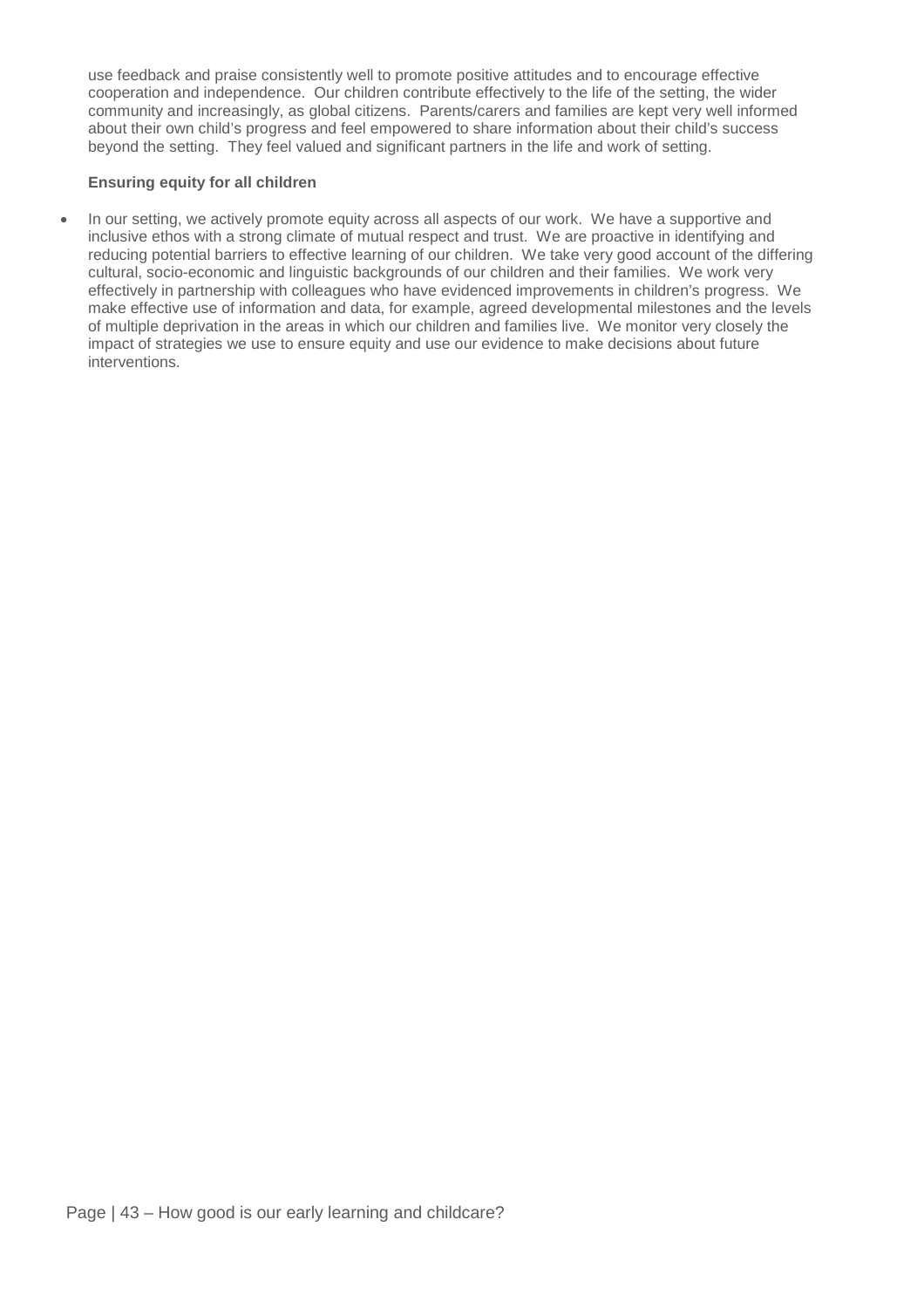|           | <b>Features of highly effective practice:</b>                                                                                                                                                     |                        | <b>Challenge questions:</b>                                                                                                                                                                                                                                                       |
|-----------|---------------------------------------------------------------------------------------------------------------------------------------------------------------------------------------------------|------------------------|-----------------------------------------------------------------------------------------------------------------------------------------------------------------------------------------------------------------------------------------------------------------------------------|
| $\bullet$ | Almost all children make very good<br>progress through experiences that<br>promote holistic learning. They are<br>developing their social, emotional,<br>physical and cognitive skills very well. | $\bullet$<br>$\bullet$ | In what ways do we ensure children are<br>making progress across all aspects of<br>their learning and development?<br>How do we ensure children understand                                                                                                                        |
| $\bullet$ | Information on every child is showing<br>almost all children are making very<br>good progress in literacy, numeracy<br>and health and wellbeing as appropriate<br>to their developmental stage    | $\bullet$              | their own progress in a meaningful<br>way?<br>Reflect on the current balance of adult<br>and child initiated learning experiences.<br>Are both leading to progress? What<br>could be improved?                                                                                    |
|           | High quality appropriate early language,<br>mathematics and health and wellbeing<br>experiences are used well to promote<br>and enhance learning.                                                 | $\bullet$              | How effective are our approaches to<br>tracking progress and achievement?<br>What needs to improve?                                                                                                                                                                               |
| $\bullet$ | Practitioners make confident<br>judgements about children's progress<br>and this is shared and agreed through<br>appropriate discussions.                                                         | $\bullet$<br>$\bullet$ | How effective are we at sharing<br>children's progress with parents/carers?<br>Do we truly value contributions and<br>children's achievements from beyond                                                                                                                         |
| $\bullet$ | High aspirations for achievement are<br>shared by children, practitioners and<br>parents.                                                                                                         |                        | the setting? Would parents/carers<br>recognise their role in this?                                                                                                                                                                                                                |
| $\bullet$ | Parents are fully involved in<br>understanding their child's progress.<br>They are valued partners in identifying<br>and reviewing progress and<br>achievements.                                  |                        | How well do we use and analyse<br>information to improve outcomes for<br>children and families? For example,<br>data about 27/30 month reviews.<br>developmental milestones and the<br>levels of multiple deprivation in the<br>areas in which our children and families<br>live. |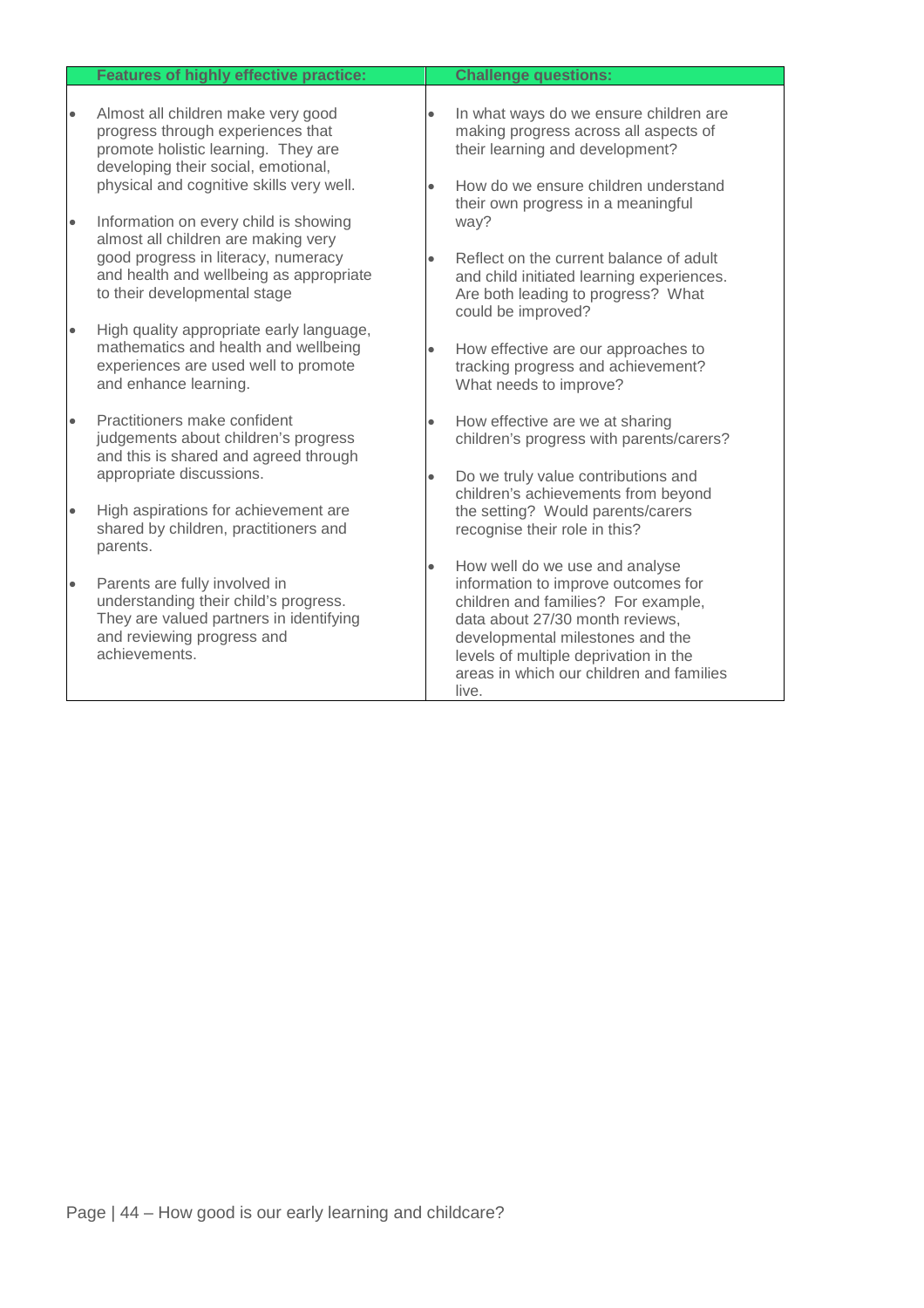# QI 3.3: Developing creativity and skills for life and learning

#### **Themes**

Developing creativity Developing skills for life and learning Developing digital skills

#### **Descriptor**

This indicator focuses on a range of significant skills for life and learning which children should increasingly be able to demonstrate as they grow and learn. A key feature is children's increasing ability to apply skills in a range of contexts, including in unfamiliar settings. Children understand the importance of these skills to their learning and to work and life in their local community and the wider world.

#### **Level 5 illustration:**

#### **Developing creativity**

• Creativity is at the heart of play and all aspects of learning. We use innovative approaches to encourage children to be inquisitive, imaginative and to take risks in their learning. We ensure that children access open-ended play materials to extend their creativity and thinking. Our indoor and outdoor learning environments and engagement with the natural world offer regular high quality experiences that enable children to explore ideas and materials and to use their imagination freely. Discussion and interaction very effectively support children to explain their thinking and to reflect on their learning. Children have freedom to develop their play and interests and to deepen their learning. They confidently lead aspects of their own learning. High quality play enables children to explore possibilities, plan, design and evaluate solutions as they apply their skills across learning.

#### **Developing skills for life and learning**

• Developing children's wellbeing and creativity is at the heart of all we do. We ensure that children's emotional, social and physical needs are met very well. Children can express their ideas and feelings with increasing confidence and they are learning to use the ideas and suggestions of others to extend their thinking and their play. We very effectively support children to help them resolve disagreements when they arise. Children persevere with their play and show high levels of self-esteem and self-belief when learning alone and increasingly with others. Children can ask questions, consider and make connections across learning experiences to make sense of the world around them. Our nurturing approaches ensure that children develop positive attitudes towards change and show determination to succeed in chosen activities. Our children increasingly demonstrate eagerness and capacity to initiate and participate in improvements to our setting and community.

#### **Developing digital skills**

• The setting has a clear rationale for developing children's skills in using and exploring digital technologies including staying safe online. Children's use of digital technologies enhances, deepens and personalises play and learning across the curriculum. They recognise a range of everyday technologies and increasingly understand how they work. Children are developing skills very well and are eager to try out and problem solve using new opportunities in digital technologies. They are becoming confident in making choices and decisions about solving problems and use digital technologies to enrich their play and learning in the setting, at home and in the community and how they may use their skills in the future. We make effective use of the skills of children, parents/carers and partners in developing the use of digital technologies across the curriculum.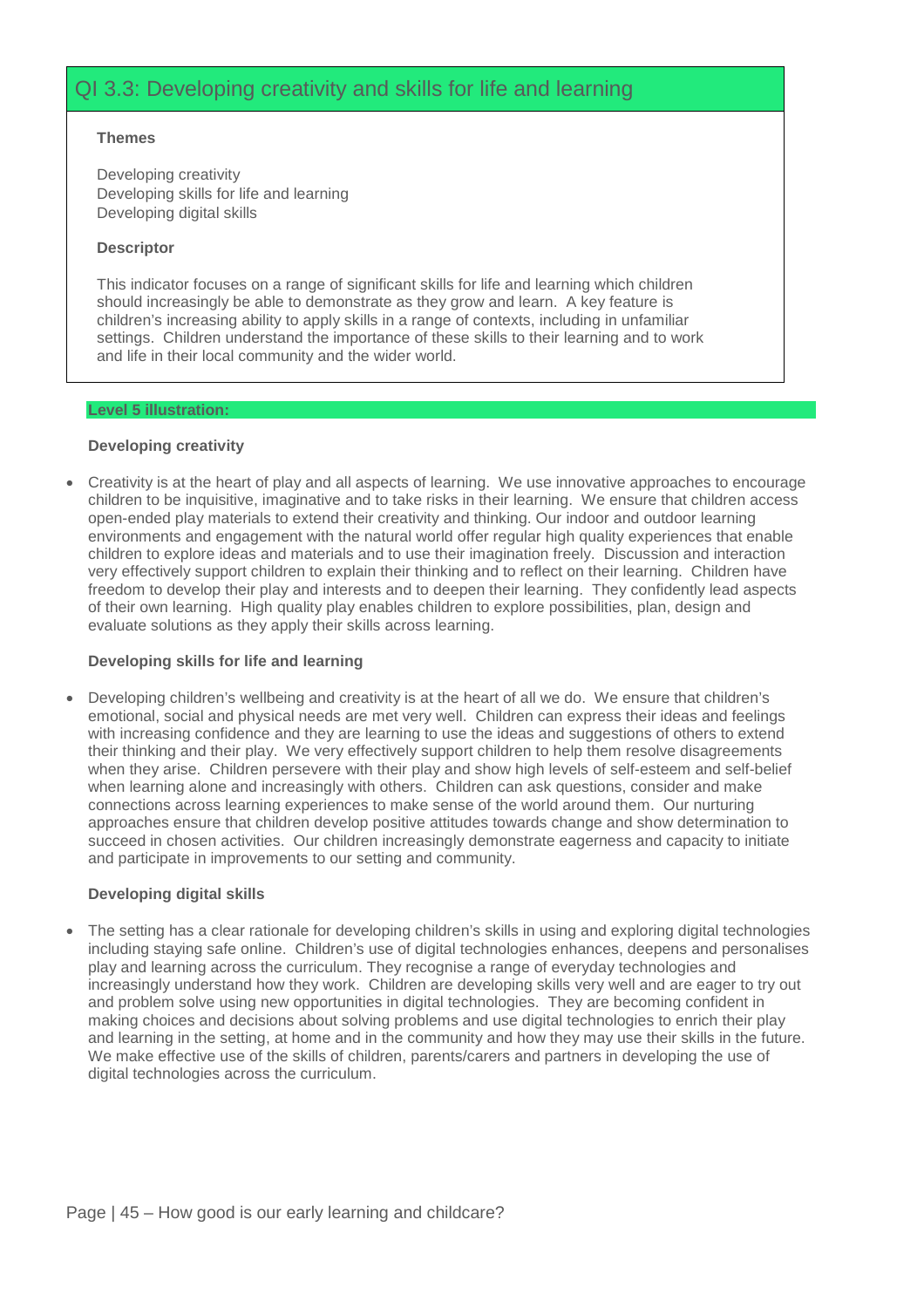|           | <b>Features of highly effective practice:</b>                                                                                                                                                                               |                        | <b>Challenge questions:</b>                                                                                                                                                                              |
|-----------|-----------------------------------------------------------------------------------------------------------------------------------------------------------------------------------------------------------------------------|------------------------|----------------------------------------------------------------------------------------------------------------------------------------------------------------------------------------------------------|
|           | Children are enabled to take risks,<br>learning in safe, secure and supportive<br>environments where they are expected<br>to make decisions and where their<br>contributions are valued.                                    | $\bullet$<br>$\bullet$ | How well does our indoor and outdoor<br>space support creativity, curiosity or<br>inquiry?<br>How well are natural materials and                                                                         |
|           | Through exploratory play, all children<br>have the opportunity to develop and<br>apply investigative, problem solving and<br>thinking skills.                                                                               |                        | open-ended resources used to support<br>sensory play, exploratory play and<br>creativity?<br>In what ways and to what extent do                                                                          |
|           | There is an emphasis on talk and<br>shared thinking. Practitioners support<br>the development of children's thinking<br>skills through scaffolding, modelling,<br>questioning and making their own<br>thinking explicit.    | $\bullet$              | children make choices and decisions<br>about their play and learning?<br>How and to what extent does our<br>setting work with other partners to<br>support and enhance the development<br>of creativity? |
| $\bullet$ | Approaches to learning and teaching<br>enable children to become immersed in<br>activities that interest them and to play<br>for extended periods. Practitioners take<br>care not to rush children.                         | $\bullet$<br>$\bullet$ | Do practitioners value the creative<br>process including individuality, rather<br>than a focus on the end product?<br>In what ways and to what extent are                                                |
|           | Practitioners are highly skilled in posing<br>questions which encourage enquiry and<br>curiosity.                                                                                                                           | $\bullet$              | children able to resolve conflict?<br>What can we do to ensure we are<br>enhancing learning through the use of<br>digital technologies?                                                                  |
|           | Children are developing a positive<br>attitude to learning through an active<br>learning approach using real-life and<br>imaginary situations.                                                                              | $\bullet$              | Are children encouraged to recognise a<br>range of technologies and their purpose<br>in the setting, at home and the local<br>environment? Do children know how to                                       |
| $\bullet$ | The learning environment, including the<br>provision of open-ended and natural<br>resources and the adaptability of space,<br>encourage creativity. The structure and<br>flexibility of the day also nurture<br>creativity. |                        | operate simple technological<br>equipment?                                                                                                                                                               |
|           | Children's experiences provide<br>opportunities to play and learn together,<br>share ideas, reconcile differences and<br>develop a sense of fairness.                                                                       |                        |                                                                                                                                                                                                          |
|           | Children can select and use<br>appropriate technology to learn or solve<br>problems across a range of contexts<br>with increasing confidence.                                                                               |                        |                                                                                                                                                                                                          |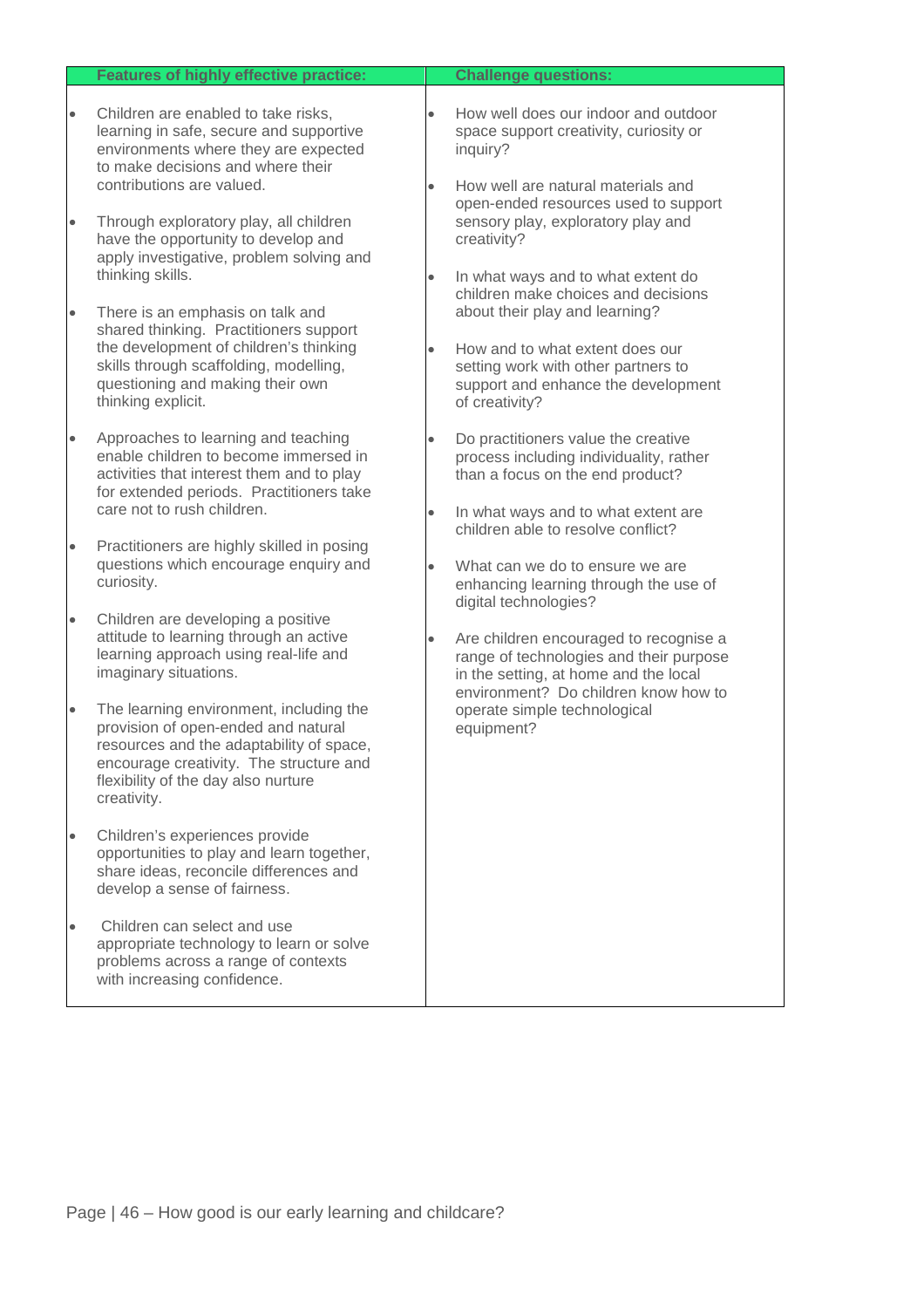# <span id="page-47-0"></span>Appendix 1: The six-point scale

The six-point scale is a tool for evaluating the quality indicators. It is mainly used by Education Scotland, local authorities and other governing bodies for the purpose of national and/or local benchmarking across a number of settings.

It is not necessary for individual settings to measure themselves against the six-point scale although they may choose to do so to help assess and understand your performance.

| Level<br>6 | excellent      | outstanding or sector leading                            |
|------------|----------------|----------------------------------------------------------|
| Level<br>5 | very good      | major strengths                                          |
| Level<br>4 | good           | important strengths with areas for<br><i>improvement</i> |
| Level<br>3 | satisfactory   | strengths just outweigh weaknesses                       |
| Level<br>2 | weak           | important weaknesses                                     |
| Level      | unsatisfactory | major weaknesses                                         |

Please note that, when an evaluation is applied, it is for the whole quality indicator. Individual themes should not be evaluated. An evaluation can be arrived at in a range of contexts. We need to bear in mind that awarding levels using a quality scale will always be more of a professional skill than a technical process. However, the following general guidelines should be consistently applied.

An evaluation of **excellent** means that this aspect of the setting's work is outstanding and sector leading. The experiences and achievements of all children and are of a very high quality. An evaluation of excellent represents an outstanding standard of provision which exemplifies very best practice, based on achieving equity and inclusion and a deep professional understanding which is worth disseminating beyond the setting to support system-wide improvement. It implies that very high levels of performance are sustainable and will be maintained.

An evaluation of **very good** means that there are major strengths in this aspect of the setting's work. There are very few areas for improvement and any that do exist do not significantly diminish children's experiences. An evaluation of very good represents a high standard of provision for all children and is a standard that should be achievable by all. There is an expectation that the setting will make continued use of self-evaluation to plan further improvements and will work towards improving provision and strive to raise performance to excellent.

An evaluation of **good** means that there are important strengths within the setting's work yet there remains some aspects which require improvement. The strengths have a significantly positive impact on almost all children. The quality of experiences is diminished in some way by aspects in which improvement is required. It implies that the setting should seek to improve further the areas of important strength, and also take action to address the areas for improvement.

An evaluation of **satisfactory** means that the strengths within this aspect of the setting's work just outweigh the weaknesses. It indicates that children have access to a basic level of provision. It represents a standard where the strengths have a positive impact on children's experiences. While the weaknesses are not important enough to have a substantially adverse impact, they do constrain the overall quality of learners' experiences. The setting needs to take action to address areas of weakness by building on its strengths.

An evaluation of **weak** means that there are some strengths but where there are important weaknesses within this aspect of the setting's work. While there may be some strengths, the important weaknesses, either individually or collectively, are sufficient to diminish experiences in substantial ways. It implies the need for prompt, structured and planned action on the part of the setting.

An evaluation of **unsatisfactory** means there are major weaknesses within this aspect of the setting's work which require immediate remedial action. Children's experiences are at risk in significant respects. In almost all cases, this will require support from senior managers in planning and carrying out the Page | 47 – How good is our early learning and childcare?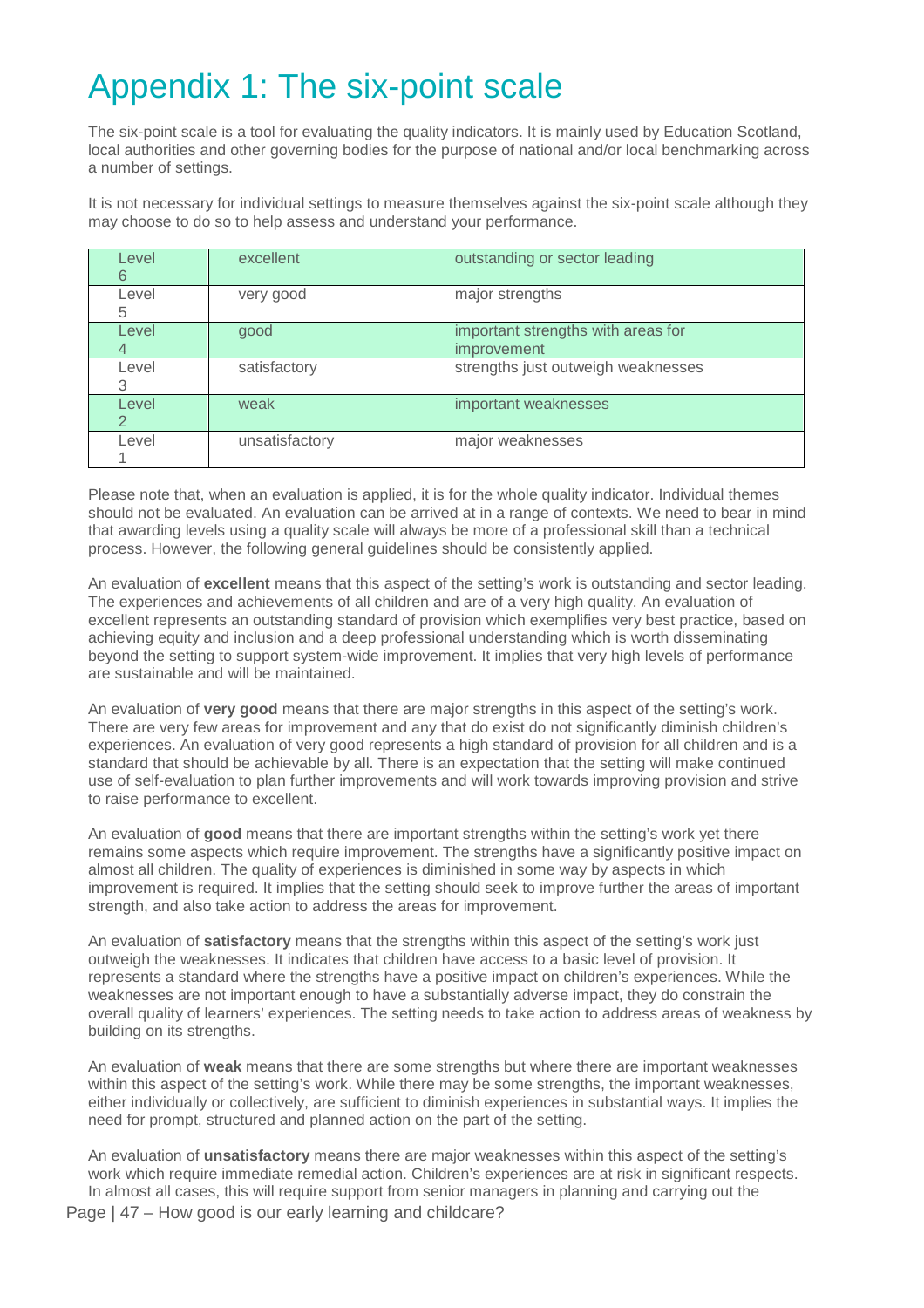necessary actions to effect improvement. This will usually involve working alongside other staff in other settings or agencies.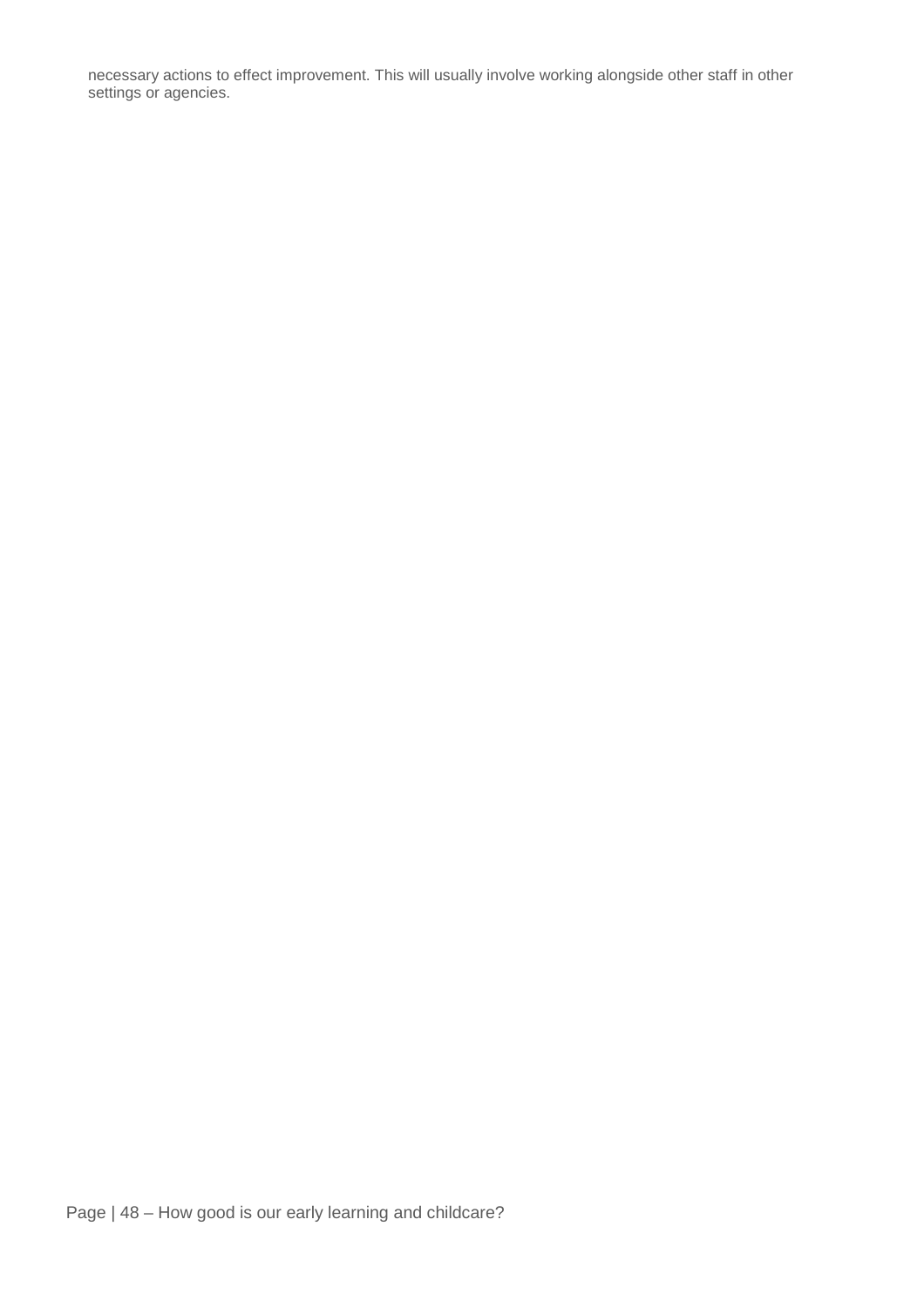# <span id="page-49-0"></span>Appendix 2: Glossary of Terms

Within the context of this framework, the terms we have used mean:

**Achievement** refers to the totality of skills and attributes embedded within the four capacities of Curriculum for Excellence and developed across the curriculum, both within the ELC setting and in other contexts.

**Attachment** is the quality of relationship from the child's perspective. The early parent/child relationship is viewed as one of the most important factors in child development, especially with regard to how the brain develops and the development of emotional and social skills. The early attachment process can form the template for future relationships.

**Building the Ambition** is national practice guidance on early learning and childcare which provides clear direction on what good practice is in delivering high quality experiences and interactions for babies, toddlers and young children.

**Creativity** is a process which generates ideas that have value to the individual. It involves looking at familiar things with a fresh eye, examining problems with an open mind, making connections, learning from mistakes and using imagination to explore new possibilities.

**Career- long professional learning (CLPL)** is a continuous process through which practitioners take responsibility for their own learning and development, exercising increasing professional autonomy enabling them to embrace change and better meet the needs of babies, toddlers and young children.

**Child's Plan** refers to a single plan of action drawn up for a child where evidence suggests that one or more targeted interventions are required to meet the child's wellbeing and learning needs. This is managed and reviewed through a single meeting structure even if the child is involved in several processes.

**Child Protection** is protecting a child from child abuse or neglect. Abuse or neglect need not have taken place; it is sufficient for risk assessment to have identified a likelihood or risk of significant harm from abuse or neglect.

**Child Protection Plan** is a multi-agency plan for children who are believed to be at risk of significant harm. This plan will be incorporated into the Child's Plan.

**Child Protection Register** is a central register of all children who are the subject of a multi-agency Child Protection Plan.

**Closing the gap** refers to the gap in progress and achievement (attainment in school aged children) between those living in Scotland's least and most disadvantaged homes. Many children and young people from lower-income households do significantly worse at all levels of the education system than those from better-off homes. This is often referred to as the 'attainment gap'.

**Coaching and mentoring** are development techniques based on the use of discussion, often on a oneto-one basis, to enhance an individual's skills, knowledge or work performance.

**Data** are facts and statistics collected together for reference or analysis.

**Digital learning** is learning which is supported and enhanced by a range of digital technology and approaches. It can focus on one or more particular technologies. It may focus on playroom use or anywhere-anytime access. It may include features and approaches that are used to develop independence in learning.

**Digital literacy** encompasses the capabilities required for living, learning and when older, working, in a digital society. It includes the skills, knowledge, capabilities and attributes around the use of digital technology which enable individuals to develop to their full potential in relation to learning, life and eventually work. It encompasses the skills to use technology to engage in learning through managing

Page | 49 – How good is our early learning and childcare?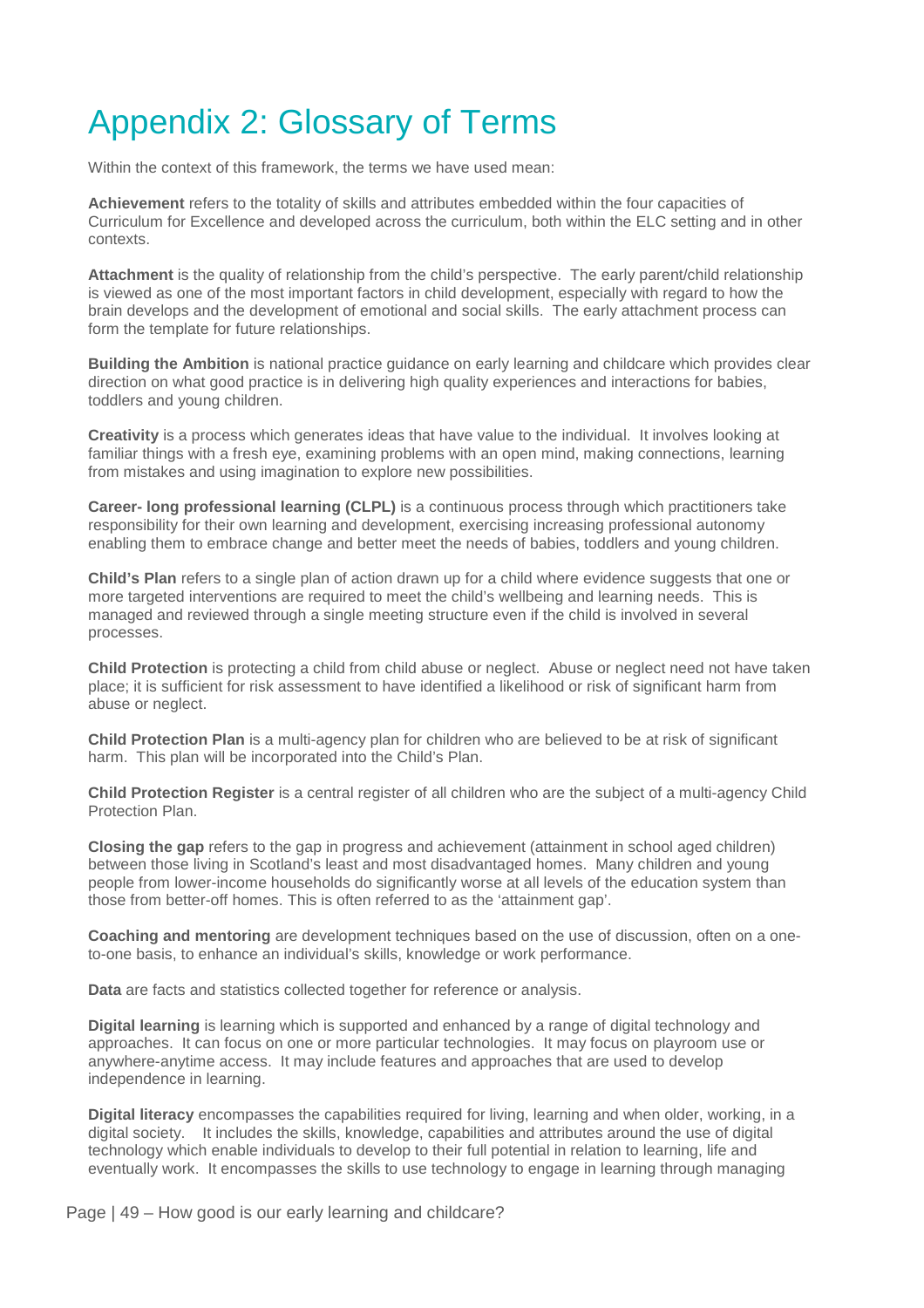information, communicating and collaborating, problem solving and being creative, and the appropriate and responsible use of technology.

**Digital technology** is the term used to describe those digital applications, services, and resources which are used to find, analyse, create, communicate and use information in a digital context.

**Equity** means treating people fairly, but not necessarily treating people the same. Equity in ELC means that personal or social circumstances such as gender, ethnic origin or family background are not obstacles to achieving potential and that all our babies, toddlers and young children are well supported to secure the best possible outcomes.

**Equality** is the removal of barriers and the widening of opportunities for those for whom access is limited. Where equality is embedded in practice, there will be no prejudice-based discrimination.

**Family learning** is a powerful method of engagement and learning which can foster positive attitudes towards life-long learning, promote socio-economic resilience and challenge educational disadvantage.

**General Teaching Council for Scotland (GTCS)** is an independent professional body which promotes and regulates the teaching profession in Scotland. It is a legal requirement for any teacher teaching in a Scottish school to be registered with GTC Scotland.

**Getting it Right for Every Child** is the national approach to improving the wellbeing of children and young people. The approach puts the best interests of the child at the heart of decision making, takes a holistic approach to wellbeing and advocates preventative work and early intervention to support children and their families. It is founded on the belief that professionals must work together in the interests of the child.

**Governance framework** is what defines levels of accountability in relation to leadership and management of the setting. It supports strategic leadership and ensures all stakeholders know who is responsible for the performance of the setting.

**Governing body** is the group or groups of individuals who defines accountability for leadership or management of the setting. This could be a management group or board. In local authority settings, it would normally be those responsible for early learning and childcare within the local authority.

**Higher order thinking** involves the learning of complex judgment skills such as problem solving. Bloom's taxonomy suggests skills involving analysis and evaluation are of a higher order requiring different learning and teaching methods than the learning of facts and concepts.

**Image of the Child** gives credit to the competences and potential of each individual. It recognises that every child is unique and an active learner who is capable and intelligent. Children have their own rights within early learning and childcare.

**Inclusion** means taking positive action and intervening in order to enable achievement for all by building and fulfilling the potential of every baby, toddler young child.

**Lead professional** is identified where a child requires two or more agencies to work together to deliver services to the child and family. The lead professional will be the professional who is best placed to carry out the coordinating role and work with the family to improve outcomes for the child.

**Learning community** means the cluster of neighbouring settings and schools and other partners delivering early learning and childcare and education.

**Learning conversations** give opportunities to children to share their thoughts and views on experiences and activities in conversation with an adult or peer.

**Looked After Child** is defined as those in care of their local authority under the provisions of the Children (Scotland) Act 1995. This can include being Looked After at home or being Looked After away from home. The vast majority of children become 'looked after' for care and protection reasons.

**Named person** is a single point of contact who can work with a child and his/her family to sort out any additional help, advice or support if they need it. The Getting it Right approach includes making a named person available for every child, from birth until their 18th birthday (or beyond, if they are still at school).

Page | 50 – How good is our early learning and childcare?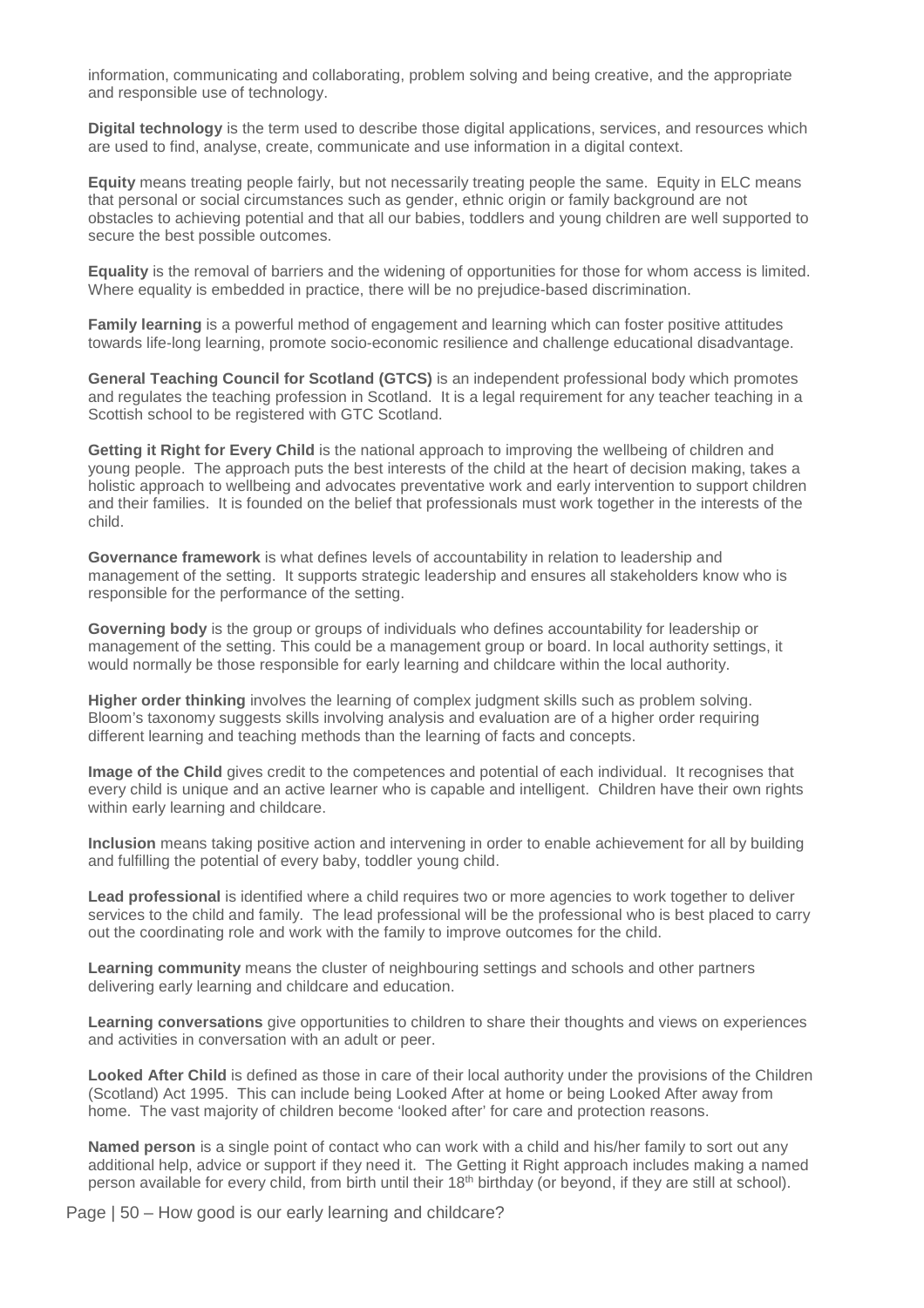For children in early learning and childcare the role of the named person is usually taken by the health visitor.

**National Care Standards** is the framework that Care Inspectorate uses to measure quality in early learning and childcare settings. They regulate and inspect childminders and daycare of children services that require to be registered under the Public Services Reform (Scotland) Act 2010.

**Outdoor learning** is an approach to learning that is integral to the curriculum. It takes place in a range of contexts such as the grounds of the setting, the local area and day trips. Its purposes include health and wellbeing, encouraging investigation and exploration, physical activity and personal and social development.

**Partners** include all individuals or organisations that deliver learning and contribute to the life and work of the setting. These may include third sector, community organisations, libraries, local businesses, etc.

**Pedagogy** is about the interactions and experiences that support the curriculum and the process of how children learn.

**Personalised support** means learning, teaching and assessment are planned to meet the needs of learners as individuals. It includes ensuring that children have regular opportunities to be involved in discussing their learning and can influence what and how they learn.

**Practitioner enquiry** means developing knowledge, skills, dispositions and understanding required to be the kind of professional who is able to question, challenge, understand and know deeply about learning and teaching. It means continually asking critical questions about your own practice. This can also be done in a collaborative way, i.e. with others, for example in a professional learning community.

**Protected characteristics** is the term used in The Equality Act 2010 to describe who is protected by law. Protection varies on whether a person is at work or using the service. There are eight protected characteristics of people who use services. These are: disability; sex (gender); gender reassignment; pregnancy and maternity; race; religion or belief; sexual orientation; and age.

**Protecting Vulnerable Groups (PVG) scheme** helps to ensure that those who have regular contact with children, through paid and unpaid work, do not have a known history of harmful behaviour.

**Risk** is the likelihood or probability of a particular outcome given the presence of factors in a child or young person's life. What is critical with respect to child protection is the risk of significant harm from abuse or neglect.

**Risk assessment/benefit** is about identifying issues that may cause harm and deciding what reasonable and sensible measures can be taken to control/limit the risks.

**Safeguarding** is a much wider concept than child protection and refers to promoting the welfare of children. It encompasses; protecting children from maltreatment; preventing impairment of children's health or development; ensuring that children are growing up in circumstances consistent with the provision of safe and effective care, and taking action to enable all babies, toddlers and young children to have the best outcome. Child protection is part of this definition and refers to activities undertaken to prevent children suffering, or likely to suffer, significant harm.

**Schema is** a repeated pattern of behaviour in their play that young children express through their ideas and thoughts as they explore the world and try to make sense of how things work. As children grow these schemas increase in number and become more complex. .

**Scottish Social Services Council** is the national body responsible for registering people who work in social services. This includes workers in daycare of children services for whom registration is a requirement as legislated for within the Regulation of Care Act (Scotland) (2001). The SSSC has an important role in ensuring the regulation, training and education of the early years workforce and seeks to promote continued education and training.

**Setting community** refers to all children, practitioners, parents/carers, families and partners who are connected to the setting.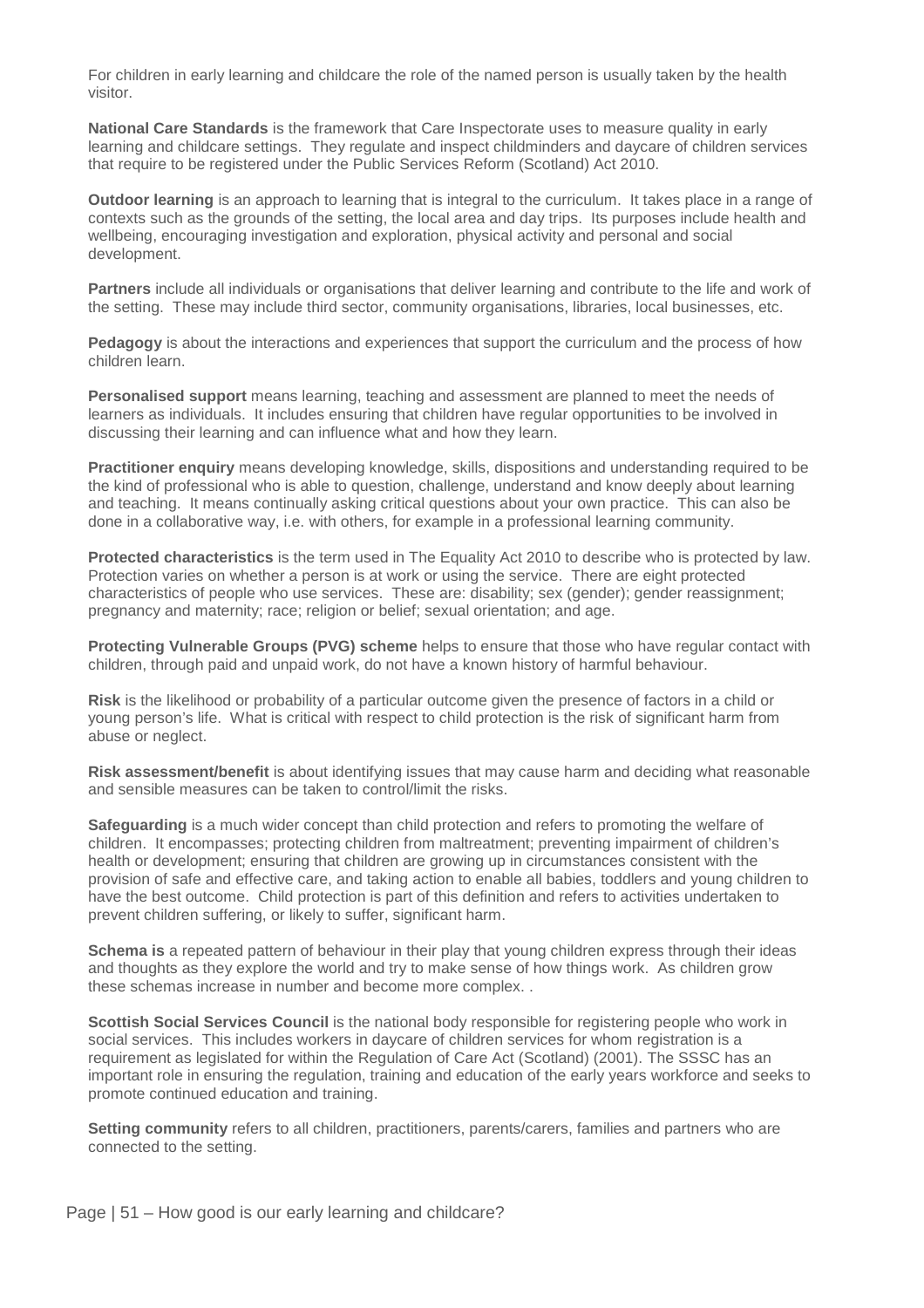**Senior leaders** refer to all staff in formal leadership roles, for example managers, heads of settings, deputes, principal teachers, depute and head teachers, etc. This can also be used to refer to those aspiring to be in senior leadership posts and those working towards the standards for leadership.

**Stakeholders** are all those who are affected by the work and life of the setting.

**Targeted support** refers to additional or targeted support, tailored to the individual circumstances of a young child. This could be at any point of their learning journey or, for some, throughout the journey. This 'targeted' support can be, but is not exclusively, delivered by practitioners with additional training and expertise.

**Transitions** are times of change within children's learning journeys. Transitions can have a major impact on learners since they usually include new people, new learning environments and new circumstances. All children experience points of transition when they move into, through and out of the setting.

**Universal support** is the responsibility of all practitioners and partners. It includes children's entitlements to conversations about learning, reviewing progress and planning next steps as part of effective personal learning planning.

**Wellbeing indicators** are at the heart of the Getting it Right for every child. The approach uses eight areas to describe wellbeing in which children need to progress in order to do well now and in the future: Safe, Healthy, Achieving, Nurtured, Active, Respected, Responsible and Included.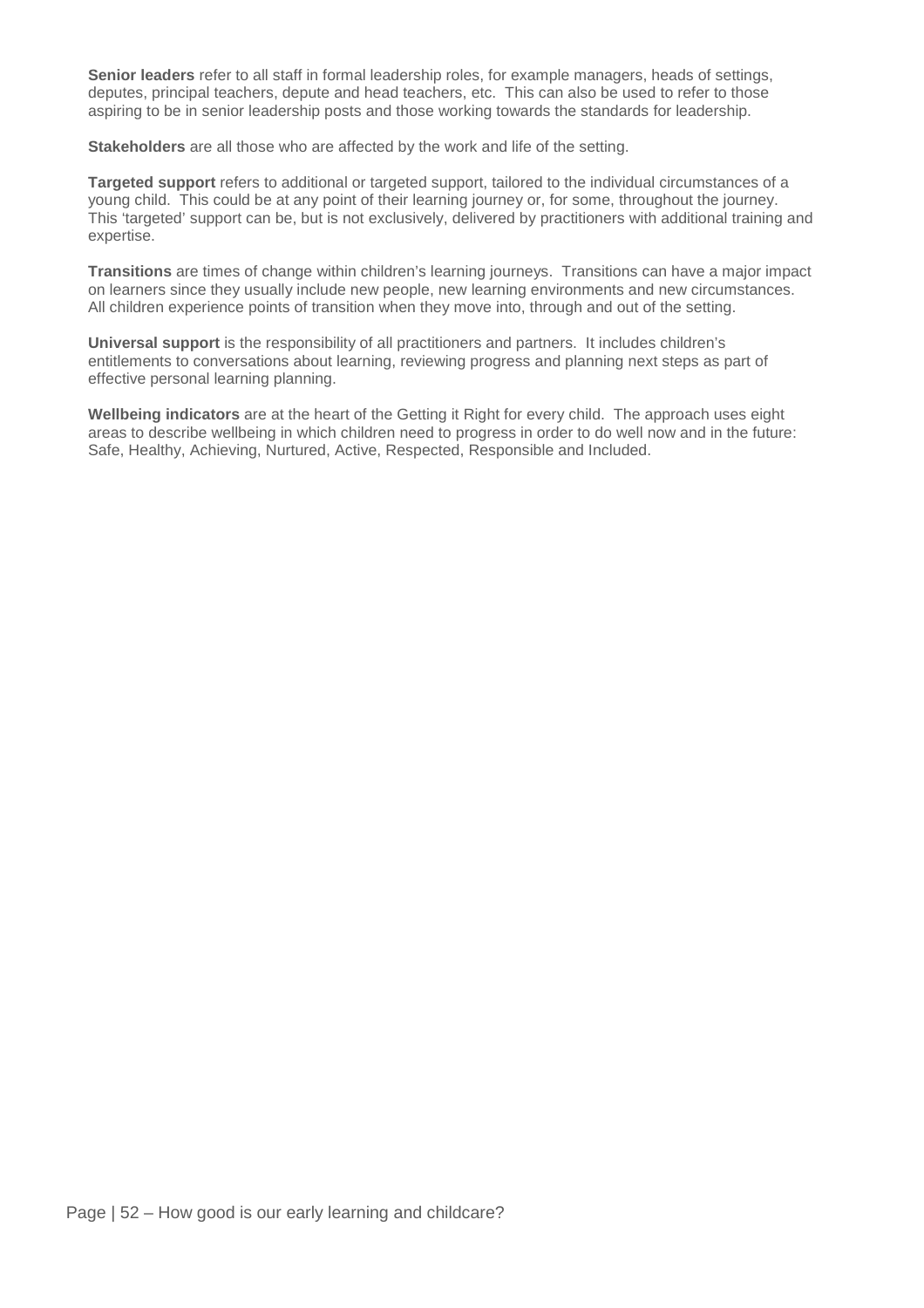# <span id="page-53-0"></span>Helpful contacts and resources

A Stronger Scotland: The Government's Programme for Scotland 2015-16 [www.gov.scot/Resource/0048/00484439.pdf](http://www.gov.scot/Resource/0048/00484439.pdf)

Advice on Gaelic Education [www.educationscotland.gov.uk/resources/a/advicegaeliceducation.asp](http://www.educationscotland.gov.uk/resources/a/advicegaeliceducation.asp)

Assessment resource

[www.educationscotland.gov.uk/learningandteaching/assessment/index.asp](http://www.educationscotland.gov.uk/learningandteaching/assessment/index.asp)

Assessing Quality in Early Childhood Education and Care [www.researchgate.net/publication/272349364\\_Assessing\\_Quality\\_in\\_early\\_Childhood\\_Education\\_and\\_C](http://www.researchgate.net/publication/272349364_Assessing_Quality_in_early_Childhood_Education_and_Care_Sustained_shared_thinking_and_emotional_well-being_SSTEW_for_2-5_year-olds_provision) are Sustained shared thinking and emotional well-being SSTEW for 2-5 year-olds provision

Better relationships, better learning, better behaviour [www.gov.scot/Publications/2013/03/7388](http://www.gov.scot/Publications/2013/03/7388)

Building the Ambition: National Practice Guidance on Early Learning and Childcare [www.gov.scot/Publications/2014/08/6262/0](http://www.gov.scot/Publications/2014/08/6262/0)

Building the Curriculum series [www.educationscotland.gov.uk/learningandteaching/thecurriculum/buildingyourcurriculum/curriculumplan](http://www.educationscotland.gov.uk/learningandteaching/thecurriculum/buildingyourcurriculum/curriculumplanning/whatisbuildingyourcurriculum/btc/) [ning/whatisbuildingyourcurriculum/btc/](http://www.educationscotland.gov.uk/learningandteaching/thecurriculum/buildingyourcurriculum/curriculumplanning/whatisbuildingyourcurriculum/btc/)

Care and Learning Alliance [www.careandlearningalliance.co.uk/](http://www.careandlearningalliance.co.uk/)

Care Inspectorate [www.careinspectorate.com](http://www.careinspectorate.com/)

Career-long Professional Learning [www.educationscotland.gov.uk/resources/c/genericresource\\_tcm4735771.asp](http://www.educationscotland.gov.uk/resources/c/genericresource_tcm4735771.asp)

Children and Young People (Scotland) Act 2014 Early Learning and Childcare Statutory Guidance [www.gov.scot/Resource/0045/00457025.pdf](http://www.gov.scot/Resource/0045/00457025.pdf)

Curriculum for Excellence Briefing 11 [www.educationscotland.gov.uk/resources/c/genericresource\\_tcm4783185.asp](http://www.educationscotland.gov.uk/resources/c/genericresource_tcm4783185.asp) 

Curriculum for Excellence Briefing 12 [www.educationscotland.gov.uk/resources/c/genericresource\\_tcm4809709.asp](http://www.educationscotland.gov.uk/resources/c/genericresource_tcm4809709.asp)

The Early years Framework [www.scotland.gov.uk/Resource/Doc/257007/0076309.pdf](http://www.scotland.gov.uk/Resource/Doc/257007/0076309.pdf)

Early Years Scotland <https://earlyyearsscotland.org/>

European Commission, *European Commission Communication: Early Childhood Education and Care: Providing all our children with the best start for the world of tomorrow*, 2011 <http://eur-lex.europa.eu/legal-content/EN/ALL/?uri=CELEX:52011DC0066>

Education (Additional Support for Learning) (Scotland) Act 2009 [www.legislation.gov.uk/asp/2009/7/contents](http://www.legislation.gov.uk/asp/2009/7/contents)

Education Working For All! Commission for Developing Scotland's Young Workforce Final Report [www.gov.scot/Topics/Education/edandtrainingforyoungple/commissiondevelopingscotlandsyoungworkfor](http://www.gov.scot/Topics/Education/edandtrainingforyoungple/commissiondevelopingscotlandsyoungworkforce/finalreport) [ce/finalreport](http://www.gov.scot/Topics/Education/edandtrainingforyoungple/commissiondevelopingscotlandsyoungworkforce/finalreport)

Engaging with Families [engagingwithfamilies.co.uk/](http://engagingwithfamilies.co.uk/)

Page | 53 – How good is our early learning and childcare?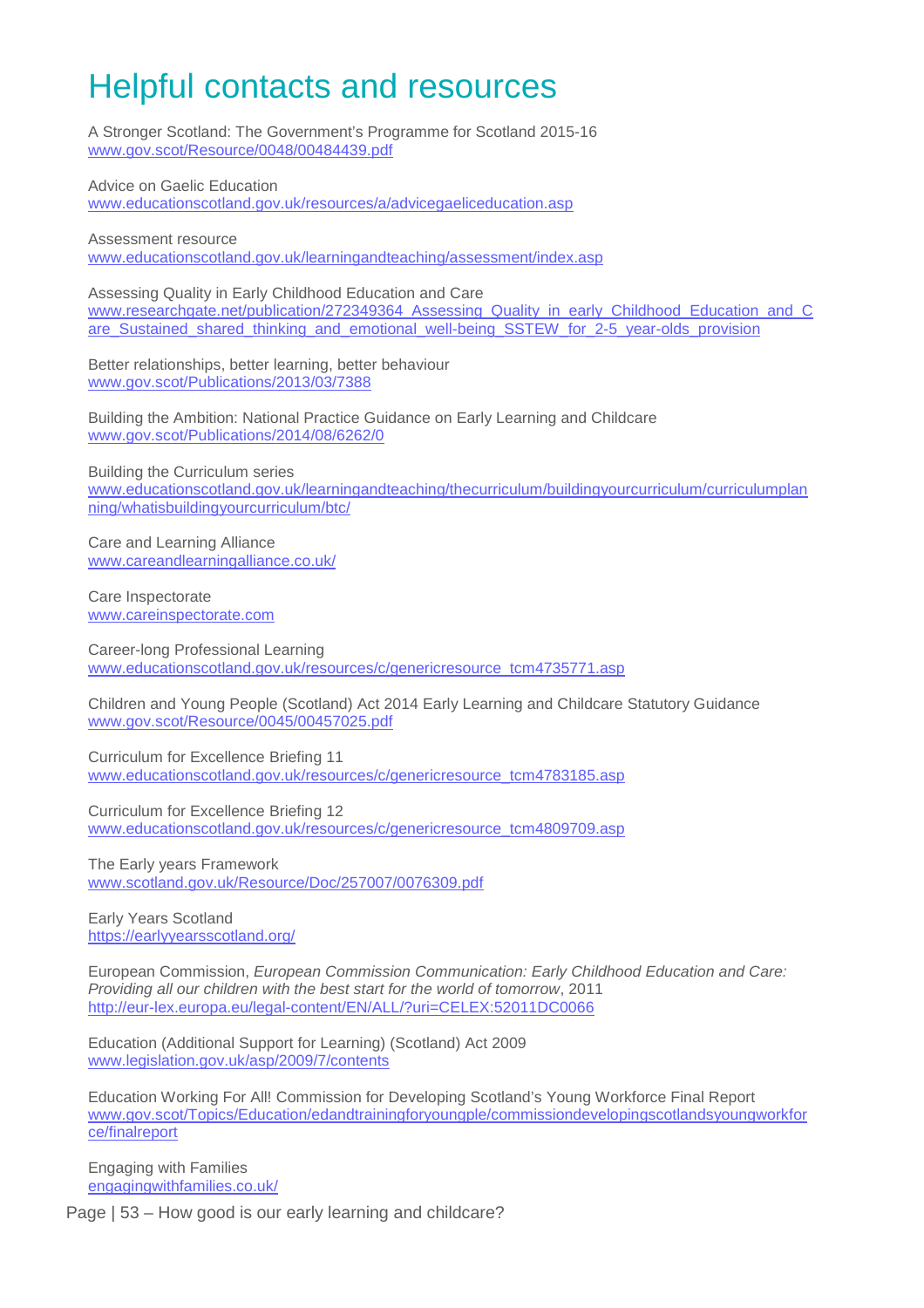Equality Act 2010 [www.legislation.gov.uk/ukpga/2010/15/contents](http://www.legislation.gov.uk/ukpga/2010/15/contents)

Growing Up in Scotland: Publications [growingupinscotland.org.uk/publications](http://growingupinscotland.org.uk/publications)

General Teaching Council of Scotland [www.gtcs.org.uk/home/home.aspx](http://www.gtcs.org.uk/home/home.aspx) 

Health and wellbeing - Making the links … making it work [www.educationscotland.gov.uk/resources/m/makingthelinks.asp](http://www.educationscotland.gov.uk/resources/m/makingthelinks.asp)

How good is our school? (Fourth edition) [www.educationscotland.gov.uk/Images/HGIOS4\\_tcm4-870533.pdf](http://www.educationscotland.gov.uk/Images/HGIOS4_tcm4-870533.pdf)

How good is our third sector organisation? (HGIOTSO) [www.educationscotland.gov.uk/communitylearninganddevelopment/support/selfevaluation/hgiotso/index.](http://www.educationscotland.gov.uk/communitylearninganddevelopment/support/selfevaluation/hgiotso/index.asp) [asp](http://www.educationscotland.gov.uk/communitylearninganddevelopment/support/selfevaluation/hgiotso/index.asp) 

How good is our community learning and development? (2) [www.educationscotland.gov.uk/resources/h/genericresource\\_tcm4654473.asp](http://www.educationscotland.gov.uk/resources/h/genericresource_tcm4654473.asp)

How good is our culture and sport? [www.educationscotland.gov.uk/Images/HGIOC&S%20-%20251012\\_tcm4-712897.pdf](http://www.educationscotland.gov.uk/Images/HGIOC&S%20-%20251012_tcm4-712897.pdf)

Learning for Sustainability within the standards [www.GTCS.org.uk/standards/learning-for-sustainability.aspx](http://www.gtcs.org.uk/standards/learning-for-sustainability.aspx)

National Care Standards Scotland [www.gov.scot/resource/doc/37432/0010250.pdf](http://www.gov.scot/resource/doc/37432/0010250.pdf)

National Day Nursery Association (Scotland) [www.ndna.org.uk/NDNA/All\\_About\\_Us/Scotland.aspx](http://www.ndna.org.uk/NDNA/All_About_Us/Scotland.aspx)

National Parenting Strategy [www.scotland.gov.uk/Resource/0040/00403769.pdf](http://www.scotland.gov.uk/Resource/0040/00403769.pdf)

National Guidance for Child Protection in Scotland (2014) [www.gov.scot/Publications/2014/05/3052/downloads](http://www.gov.scot/Publications/2014/05/3052/downloads) 

National Guidance on Professional Review and Development (2014) [www.educationscotland.gov.uk/professionallearning/prd/index.asp](http://www.educationscotland.gov.uk/professionallearning/prd/index.asp) 

OECD Starting Strong III - A Quality Toolbox for Early Childhood Education and Care [www.oecd.org/edu/school/startingstrongiii-aqualitytoolboxforearlychildhoodeducationandcare.htm](http://www.oecd.org/edu/school/startingstrongiii-aqualitytoolboxforearlychildhoodeducationandcare.htm)

Parents as Partners in their Children's Learning [www.gov.scot/Resource/Doc/147410/0038822.pdf](http://www.gov.scot/Resource/Doc/147410/0038822.pdf)

Pedagogy: The Silent Partner in Early Years Learning [academic.research.microsoft.com/Paper/5054704.aspx](http://academic.research.microsoft.com/Paper/5054704.aspx)

Pre-Birth to Three, Positive outcomes for children and families [https://www.educationscotland.gov.uk/Images/PreBirthToThreeBooklet\\_tcm4-633448.pdf](https://www.educationscotland.gov.uk/Images/PreBirthToThreeBooklet_tcm4-633448.pdf)

Promoting Diversity and Equality: Developing Responsible Citizens for 21<sup>st</sup> Century Scotland [www.educationscotland.gov.uk/resources/p/genericresource\\_tcm4747991.asp](http://www.educationscotland.gov.uk/resources/p/genericresource_tcm4747991.asp)

Recognising and Realising Children's Rights [www.educationscotland.gov.uk/resources/r/childrensrightsresource.asp](http://www.educationscotland.gov.uk/resources/r/childrensrightsresource.asp)

Scottish Attainment Challenge [www.educationscotland.gov.uk/inclusionandequalities/sac/index.asp](http://www.educationscotland.gov.uk/inclusionandequalities/sac/index.asp)

Page | 54 – How good is our early learning and childcare?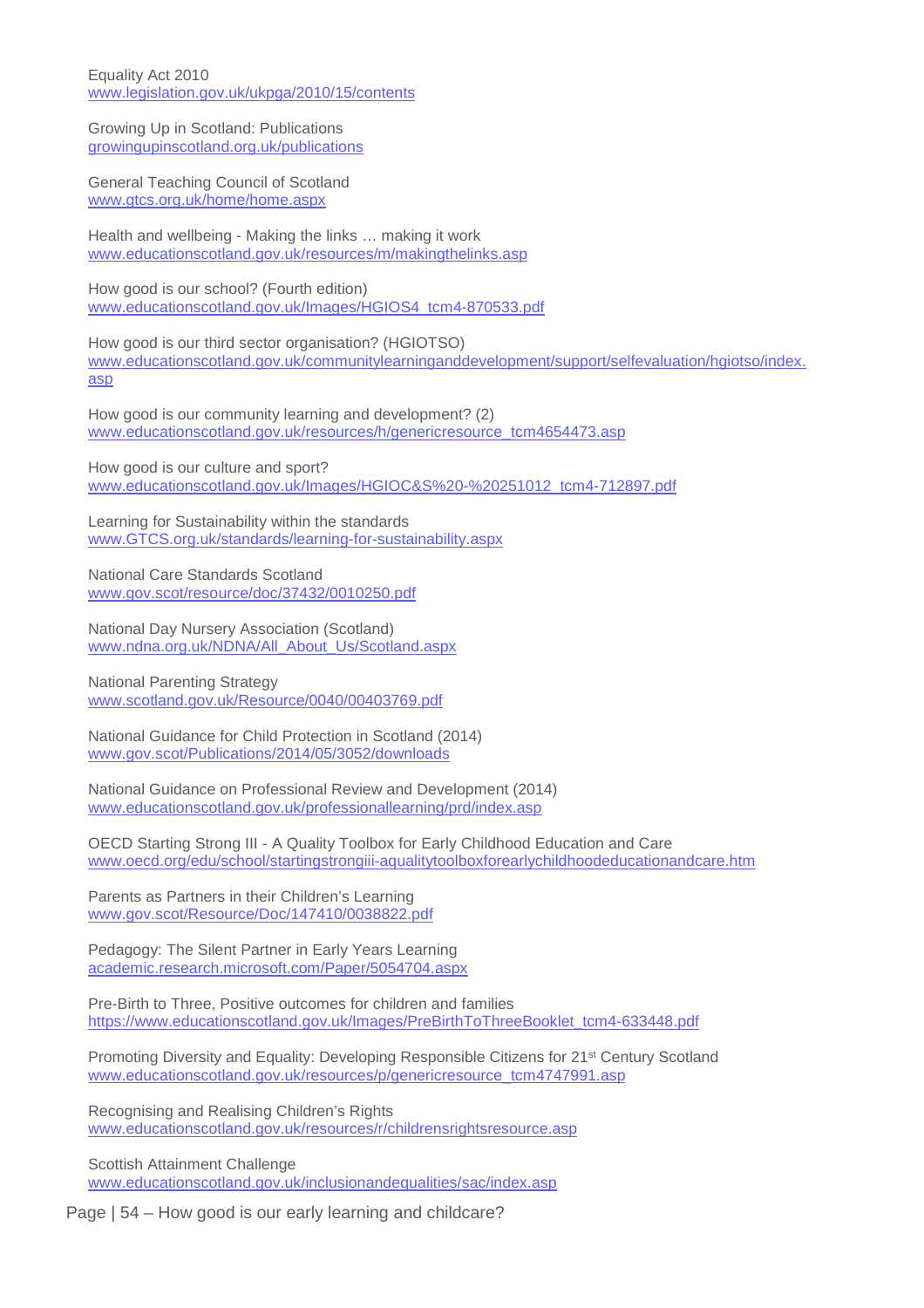The Scottish Child Health Programme: Guidance on the 27-30 month child health review [www.gov.scot/Publications/2012/12/1478](http://www.gov.scot/Publications/2012/12/1478)

Scottish Childminding Association [www.childminding.org/](http://www.childminding.org/)

Scottish Council for Voluntary Organisations [www.scvo.org.uk/](http://www.scvo.org.uk/)

Scottish College for Educational Leadership (SCEL) [www.scelscotland.org.uk](http://www.scelscotland.org.uk/)

Scottish Out of School Care network <https://soscn.org/>

Scottish Social Services Council [www.sssc.uk.com](http://www.sssc.uk.com/)

Setting the Table: Nutritional Guidance and Food Standards [www.healthscotland.com/documents/21130.aspx](http://www.healthscotland.com/documents/21130.aspx)

Transforming lives through learning: Corporate Plan 2013-2016 [www.educationscotland.gov.uk/about/remitandframework/corporateplan.asp](http://www.educationscotland.gov.uk/about/remitandframework/corporateplan.asp)

Voluntary Action Scotland: Find your Third Sector Interface [www.vascotland.org/tsis/find-your-tsi](http://www.vascotland.org/tsis/find-your-tsi)

Wellbeing (GIRFEC) [www.gov.scot/Topics/People/Young-People/gettingitright](http://www.gov.scot/Topics/People/Young-People/gettingitright)

UN Convention of the Rights of the Child [www.unicef.org.uk/UNICEFs-Work/UN-Convention/](http://www.unicef.org.uk/UNICEFs-Work/UN-Convention/)